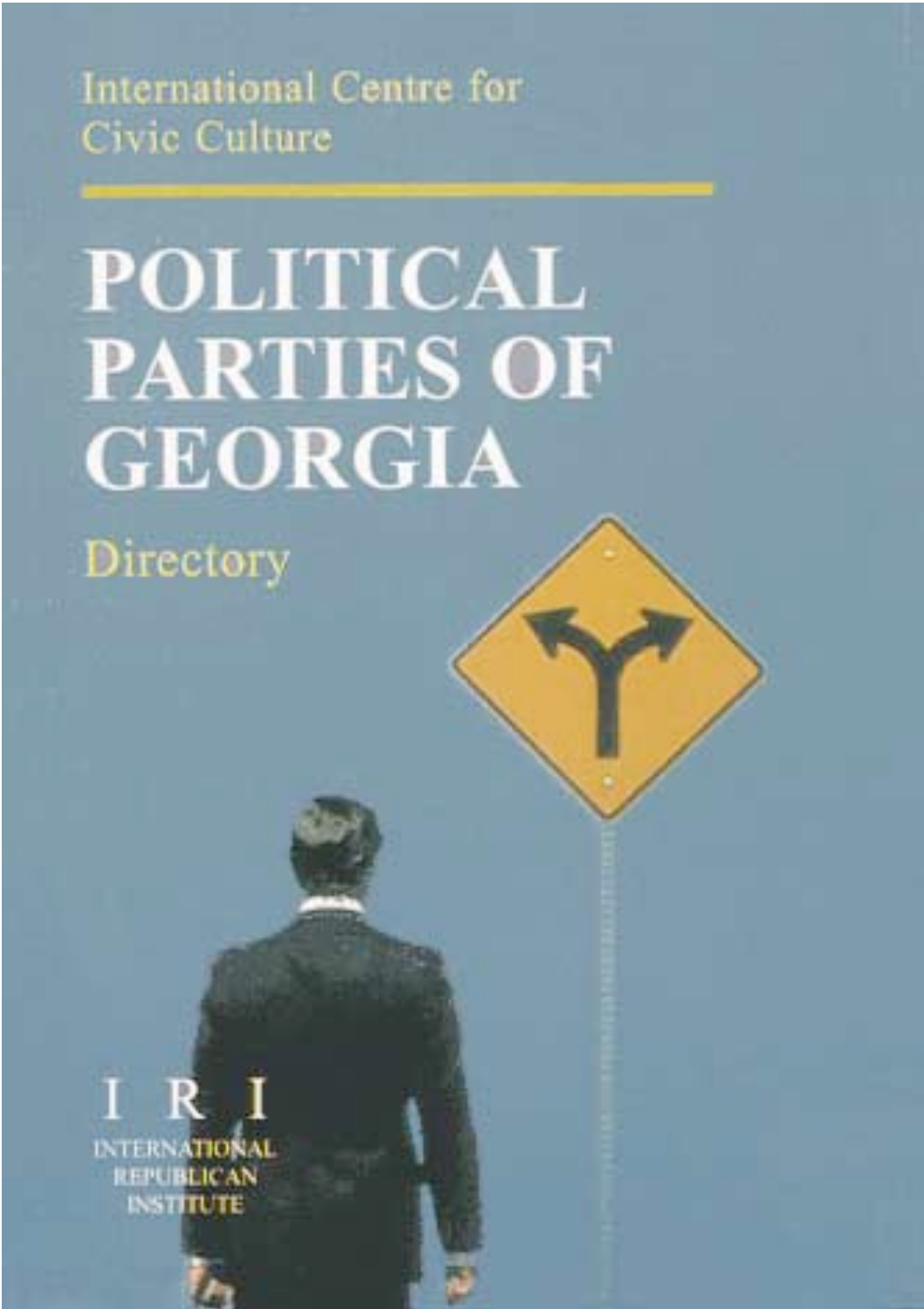Publication of the Directory was possible as result of financial support of **INTERNATIONAL REPUBLICAN INSTITUTE (IRI)**, USA. (IRI – Georgia is a grantee of USAID)

*The directory has been prepared by* : Konstantine Kandelaki, Lela Khomeriki and Nino Chubinidze.

*Editor* : Paata Javakhishvili

*Translated by* : Nino Javakhishvili

*Published by* : BAKUR SULAKAURI PUBLISHING **HOUSE** ISBN 99928-52-??-?

© International Centre for Civic Culture, 1998

INTERNATIONAL CENTRE *for* CIVIC CULTURE 20<sup>a</sup>, Bako St., Tbilisi, Georgia. *Phone* : 95 38 73. *E-mail* : <ICCC\_Georgia@yahoo.com>

# **INTRODUCTION**

This directory was created prior to local, selfgovernment elections for the purpose of providing a complete spectrum of Georgian political parties. Therefore, it was decided to include in this directory, not only the parties participating in local elections, but all registered political parties.

According to the Ministry of Justice of Georgia, as of September 26, 1998, there are 79 political parties registered in Georgia. In order to collect the material for this directory, ICCC distributed questionnaires to all 79 registered parties. 73 parties have been included in the directory, 6 parties failed to return the questionnaire. Some claimed they didn't have adequate time to respond, others just refused.

The directory consists of three sections. **The first section** includes information about the 17 parties and blocks participating in the November 15<sup>th</sup> local, self-government elections. In this section of the directory the parties are organised in the same order as they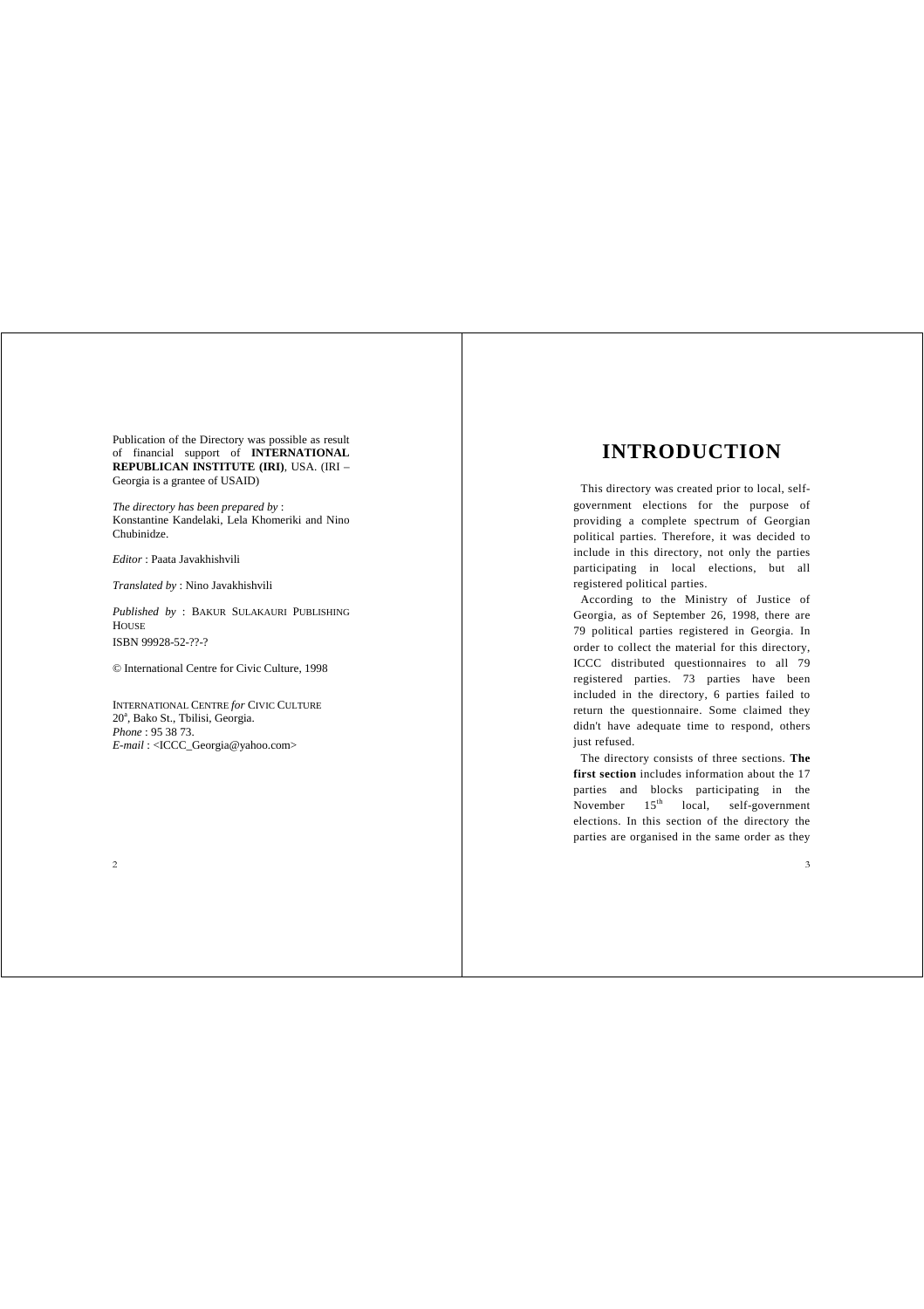are to appear on the ballot.

Local self-government elections will be held on two levels. On the first level, elections will be conducted in all municipalities. Elections will be held to elect 1.031 councils (sakrebulos). In 654 cities, towns, villages and communities, where the number of voters is less than 2.000, elections are held by majoritarian system. The remaining 377 local councils (sakrebulos), where the number of voters is more than 2.000, councils will be elected by proportional system. On the second level, there will be 65 district (rayon) council elections, where all will be elected by proportional system.

According to the local election law, political parties were required to present electoral lists in at least 50% of proportional electoral districts. 19 parties submitted lists. Two of those parties, Social-Democrats and Society of Konstantine Gamsakhurdia, presented party lists to the Central Election Commission (CEC), but failed to meet the 50% requirement.

Of the 17 parties participating in the elections, 6 parties are united in two different blocks. The "National Concord" Block is made up of Union of Reformers and Union of Athlets of Georgia parties and "Georgia - Merab Kostava Society" Block is made up of Merab Kostava Society, United Republican Party of Georgia, Ilia Chavchavadze Society and Union of God Children of Georgia parties.

Eleven parties, Union of Democrat Revival, Freedom Party of Georgia, Union of Georgian Traditionalists, People's Party, Citizens Union of Georgia, Socialist Party of Georgia, Political Organisation of Georgia - "Lemi", Political Organisation "Athletic Georgia", National-Democrat Party, Greens Party and Labour Party, will all run independently.

In **the second section** we present information about all other registered parties which will not be participating in the local elections. In this section, the parties are listed alphabetically. In **the third section**, we analyse the role of women in Georgia's political parties.

Finally, we would like to point out that all of the information in this directory came from responses that were submitted by the political parties.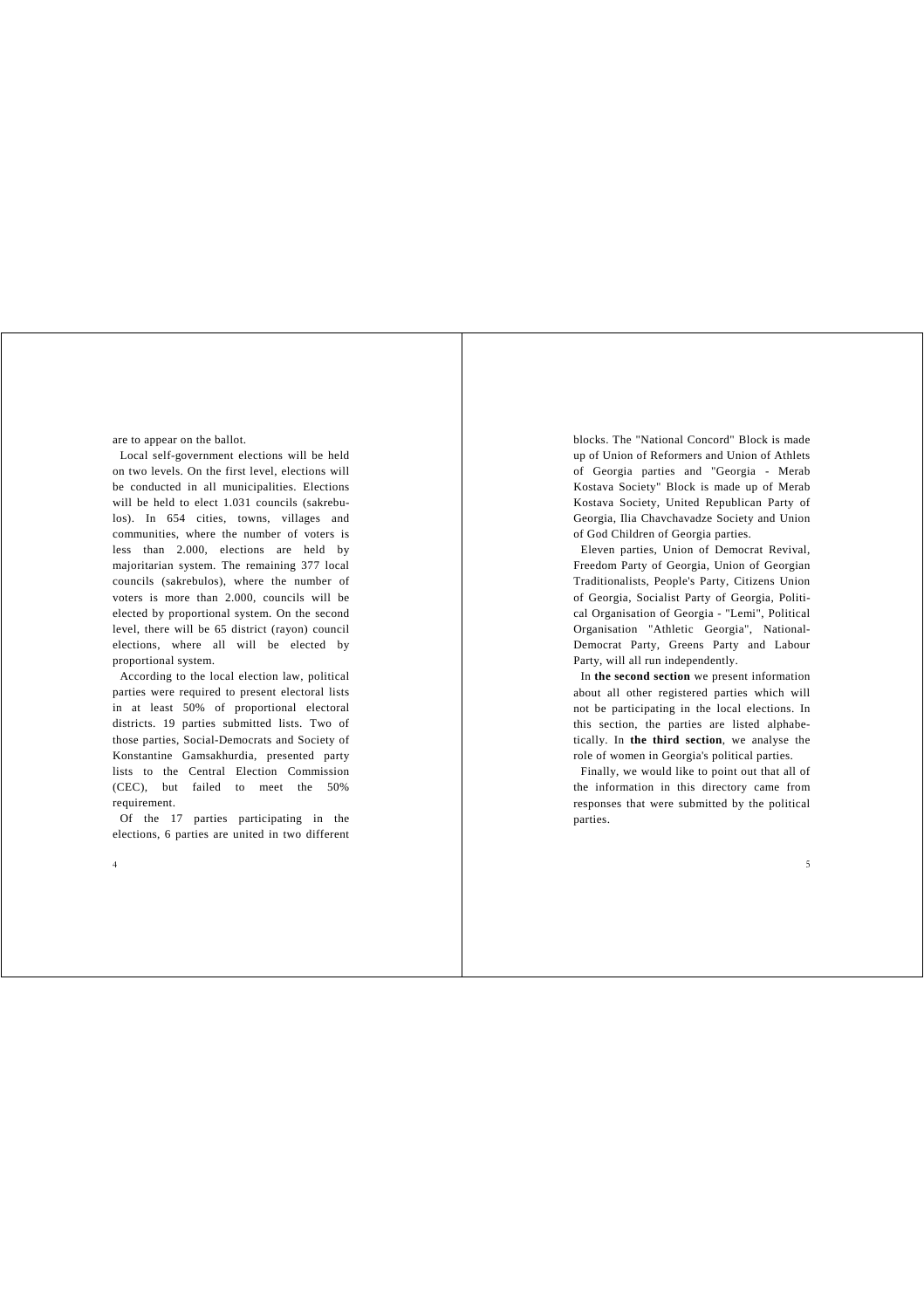# **SECTION I**

*Parties Participating in November 15th Local Elections* In order as they will appear on the ballot

#### *1. Union of Democrat Revival (UDR)*

*Date of foundation* : 1992 under the name of Ajara Revival Union of Georgia, in 1995 changed into Revival Union of Georgia, since 1998 has been called Union of Democrat Revival.

*First registration* : 1992; *new registration* : 1998.

*Founder* : A. Abashidze.

*Organisational structure* : congress (once every 4 years) - main committee (is elected for 4 year term) - chairman-leader (is elected by a congress for 4 year term, last elected in 1998).

*Chairman-Leader* : Aslan Abashidze (1938), in 1975 graduated from Batumi Pedagogic Institute, 1984 - graduated from TSU, department of peoples economy planning. In 1962-1965 worked in comsomol and as an English language teacher at Batumi musical school. In 1965-1980 - was a director of N°44 professional college, 1981-1984 chairman of Batumi City Council Executive Committee. 1984-1989 - minister of Ajarian and then Georgian ministry of public service. Since 1991 - chairman of Ajara Supreme Council. 1991, 1992-1995 was elected a deputy chairman of the parliament of Georgia. Married, has two children and a grandchild.

*Number of members* : more than 80.000, 30% women.

The party has a youth organisation - Youth Union of Democrat Revival, 1 national, 1 regional, 72 city and district, more than 400 primary organisations.

*Printing body* : the newspaper AGORDZINEBA and information agency "Agordzineba".

The party participated in 1992 parliamentarian elections.

The party participated in 1995 parliamentarian elections and received 7,03% of votes. Is represented in the parliament by 31 MPs.

In 1995 presidential elections the Party supported E. Shevardnadze.

MAIN PROGRAM PRIORITY

1. *Economics* : economical revival, development of market relations, support of national business and commercial activity.

*Pre-electoral program* : In close co-operation with social organisations, acting according to state constitution and laws, the union is ready to actively work to realise the law of local selfgovernment and government. As the party represents majority in Ajarian Autonomy Republic Supreme Council, it has adopted a law about elections of Batumi mayor and districts' heads of administrations. This means: the party has protected interests of each citizen as a voter.

 $\overline{7}$ 

6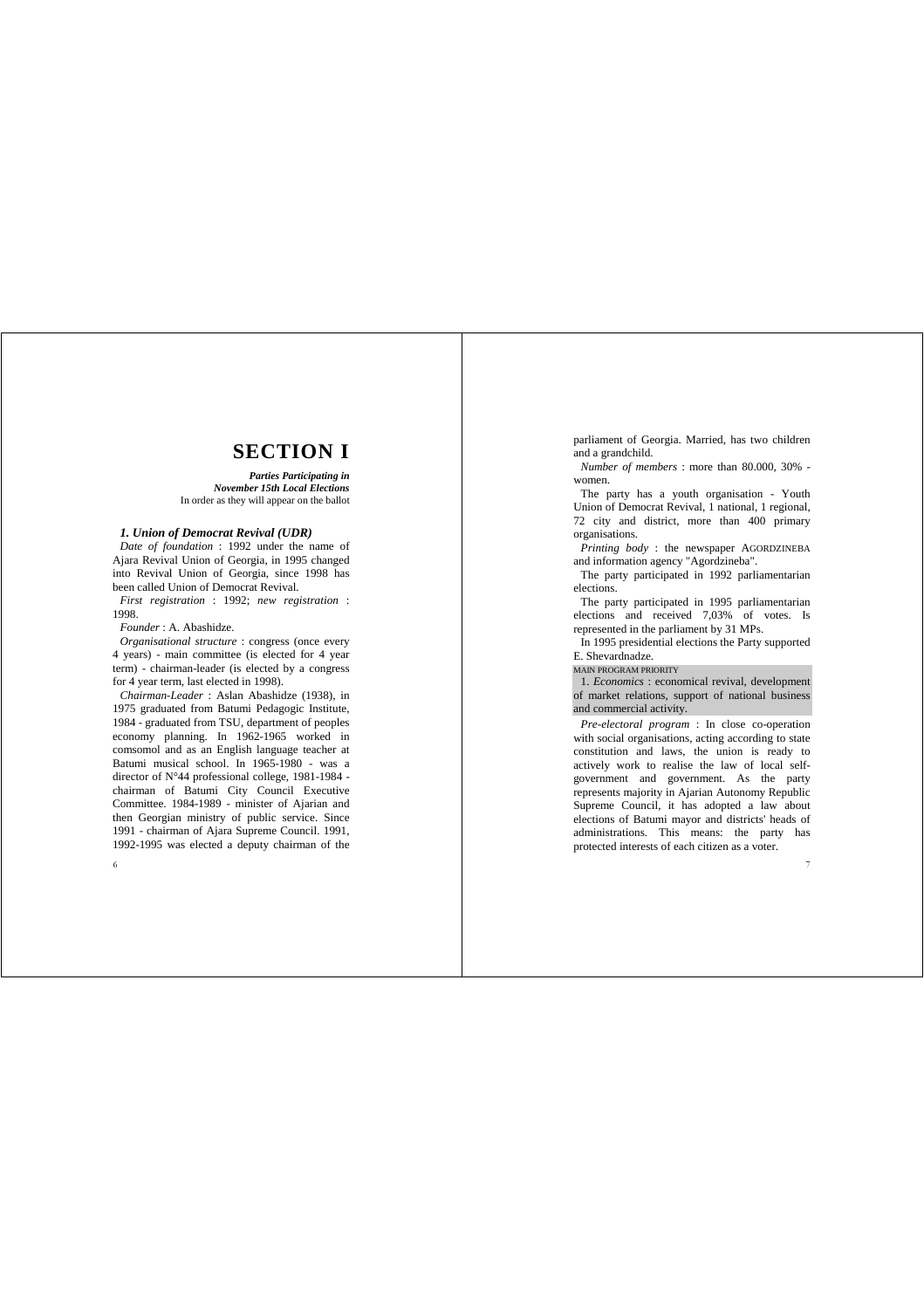- 8 The union will act through its representatives in local self-government bodies to get definite separation between state and local government functions, in order to ensure complete independence of local self-government bodies, to develop and deepen democrat principles in city, region and district management.
- 8 Union, as a parliament party, in its legislative activity will base on suggestions and opinions of each region, city and district local selfgovernment bodies, will take them into account while elaborating and adopting laws.
- 8 According to specifics of regions, districts and cities, while forming the state budget, exceptional attention will be paid to protection of their interests, elaboration and realisation of social and economic development government regional programs.
- 8 In conditions of market economics, the party will protect interests of each social layer, poor families, mothers with many children, invalids, students and pupils. Will actively try to adopt laws according to the interests of socially vulnerable population, especially in spheres of education and medical service.
- 8 The party will protect interests of the main base for revival of national economics - small and medium business, will support spread of privileges in taxation, low percent loans, revival of territorial manufacture, characteristic to the region. The party will look for the

realisation market for locally produced goods.

8 The party will care for further integration of regions of Georgia to reach deepening of economical, cultural and sport relations, to restore historic, traditional relations among the regions of the country.

The party has presented its electoral lists at 296 proportional districts.

*Address* : 5, Ninoshvili St., Batumi. *Phone* : Batumi - 7 65 00; 7 65 02; Tbilisi, Parliament - 93 43 58; 93 55 47.

# *3. Freedom Party of Georgia (FPG)*

*Motto* : Motherland, faith, freedom. *Political direction* : rights. *Date of foundation* : 1990. *First registration* : 1992; *new registration* : 1998.

*Founders* : G. Tabidze, A. Morchiladze, I. Kekelidze, K. Abdaladze and others.

The party is a law successor of the Freedom League.

*Organisational structure* : congress (once every 2 years) - managerial board (is elected for 2 year term, 9-15 members : G. Tabidze, A. Morchiladze, Z. Bakradze, G. Khmelidze, D. Enukidze, G. Eristavi) - political secretary (elected for 4 year term).

*Political secretary* : David Jorbenadze (1974), graduated from Tbilisi Medical Institute of Pediatrics in 1997. At present studies law at Tbilisi

8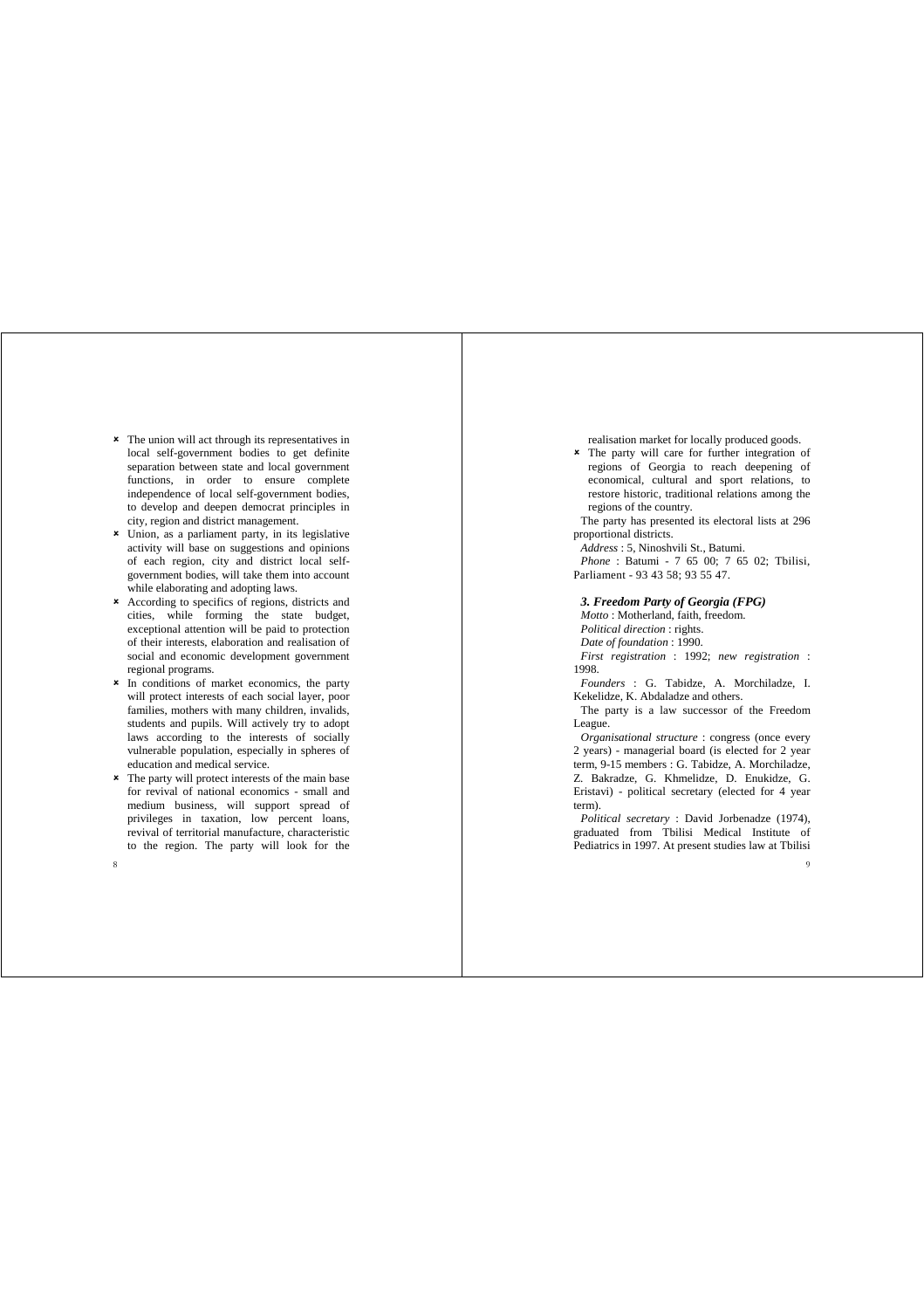Business and Marketing Higher School.

*Number of members* : 3.000 (active - 700-800), 30% - women.

The party has youth organisation - Youth League (founded in 1997, chairman - G. Vashakidze), 8 regional and 30 district organisations.

MAIN PROGRAM PRIORITIES

1. *Economics* : monetarism, strict fiscal policy. Does not support protectionism in economics (in present conditions), private property on land (with the right of sale and purchase).

2. *Foreign Policy* : close relations with international organisations: European Union; NATO.

3. *Territorial Arrangement of the state* : federal (should be determined by referendum).

4. *System Arrangement of the state* : parliamentary.

5. *Interethnical relations* : all non-Georgian citizens of Georgia should contribute in construction of Georgian state and participate in the development of the country.

The party considers that the present government has not fixed its policy.

 $10<sub>10</sub>$ *Pre-electoral program* : the party aims to develop a strong Georgian state, where the historic experience of the nation and state traditions together with modern democracy achievement will be taken into account. While realisation of its own objectives, the party will follow the tactics characteristic to conservative parties. This tactic does not recognise radicalism and strict, often opposing political steps.

The party has presented electoral lists at 191 proportional districts.

*Address* : 50, Chubinashvili St., Tbilisi. *Phone* : 96 75 46; 94 06 68. *Fax* : 96 75 46.

# *4. Union of Georgian Traditionalists (UGT)*

*Motto* : Georgia first of all.

*Political direction* : conservative.

*Date of foundation* : was founded by the part of Georgian emigrants in 1942; was restored in summer 1990.

*First registration* : 1992; *new registration* : 1998.

*Founders* : in 1942 - Irakli Bagrationi, Shalva Amirejibi, Zurab Avalishvili, Spiridon Kedia, Grigol Robakidze and others; in 1990 - Akaki Asatiani, Gubaz Sanikidze, Levan Akhmeteli, Gaioz Kordzadze and others.

*Organisational structure* : congress (once every 2 years) - central bureau (for 2 year term, 7 members : A. Asatiani, G. Sanikidze, G. Kordzadze, N. Saneblidze, Sh. Khomeriki, M. Nadiradze, G. Sharabidze) - chairman (is elected for 2 year term, last elected in 1997).

*Chairman* : Akaki Asatiani (1953), a Georgian, an orientalist. Has been actively involved in the national movement since the second half of 80s. 1990 November - deputy chairman of the Supreme Council of Georgia; 1991 April - a chairman. A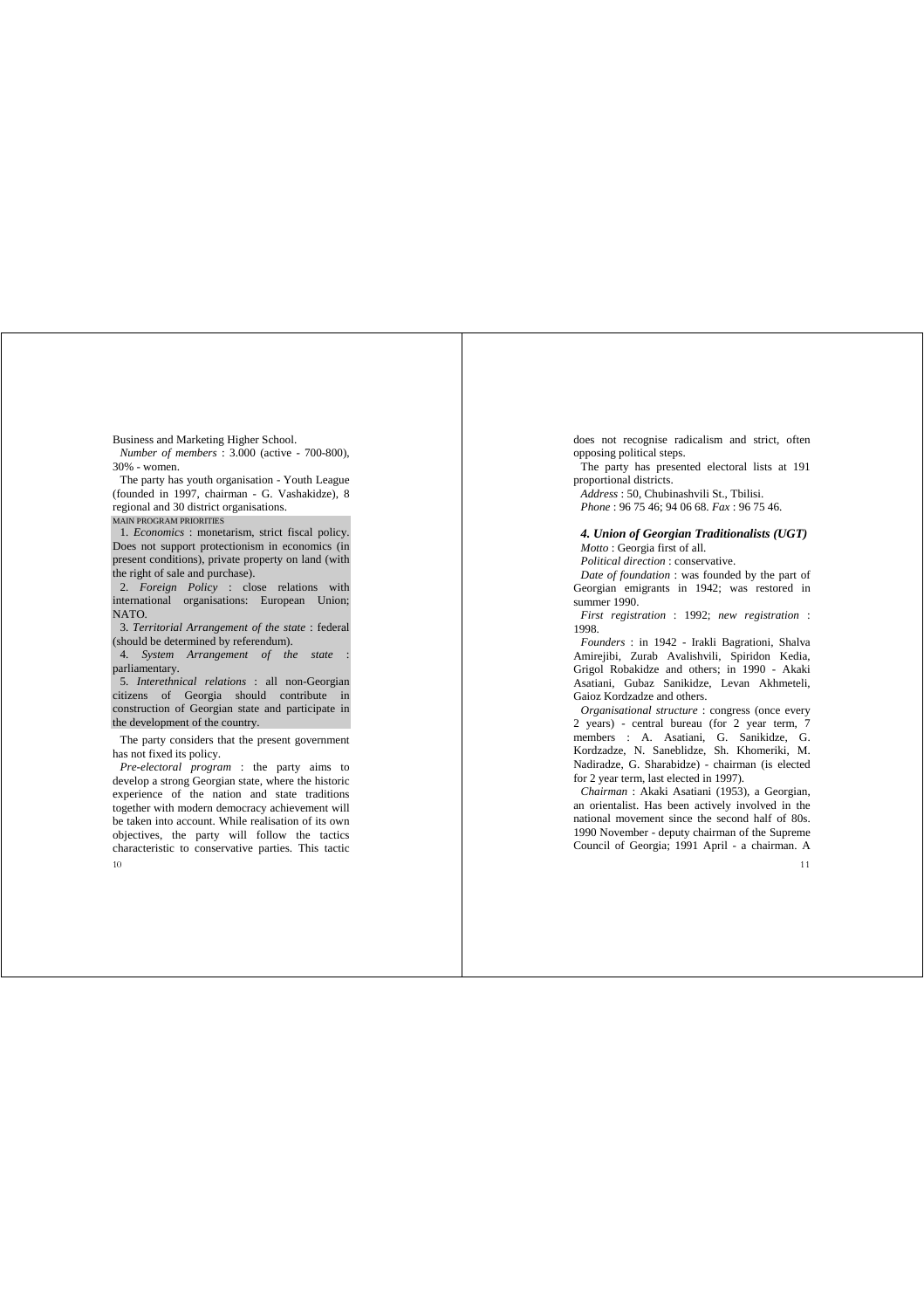leader of traditionalists opposite fraction (9 members) in 1992-1995. Nowadays one of the leaders of right wing opposition movement.

*Number of members* : several thousand (active - 2.000), 15% - women.

The party has a youth organisation - Union of Young Traditionalists (founded in 1995, 3.000 members); all regional and most of district organisations.

*Printing body* : the newspaper KARTVELI ERI (since 1990).

The party participated in 1990 parliamentarian elections (block - Round table - Free Georgia) and received 54% of votes. Had 22 MPs : 14 by the party list and 8 - majoritarian).

The party independently participated in 1990 parliamentarian elections and received 6% of votes. Had 9 MPs : 7 by the party list and 2 majoritarian.

The party independently participated in 1995 parliamentarian elections and received 4,3% of votes. The party has 4 MPs : all - majoritarian.

*Pre-electoral program priorities in 1995 elections* : rightful state, free market economics, solve of territorial problem, human right protection.

In 1995 presidential elections the party did not support any candidate.

MAIN PROGRAM PRIORITIES

1. *Economics* : free market economics, private

 $12$ 

property, and promotion of small and medium business. Private property on land with the right of sale and purchase.

2. *Foreign Policy* : peaceful coexistence with neighbours. Refusal to foreign countries' military bases. Close relations with North Atlantic Alliance.

3. *Territorial Arrangement of the state* : regionalisation, based on the historical, geographic and economic factors of Georgia.

4. *System Arrangement of the state* : parliamentary monarchy.

5. *Interethnical relations* : guaranteed cultural autonomy of all ethnic groups.

The party does not support the course of current government.

*Pre-electoral program* : 1. Support of private business, 2. Land reform, 3. Fight against corruption, 4. Realisation of social programs (education, health care, social welfare and others). Maintain local characteristics (specific). Total transparency (openness) of local bodies' activity.

The party has presented its electoral lists at 309 proportional districts.

*Address* : 10, Virsaladze St., Tbilisi. *Phone* : 98 39 55; 98 79 59. *Fax* : 98 79 59.

*5. People's Party (PP)*

*Motto* : People's party by people and for people.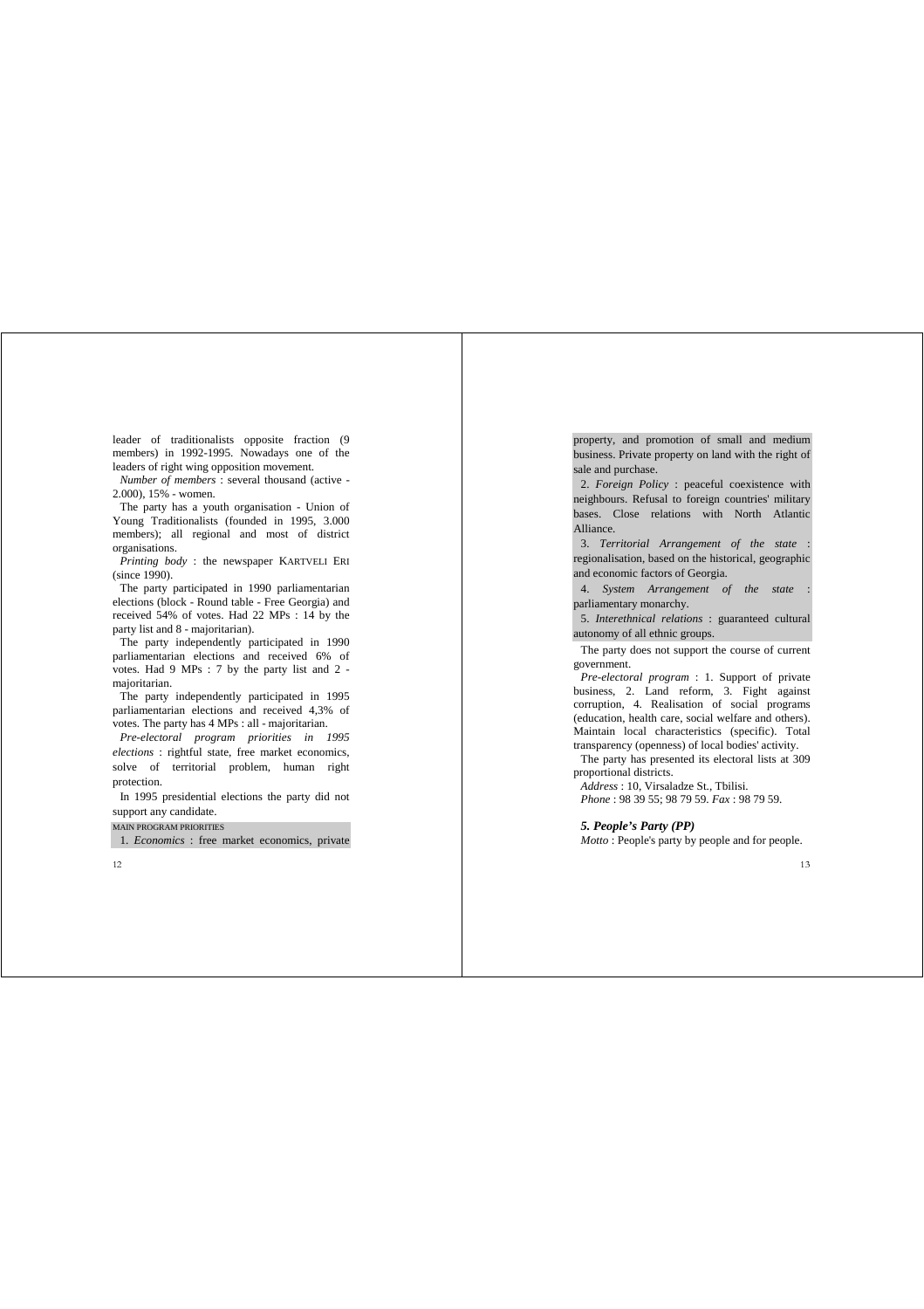*Political direction* : right-centrists, Christiandemocrat.

*Date of foundation* : 1997 as a result of NDP split into two parts - as a result of merge of MPs who left NDP and made the fraction People's National-Democrat, and People's Party of Georgia existed before (founded in 1990).

*First registration* : 1992; *second registration* : 1997; *final registration* : 1998.

*Founders* : S. Kedia (1917), G. Chanturia and M. Giorgadze (1981).

The party regards itself as a law successor of National-Democrat Party.

*Organisational structure* : congress (once every 4 years - before parliamentarian elections) - main committee (is elected for 4 year term, 21 members) - presidium of the main committee (M. Giorgadze, G. Kobakhidze, G. Gogiashvili, G. Chakhvadze, M. Jibuti, T. Sharmanashvili, V. Khukhunaishvili) - chairman (is elected by a congress for 4 year term, last elected in 1998).

*Chairman* : Mamuka (Ivane) Giorgadze (1961 Chokhatauri), in 1987 graduated from GPI. 1990- 1992 - a member of the National Committee; 1992 - chairman of State Council Military Commission. Since 1981 - political secretary of NDP. Since 1992 -MP. A member of the bureau of Georgian parliament. Address : 48, Tsereteli Ave., phone : 95 69 25; 35 11 04.

*Number of members* : 7.000 (active - 4.000), 255 - women.

 $14$ 

The party has a youth organisation : People's Youth Movement, 8 regional, and almost all district organisations.

*Printing body* : the party press release SAKHALKHO PARTIA.

The party participated in 1992 parliamentarian elections. Was represented in the parliament by 17 MPs (12 by party list and 5 - majoritarian).

The party participated in 1995 parliamentarian elections and received 7% of votes. Is represented in the parliament by 23 MPs (21 by party list and 2 - majoritarian).

In 1995 presidential elections the party did not support any candidate.

MAIN PROGRAM PRIORITIES

1. *Economics* : market economics, based on effective economics and social justice. Private property on land with corresponding financial, credit and services infrastructure.

2. *Foreign Policy* : European orientation.

3. *Territorial Arrangement of the state* : regional, maintaining two autonomy republics.

The party does not support the course of current government.

*Pre-electoral program* : creation of good life conditions. The party is against of separation of one person and his groups (different parties and so called Mafia clans), having special rights, priorities, privileges, from the whole national body and announcing the state as their property. National political forces, definite leader among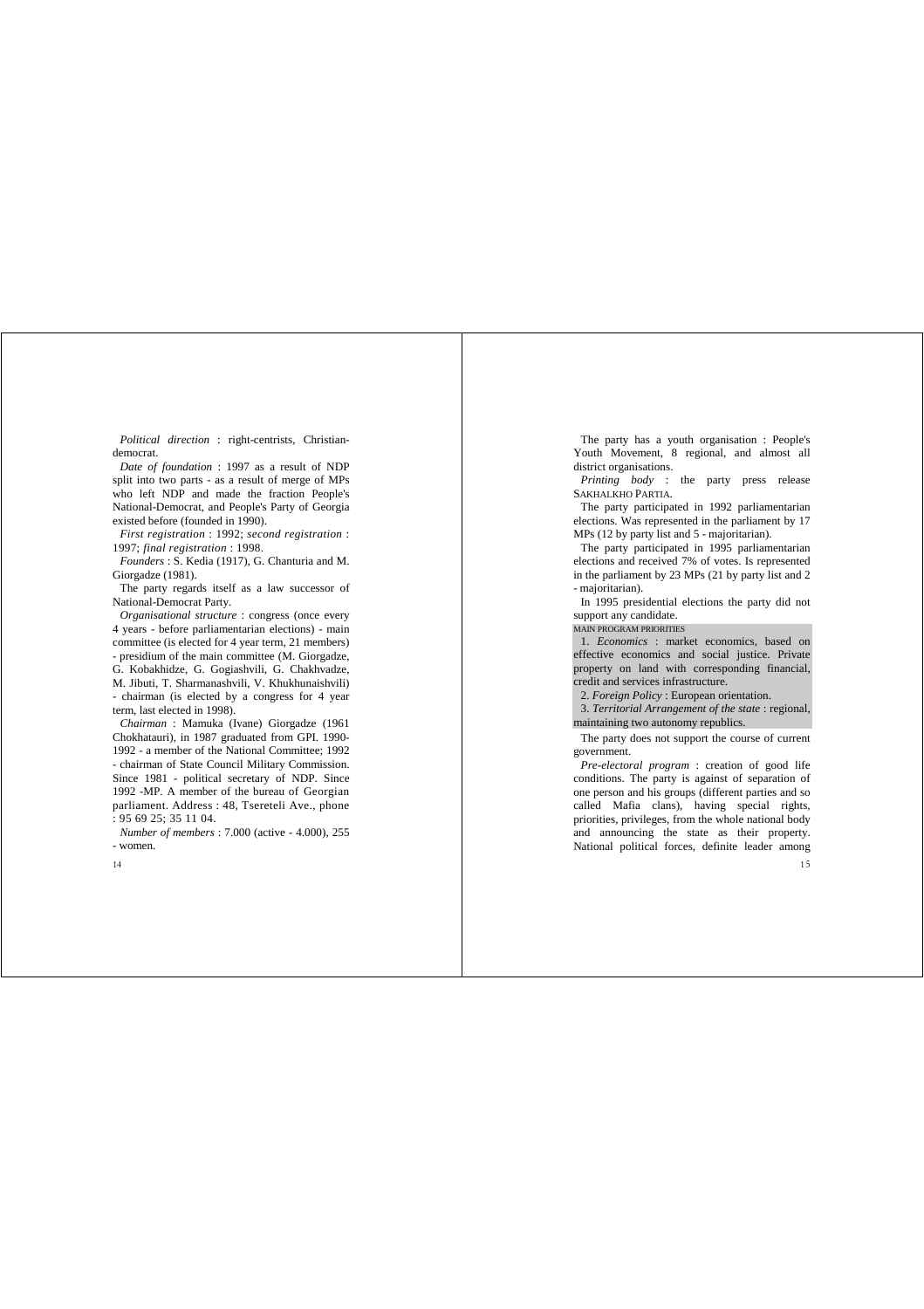them - People's Party - should replace methods of criminal regime management and participants of this regime development.

People's Party will fight to :

- $\rightarrow$  prevent all problems of salaries, pensions, will support employed or unemployed problem of good life for a citizen;
- $\rightarrow$  population should elect its own mayors and heads of administrations;
- $\rightarrow$  population should take part in selection of the administrators, who deserve being in government of its cities and districts;
- **a** uncontrolled activities of regional administrations should be stopped;
- $\rightarrow$  population should itself define the future for themselves, their children and their family.

The party has presented its electoral lists at 276 proportional districts.

*Address* : 8, Rustaveli Ave., Tbilisi. *Phone* : 99 79 46; 93 66 80; 92 12 90. *Fax* : 93 57 89.

*E-mail* : <ndfct@parliament.ge>; <pppress@parliament.ge>

#### *6. Citizen's Union of Georgia (CUG)*

*Political direction* : left-centrists.

*Date of foundation* : 1993. *First registration* : 1994; *new registration* : 1998.

*Founders* : Unification and Welfare, Greens Movement, Society - Citizen of Tbilisi.

16

*Organisational structure* : congress (once every 2 years) - main board (2 by congress, 33 members: R. Adamia, R. Amashukeli, E. Astemirova, G.Baramidze, I. Chelidze, I. Chkhartishvili, M. Chkuaseli, R. Dolodze, E.Tevdoradze, M. Gigineishvili, L. Gogoberidze, O. Japaridze, Z. Jhvania, V. Karseladze, G. Katamadze, S. Ketsba, R. Khetsuriani, R. Khurodze, N. Lekishvili, V. Lordkipanidze, L. Mamaladze, R. Miminoshvili G. Muradian, V. Mustafaev, I. Novrusov, D. Onoprishvili, M. Saakashvili, E. Shengelaia, B. Shoshitaishvili, G. Shugarov, T. Svanidze, G.Tevzadze, + Union Chairman - /E. Shevardnadze/, General Secretary /M. Machavariani/, Council Speaker /G. Tevzadze/, Chairman of Youth Union /D. Tkeshelashvili/ + Chairman of Parliament Fraction according to the regulation /M. Saakashvili/ and Chairman of the Parliament Majority if he /she/ is a member of Union) - Chairman (is elected by a congress for 2 year term, last elected in 1998).

*Chairman* : Eduard Shevardnadze (1928), a historian. From 1946 - different Comsomol and Communist Party positions; 1957 - First Secretary of the Central Committee of Georgian Comsomol; 1961-1962 - First Secretary of Mtsketa Communist Party district committee; 1963-1964 - First Secretary of Tbilisi 1 May district Communist Party committee; 1964-1965 - First Deputy-Minister of Social Order; 1965-1972 - First Secretary of City Communist Party Committee,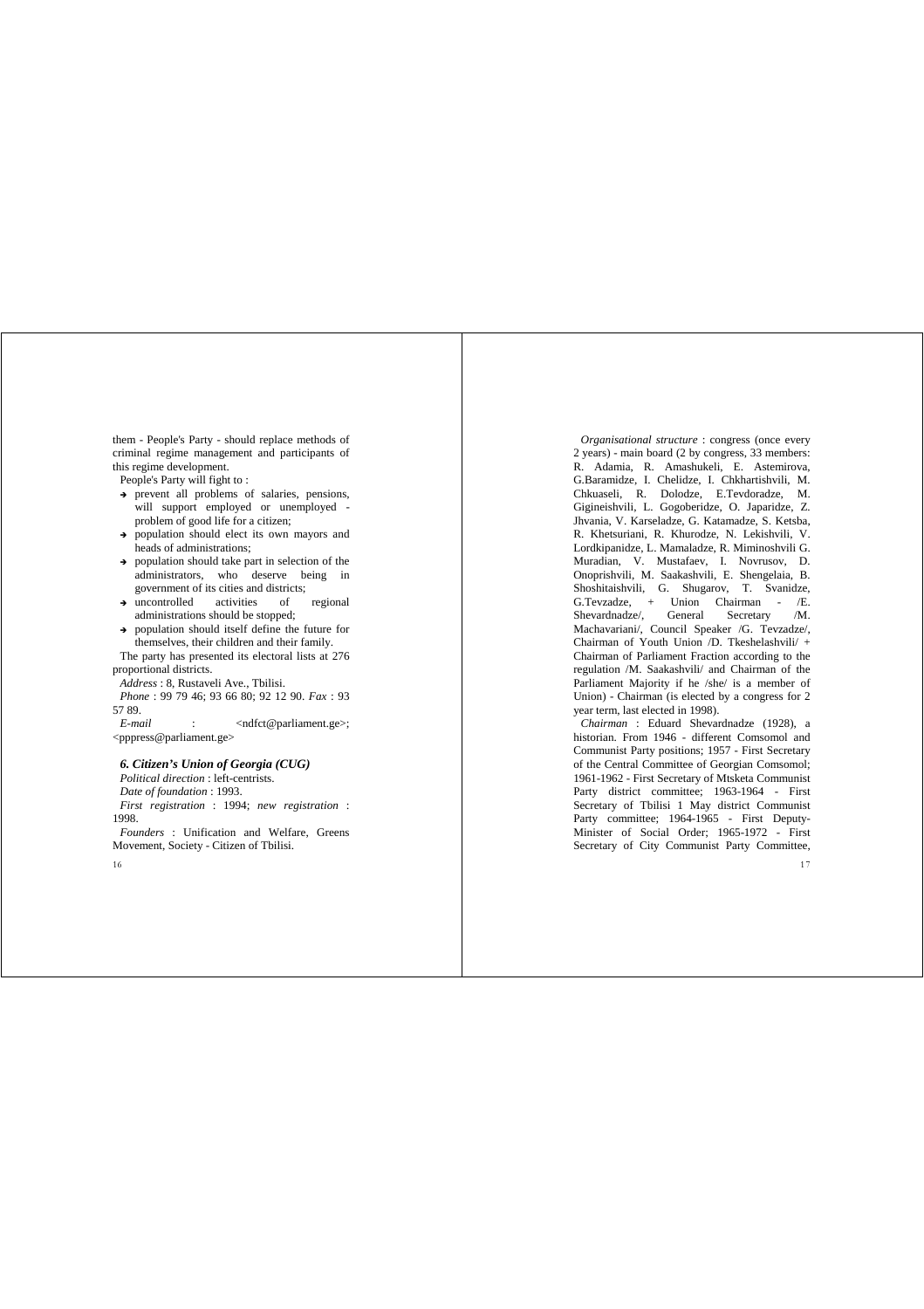then - First Secretary of Georgian Communist Party Central Committee; 1985-1990 - USSR Foreign Affairs Minister, March 1992 - Chairman of Georgian Parliament - Head of State, supreme commander-in-chief of Military Forces; November 14, 1995 - President of Georgia. Honoured Doctor of Boston, Harvard, Atlanta, Los Angeles, Providence, Triest (Italy) Universities. Married, two children and grandchildren.

*Number of members* : about 81.320 (active - 9.900), 28.160 - women.

The party has a youth organisation - Union of Young Georgian Citizens (UYGC), 12 regional and 81 district organisations.

*Printing body*: the newspaper MOKALAKE [Citizen] (since 1996).

The party is united in Socialist International, status - observer.

The party individually participated in 1995 parliamentarian elections and received 23,71% of votes. Is represented in Parliament by 106 MPs (91 - party list and 15 - majoritarian).

*Pre-electoral program priorities in 1995 elections* : development of legislative base necessary for reforms and state construction, providing macroeconomic stability, privatisation of land and enterprises, restore of territorial wholeness, fight against corruption, human rights protection, creation of new jobs.

In 1995 presidential elections the party supported E. Shevardnadze.

 $18$ 

#### MAIN PROGRAM PRIORITIES

1. *Economics* : liberal taxation system, support of producers, private property on land, politics of active employment.

2. *Foreign Policy* : integration in European structures, regional collaboration, good neighbour, partner relations with all countries, priority of economics in foreign relations, creation of international safety guarantees, active participation in the NATO program "Partnership for Peace".

3. *Territorial Arrangement of the state* : regional, wide rights to autonomies, maximum delegation of rights from centre to places.

4. *System Arrangement of the state* : strong presidential rule, wide rights to the parliament, independent courts.

5. *Interethnical relations* : equal rights for all citizens, despite a race, nation and religion.

The party supports the course of current government.

*Pre-electoral program*: liberalisation of taxation law, stabilisation of budget income, overcome corruption, development of strategic economical branches, new systems of social protection, formation of active self-government.

The party has presented electoral lists in 365 proportional districts.

Address : 4<sup>a</sup>, Marshal Gelovani St., Tbilisi.

*Phone* : 95 98 25; 95 05 14. *Fax*: 95 83 25, 95 91 46.

*E-mail* : <cug@eccess.sanet.ge>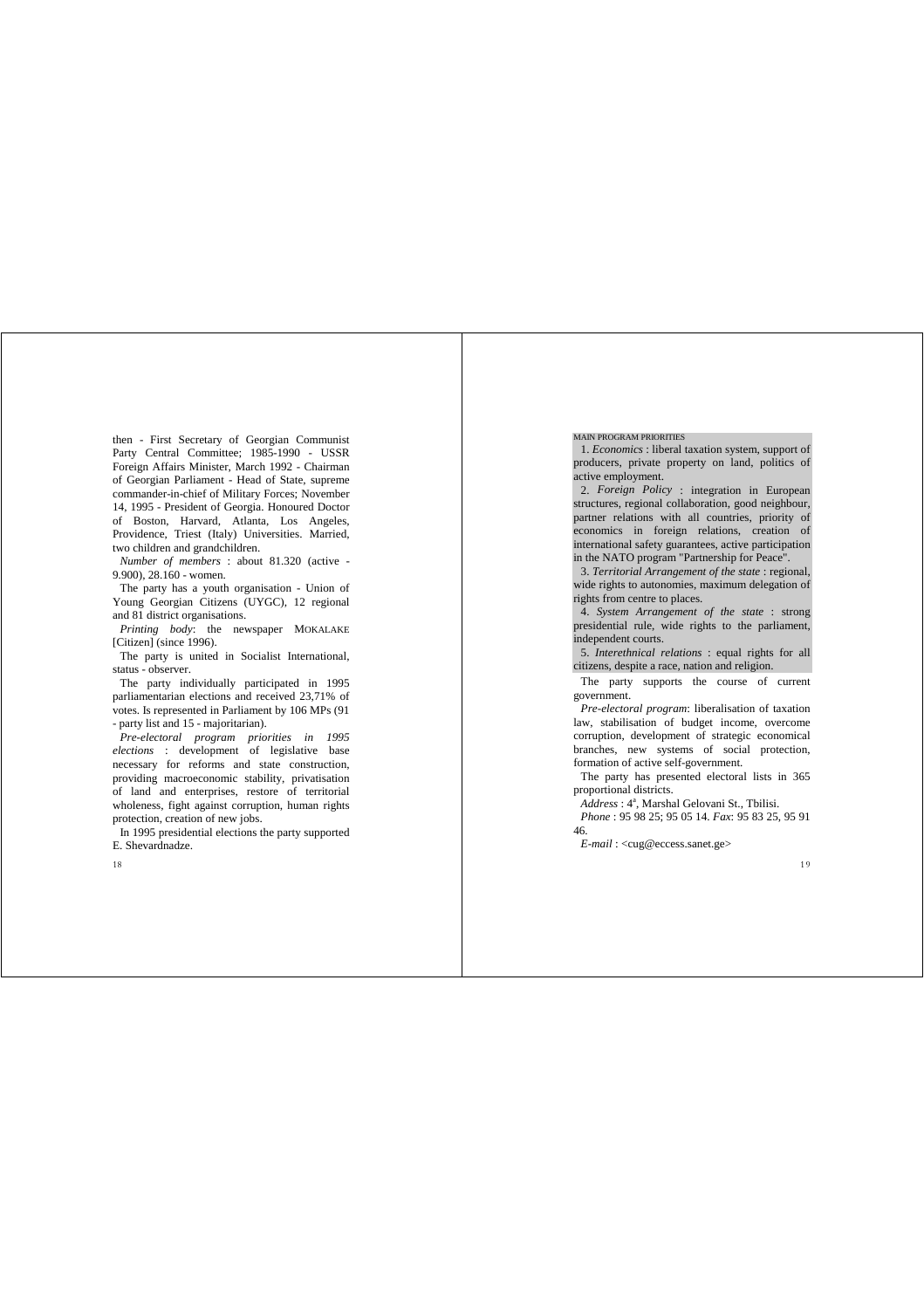# *7. Socialist Party of Georgia (SPG)*

*Political direction* : left-centrists. *Date of foundation* : 1995. *First registration* : 1995; *new registration* : 1998.

*Founder* : V. Rcheulishvili.

*Organisational structure* : congress (once every 4 years) - main committee (for 4 year term, 45 members) - secretariat (I. Chikhradze, T. Metchiauri, T. Jeushia, M. Devdariani, G. Oniani, I. Mindeli, G. Mchedlishvili, G. Khachapuridze, G. Gurgenidze, K. Jhordania) - chairman (is elected by a congress for 4 year term, last elected in 1995). *Chairman* : V. Rcheulishvili (1954), a physicist. 1985-1987 - research worker of information centre of Georgian Academy of Sciences. 1987-1992 deputy chairman of Peace Protection Committee. 1992-1995 - deputy speaker of the Georgian parliament. Address : 14, Botsvadze St., phone : 93 91 29.

*Number of members* : about 70.000 (active more than 10.000), more than 25.000 - women.

The party has a youth organisation - Young Socialists Union of Georgia (about 7.000 members), 10 regional (+Tbilisi), 59 district and 6 city organisations.

The party individually participated in 1995 parliamentarian elections and received 3,84% of votes, has 7 MPs in Parliament, (1 - by a party list and 6 - majoritarian), they are united in the fraction "Independent-Socialist".

*Pre-electoral program priorities in 1995 elections* : democrat socialism, social-market economics, state support of industry, state regulation of market economics, development of a middle class.

In 1995 presidential elections the party supported E. Shevardnadze.

MAIN PROGRAM PRIORITIES

1. *Economics* : moderate protectionism, state regulation of market economics in Neocaseianism limits, state support of industry. Private property on land and development of hypothecary structure; state control on a land fund in order to use it purposefully.

2. *Foreign Policy* : relations with neighbour countries, uniting in European structures, Caucasian integration.

3. *Territorial Arrangement of the state* : abolishment of regions, strengthening of a local government, maintenance of autonomies.

4. *System Arrangement of the state* : French model : strong president - strong prime-minister, who is obliged to account to the parliament.

5. *Interethnical relations* : the main thing is a citizenship and not a nationality. We protect cultural rights of language minorities.

21 The party does not support the course of current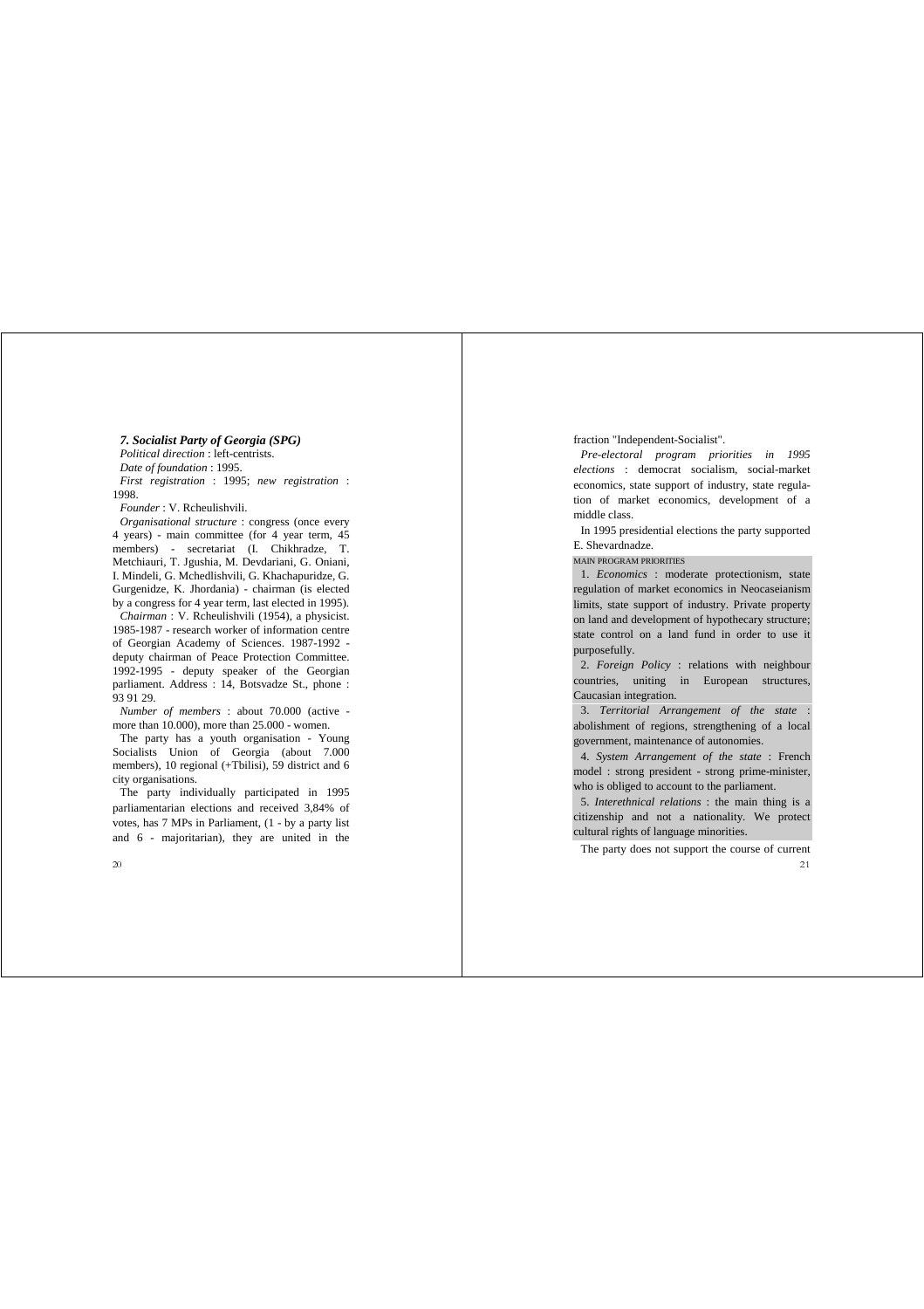government.

 $\mathfrak{D}$ 

*Pre-electoral program* : People should control a local government by local self-government. We should fight against corruption together - should overcome poverty together; the victory in local elections will give us possibility to fight against bribery. We will not permit "harlemization" of suburbs in Tbilisi (Gldani, Varketili, Temka, Mukhiani and others); and fight against nonliteracy among children, a school should prepare youth for life; affordable health care system.

The party has presented its electoral lists at 328 proportional district.

*Address* : 41, Leselidze St., Tbilisi. *Phone* : 98 33 67; 92 31 85. *Fax* : 93 27 09; 98 33 67.

*E-mail* : <spg@access.sanet.ge>

## *8. Political Organisation of Georgia – "Lemi" (GL)*

*Motto* : Georgia in the first place. *Political direction* : centrists. *Date of foundation* : 1990. *First registration* : 1992; *new registration* : 1998.

*Founders* : A. Gasviani, D. Japaridze, T. Gazdeliani, N. Gulbani, R. Nemsadze, K. Jachvliani, D. Argveliani, T. Kvitsiani and others. *Organisational structure* : congress (once every 2 years) - jury and it's presidium (for 2 year term, 150 members, presidium - 35 members : A. Gasviani, D. Japaridze, N. Gulbani, R. Nemsadze, D. Argveliani, T. Kvitsiani) - chairman (is elected by a congress for 2 year term, last elected in 1997).

*Chairman* : Tengiz Gazdeliani (1946), Graduated from Tbilisi State Medical Institute. A minister of social protection, labour and employment. Married, a son and three grandchildren.

*Number of members* : 15.000 (active - 1.500), more than 500 - women.

The party has a youth organisation - Young Socialists Union of Georgia (about 7.000 members), 7 regional and 50 district organisations. *Printing body* : the newspaper LEMI (is issued twice a month, 1.000 copies).

The party participated in 1992 parliament elections in the block "Peace" and received 40% of votes, was represented by two majoritarian MPs in the Parliament.

The party individually participated in 1995 parliamentarian elections and received 1,2% of votes, is represented by an majoritarian MP in the parliament.

*Pre-electoral program priorities in 1995 elections* : fight for restoring of territorial unity of Georgia and establishing of national and social justice.

In 1995 presidential elections the party supported E. Shevardnadze.

MAIN PROGRAM PRIORITIES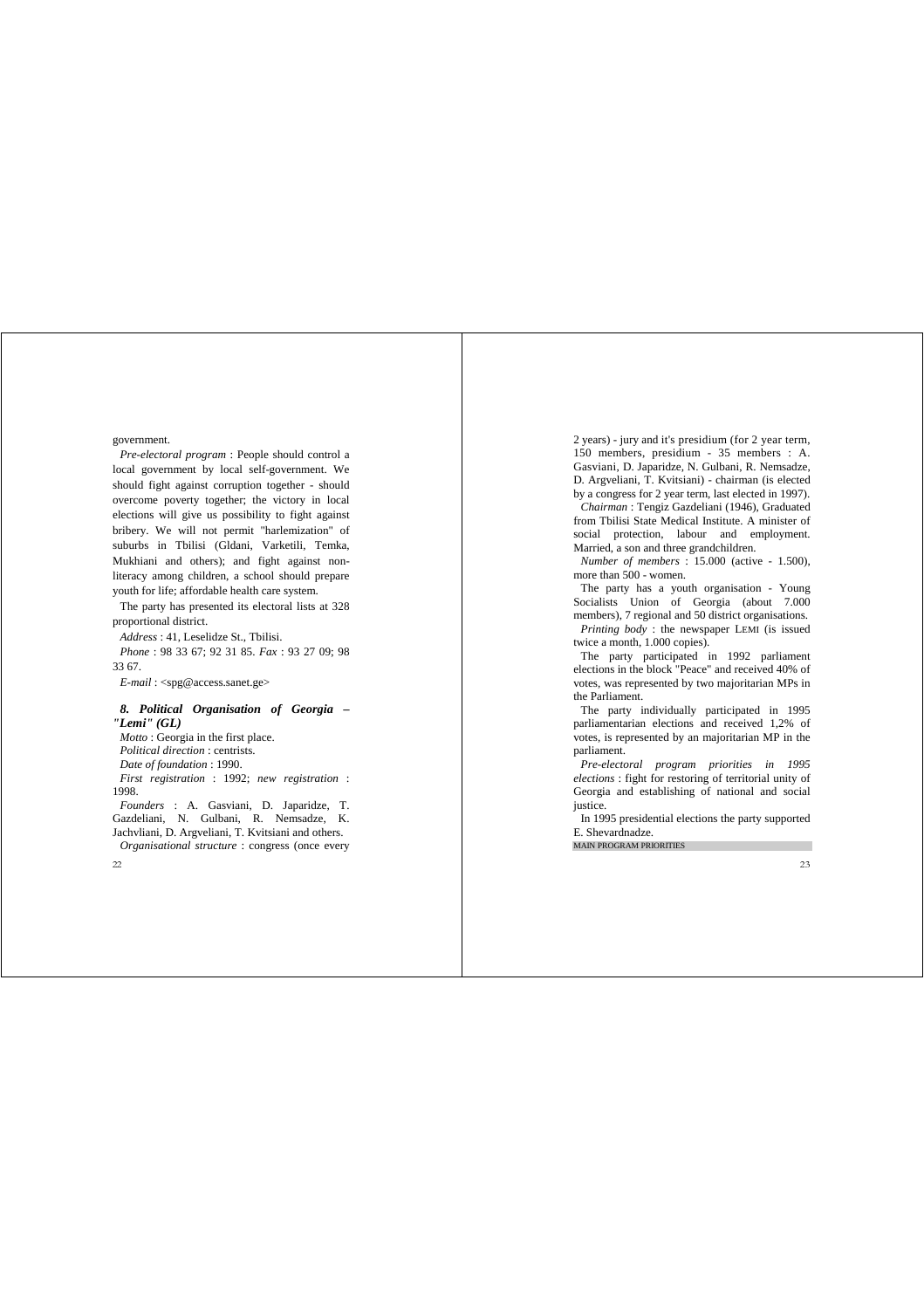1. *Economics* : accelerated economical development of highland and seaside regions. Foundation of private and rental property forms on land; at the same time, giving land in private property in the seaside zone should be forbidden.

2. *Foreign Policy* : deep political and economical integration with Western countries and further development of equal rights good neighbour relations with neighbour countries.

3. *Territorial Arrangement of the state* : federation.

4. *System Arrangement of the state* : French model of state government.

5. *Interethnical relations* : in spite of nationality, all citizens of Georgia should have equal rights and obligations towards the state.

 The party mainly supports the course of current government, but has some different opinions in home policy.

The party has presented its electoral lists at 238 proportional district.

*Address* : 33, Gamsakhurdia Ave., Tbilisi. *Phone* : 38 00 27; 38 14 77.

# *9.* **Electoral Block "National Concord"**

The block has presented electoral lists at 199 proportional districts.

# *Union of Athletes of Georgia*

 $24$ 

*Motto* : Healthy nation - strong state. *Political direction* : centrists. *Date of foundation* : 1994. *First registration* : 1994; *new registration* : 1998.

*Founders* : veteran athletes.

*Organisational structure* : congress (once every 4 years) - main committee (is elected for 4 year term, 31 members) - chairman (is elected by a congress for 4 year term, last elected in 1998).

*Chairman* : Edisher Machaidze (1956, in Tbilisi), an engineer-constructor, a teacher, twice prize winner of European championship, twice champion and twice cup winner in wrestling in former Soviet union, Ph.D. in technical sciences, honoured trainer of Georgia.

*Number of members* : 10.000 (active - about 2.500), about 50 - women.

The party has a youth organisation - union of Young Athletes of Georgia (founded in 1998, about 500 members), 6 regional and 67 district organisations.

The party participated in 1995 parliamentarian elections together with Reformers Union of Georgia ("National Concord") and received 2,78% of votes. Is represented in the parliament by 2 majoritarian MPs.

*Pre-electoral program priorities in 1995 elections* : restore of territorial wholeness of the state, consolidation of the nation, healthy nation,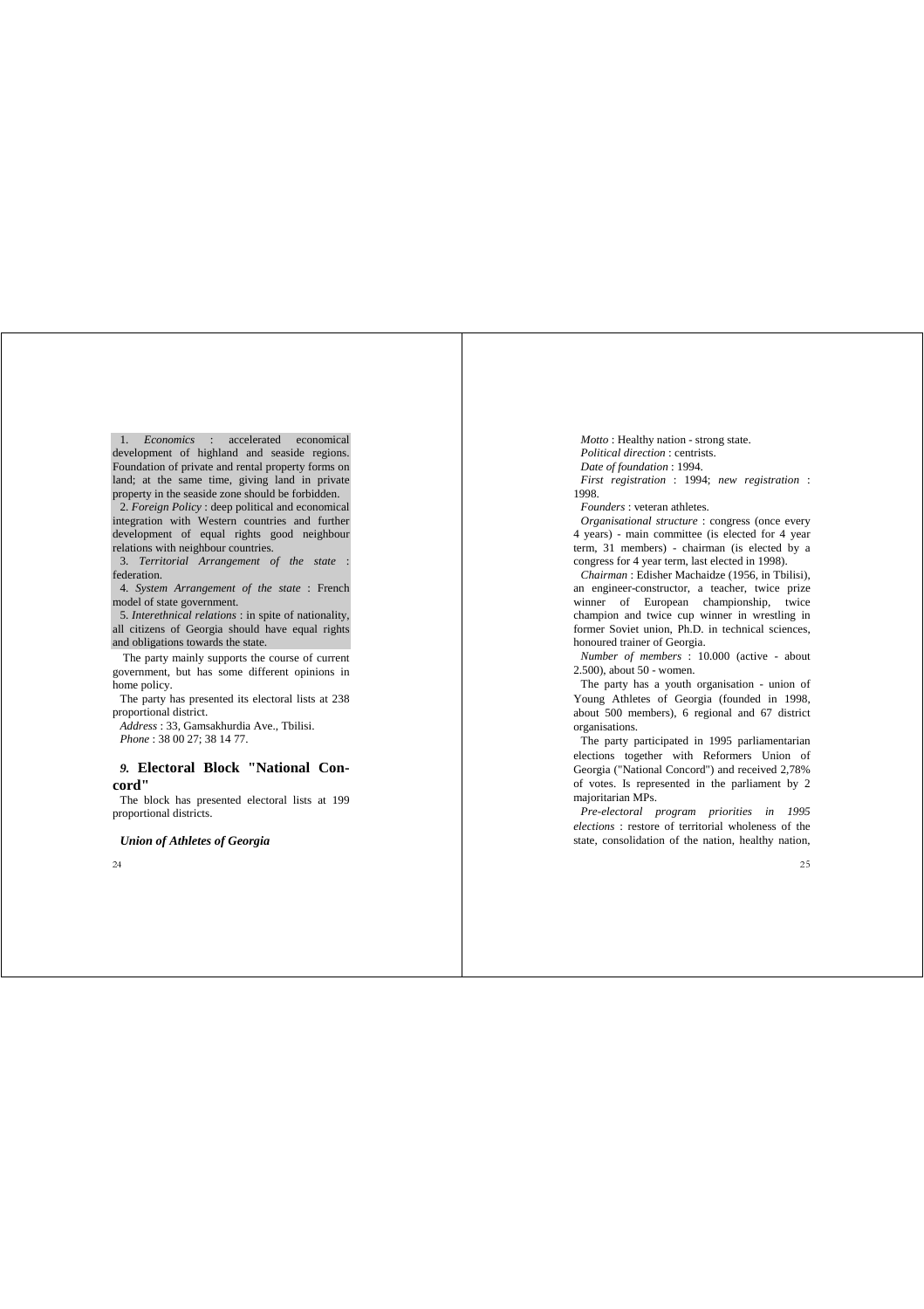elaboration of reforms characteristic to democrat state in spheres of politics, economics, education, physical culture and sports.

In 1995 presidential elections the party supported E. Shevardnadze.

MAIN PROGRAM PRIORITIES

1. *Economics* : elaboration of a concrete concept of national economy, taking into account specifics of social-economic condition in transitional period. Merge of private and state property on land according to the strategy of the state economy development.

2. *Foreign Policy* : friendly, partner relations with neighbour and other states, strengthening economical, cultural relations with them.

3. *Territorial Arrangement of the state* : development of territorial units taking into account national economy of the state, social end economical features.

4. *System Arrangement of the state* : presidential. 5. *Interethnical relations* : "National Concord" means to unite the nation, under the nation we understand representatives of other nations citizens of Georgia, who have all constitutional rights.

The party partially supports the course of current government.

26 *Pre-electoral program* : national concordance will save Georgia, the nation should be united and should live independently in the united Georgia. The nation should be healthy, this is a sign of a strong state.

*Address* : 6, Constitution St., Tbilisi. *Phone* : 95 30 06; 96 98 79. *Fax* : 95 74 38.

*Union of Reformers of Georgia* Information has not been received.

*10. Political Union "Athletic Georgia" (UAG)*

*Political direction* : left-centrists. *Date of foundation* : 1998. *Registration* : 1998. *Founders* : famous athletes : R. Rurua, Z. Akhmeteli, O. Korkia, N. Jorjikia, T. Mdinaradze, S. Barkaia, G. Sagaradze and others.

*Organisational structure* : congress (once a year) - board (is elected for 1 year term, 25 members) chairman (is elected by a congress for a year term).

*Chairman* : Roman Rurua (1942), an engineer, president of the company "Lelo", Olympic and world champion in wrestling, Married and a child. *Number of members* : 5.000 (active - 2.500).

Is represented in the parliament by 1 majoritarian MP.

The party youth organisation is in the process of foundation, the party has regional organisations in all regions and 70% of district organisations.

MAIN PROGRAM PRIORITIES

1. *Economics* : market economics, mixed property on land - both : private and state.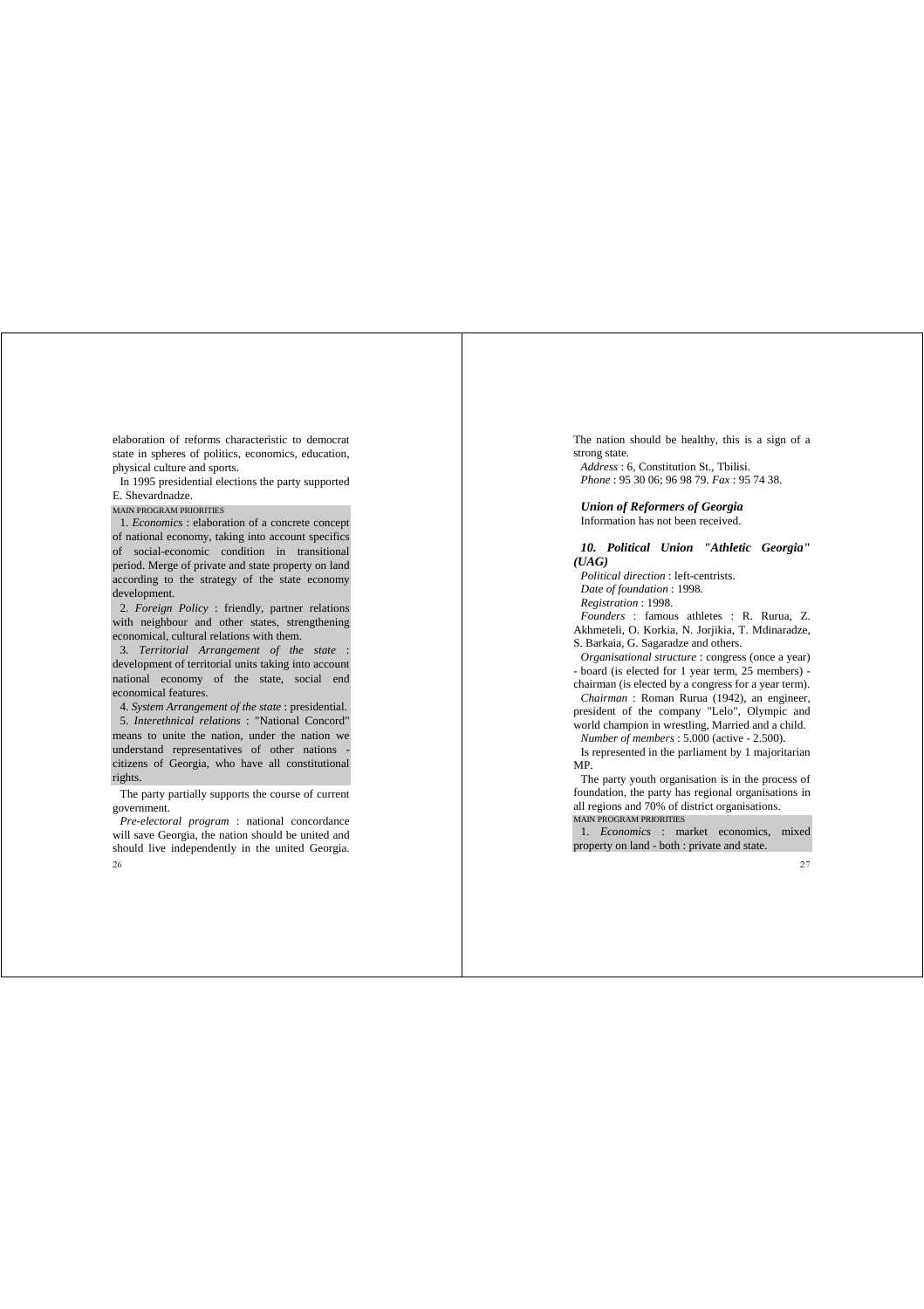2. *Foreign Policy* : good neighbour relations with all countries.

3. *Territorial Arrangement of the state* : district division without autonomies.

4. *System Arrangement of the state* : strong presidential.

5. *Interethnical relations* : cultural autonomies for national minorities.

The party partially supports the course of current government.

*Pre-electoral program* : unitary country, solve of social issues, development of market economics.

The party has presented its electoral lists at 236 proportional districts.

*Address* : 36, Ksani St., Tbilisi. *Phone* /*Fax* : 61 86 06.

#### *11. National-Democrat Party (NDP)*

*Motto* : Truth everywhere and always. *Political direction* : rights. *Date of foundation* : 1917, restored in 1981. *First registration* : 1992; *new registration* : 1998.

*Founders* : Gia Chanturia, Irakli Kadagishvili. *Organisational structure* : congress (once every 2 years) - main committee (for 2 year term, 21members) - presidium (7 members : I. Sarishvili-Chanturia, I. Kadagishvili, R. Sakvarelidze, U. Lipartia, O. Melkadze, I. Kvachakhia, G. Khmelidze) - chairman (is elected by a congress for 2 year term, last elected in 1998).

28

*Chairman* : Irina Sarishvili-Chanturia (1964), a philologist, MP, chairman of the fraction : "NDP - National-Democrat Party". Address : 8, Kipshidze St., phone : 23 39 13.

*Number of members* : about 10.000 (active about  $4.500$ ),  $12%$  - women.

The party has a youth organisation - Young National Democrat (founded in 1993, about 3.000 members), 11 regional and 69 district organisations.

*Printing body* : the newspaper KARTULI CHRONIKA and the journal "Moambe".

The party is a rightful member of Christian-Democrat International.

The party participated in 1992 parliamentarian elections and received 20-22% of votes, had 14 MPs in Parliament (11 by a party list and 3 majoritarian).

The party participated in 1995 parliamentarian elections and received 7,97% of votes, has 12 MPs in Parliament (10 by a party list and 2 majoritarian, they are united in a fraction "NDP - National-Democrat Party".

*Pre-electoral program priorities in 1995 elections* : truth everywhere and always. Welfare for every Georgian Family.

In 1995 presidential elections the party did not support any candidate.

#### MAIN PROGRAM PRIORITIES

1. *Economics* : free market economics, private property on land.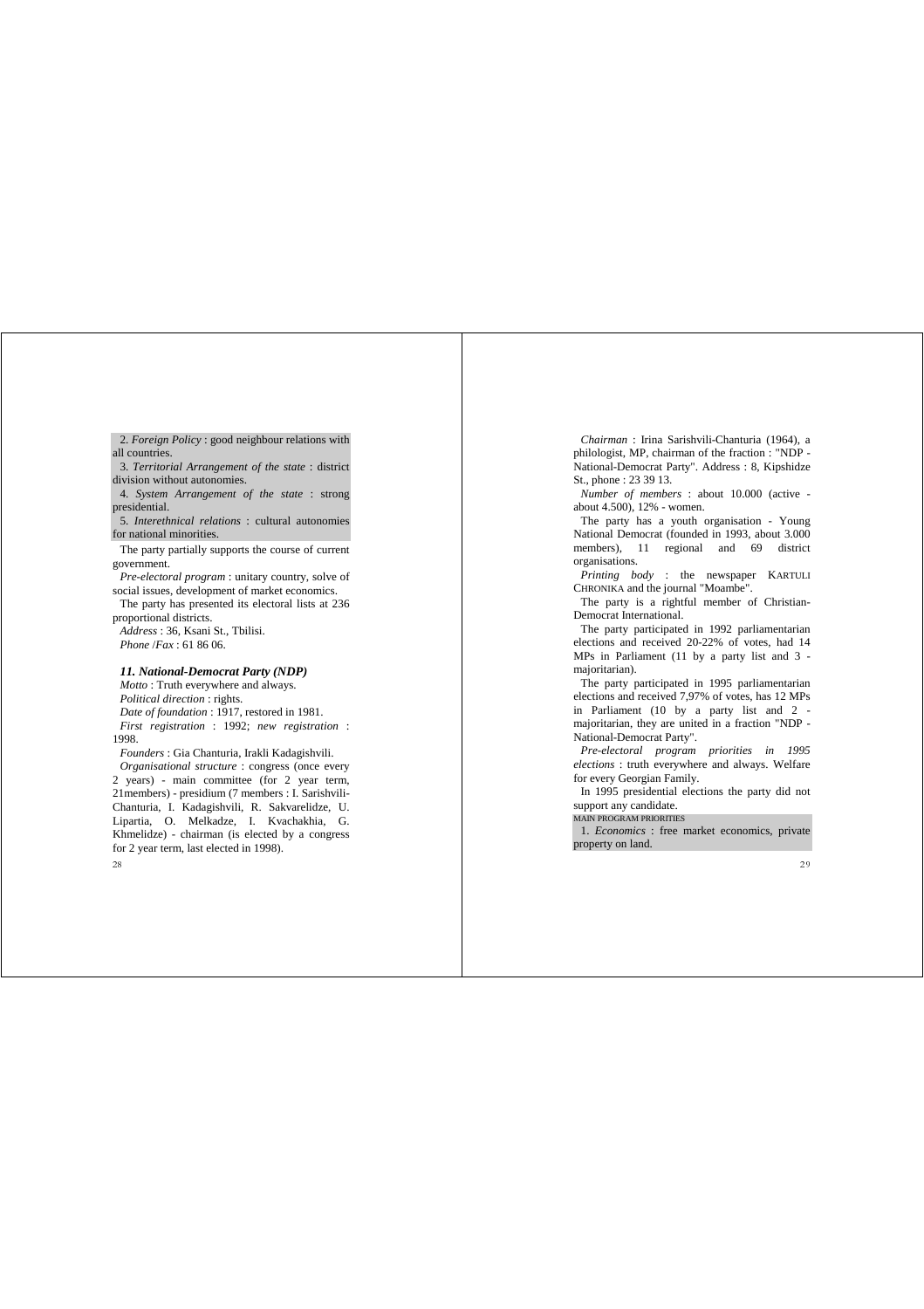2. *Foreign Policy* : Western orientation.

3. *Territorial Arrangement of the state* : unitary. 4. *System Arrangement of the state* : constitutional monarchy.

5. *Interethnical relations* : cultural autonomy.

The party does not support the course of current government in home policy, and partially supports - in foreign policy.

*Pre-electoral program* : election of mayors and heads of administrations, private property on land, welfare for retired.

The party has presented its electoral lists at 295 proportional district.

*Address* : 21, Rustaveli St., Tbilisi. *Phone* : 98 35 36; 98 88 12; 98 31 86. *Fax* : 93 19 78, 92 12 67.

#### *12. Greens Party of Georgia (GPG)*

*Motto* : Ecology, democracy, and non-violence. *Political direction* : left-centrists.

*Date of foundation* : 1990. *First registration* : 1992; *new registration* : 1998.

*Founders*; Z. Jhvania, R. Khuntsaria, G. Baramidze, M. Bitsadze.

 $30<sub>1</sub>$ *Organisational structure* : congress (once every 3 years) - political committee (for 3 year term, 7 members : G. Gachechiladze, N. Chkhobadze, A. Geladze, G. Gigineishvili, I. Kartsivadze, N. Kirvalidze, Z. Mgaloblishvili) - chairman (is elected by a congress for 3 year term, last elected

#### in 1998).

*Chairman* : George Gachechiladze(1954), a doctor of geographical science, professor. MP of two elections. Deputy head of environment protection and natural resources parliamentarian committee.

*Number of members* : 2.000 (active - 450), 730 women.

Party has 7 regional and 52 district organisations. *Printing body* : the newspaper DEDAMITSA (founded in 1991, can not be published now because of lack of the finances).

The party is a member of Europe Greens Parties' Federation.

The party participated in 1990 elections in block "Freedom" - did not have a representative in parliament.

The party individually participated in 1992 elections and received 9% of votes, had 12 representatives in parliament (11 by party list and 1 - majoritarian).

In 1995 elections the party participated together with "Citizen's Union" and has 4 representatives in parliament (all 4 by part list). The MPs are united in the fraction "Citizen's Union".

*Pre-electoral program priorities in 1995 elections* : environment protection, formation of a democrat state.

In 1995 presidential elections the party supported E. Shevardnadze.

MAIN PROGRAM PRIORITIES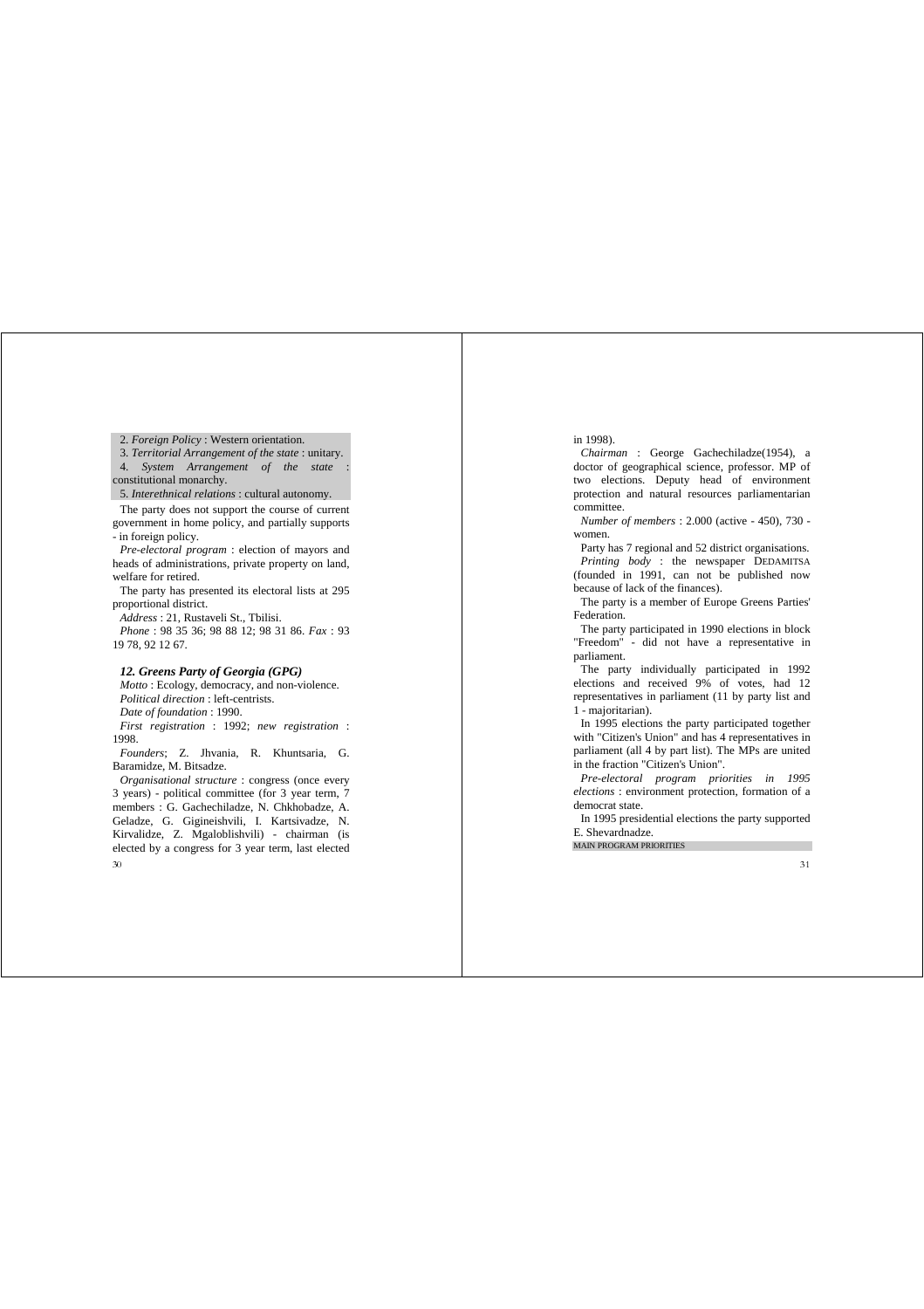1. *Economics* : development of ecologically clean industry and agriculture based on principles of steady development. Private property on land. 2. *Foreign Policy* : integration in European Union.

3. *Territorial Arrangement of the state* : regional. 4. *System Arrangement of the state* : parliamentary.

5. *Interethnical Relations* : a principle of tolerance : equal rights for all citizens of Georgia.

The party partially supports the course of current government.

The party has representatives in executive government : minister and a deputy minister of environment protection, Kutaisi vice-mayor.

*Pre-electoral program* : formation of environment protection priorities in the state; development of civil society; providing ecological safety for population.

*Address* : 182, Agmashenebeli Ave., "Mushtaidi", Tbilisi. *Phone* : 95 20 33. *Fax* : 35 16 74.

*E-mail* : <gagreens@greens.org.ge>

# *13. Labour Party of Georgia (LPG) – "Labourists"*

*Political direction* : left-centrists. *Date of foundation* : 1995. *First registration* : 1995; *new registrations* : 1996; 1998. *Founders* : Sh. Natelashvili, T. Obgaidze, Ts.

32

Albutashvili, M. Mdivani, V. Khidasheli, T. Dzeania.

The party is a law successor of State-Justice Union.

*Organisational structure* : conference (once every 2 years) - political executive committee (is elected for 2 year term, 25 members) - chairman (is elected by a conference for 2 year term).

*Chairman* : Shalva Natelashvili (1957), a lawyer. Has graduated from USSR Foreign Affairs Ministry Diplomatic Academy post-graduate study. 1992-1995 - a chairman of the juridical commission of Georgian parliament. A member of jurists world organisation.

The party has a youth organisation : Youth Fraction of Labour Party of Georgia, all regional and district organisations.

The party individually participated in 1995 parliamentarian elections. Is represented in the parliament by 8 majoritarian MPs.

MAIN PROGRAM PRIORITIES

1. *Economics* : dynamic and balanced economics, which serves first of all people and correspondingly, state interests. Land should not be sold, but agriculture production surplus should be purchased from peasants by the state.

2. *Foreign Policy* : providing of peaceful space for Georgia, peaceful course on a world scale, state neutrality.

3. *Territorial Arrangement of the state* : federal.

4. *System Arrangement of the state* : presidential.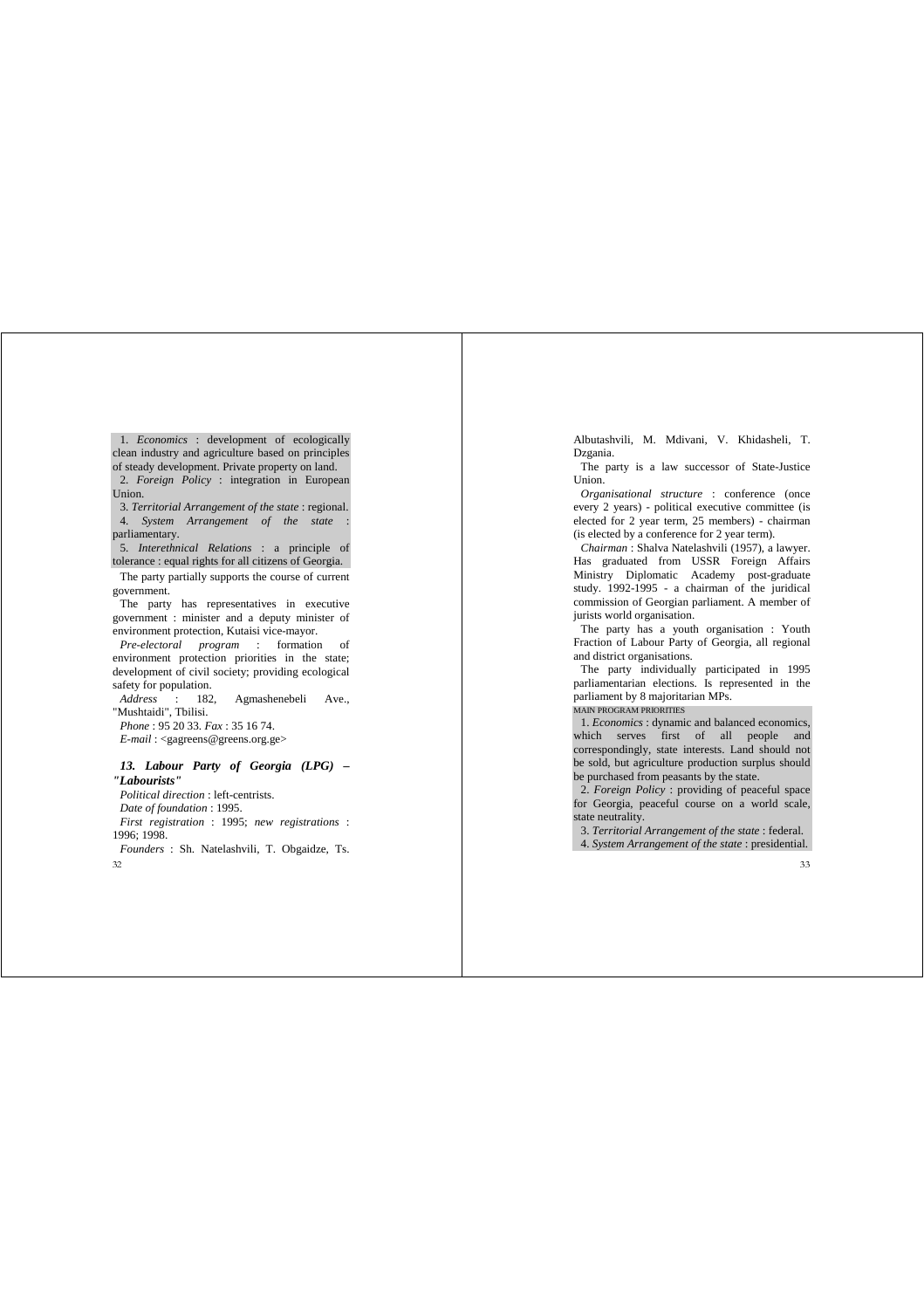5. *Interethnical relations* : we see Georgia as a democrat and socially protected society, its strength is defined by equal and rightful treatment of all Georgian citizens (despite nationality).

The party does not support the course of current government.

Pre-electoral program : getting the country out of deep state political crisis, making economics working really; broad way to national producers and businessmen. State monopoly on exportimport of electric energy, oil and oil products, alcohol. Creating free economic zones, making small and medium business free from slavery taxes, fighting against unemployment. State should care for health care, for problems of refugees, pensioners, people without salaries. Satisfaction of clients having accounts in state banks.

The party has presented its electoral lists at 267 proportional districts.

*Address* : 88, Javakhishvili St., Tbilisi. *Phone* : 99 93 79. *Fax* : 99 62 13.

# *14.* **Block "Georgia – Merab Kostava Society"**

Block has presented electoral lists at 270 proportional districts.

# *United Republican Party of Georgia (URPG)*

*Political direction* : centrists with tendency to

 $34$ 

right wing, with priority of national interests. *Date of foundation* : 1994.

*First registration* : 1995; *new registration* : 1998.

*Founders* : People's Front of Georgia, Republican Party, Khartia - 91.

The party is a law successor of People's Front of Georgia, Republican Party, Khartia - 91.

*Organisational structure* : congress (at least once every year, but not less than once every 4 years) darbazi (between congresses) - national committee (is elected from a congress to congress, 11 members by a rule, now 10 members : N. Natadze, Sh. Nadirashvili, A. Dolidze, R. Dundua, G. Sordia, Z. Mamulashvili, S. Tskhadadze, P. Aslanikashvili, E. Chkhaidze, T. Berianidze) - chairman (is elected by a national committee for the same term as the national committee itself, last elected in 1997).

*Chairman* : Nodar Natadze (1929), Ph.D. in philology, head of a section of philosophical inheritance of the Institute of Philosophy. Address

: 16, Panaskerteli St., apt. 57, phone : 38 16 32. *Number of members* : 5.000 (active - 500).

The party youth organisation is in the process of foundation, the party has 40 district organisations.

*Printing body* : the newspaper SAKARTVELO (founded in 1989, number of copies and a period of publication varies).

The party individually participated in 1990 parliament elections under the name of People's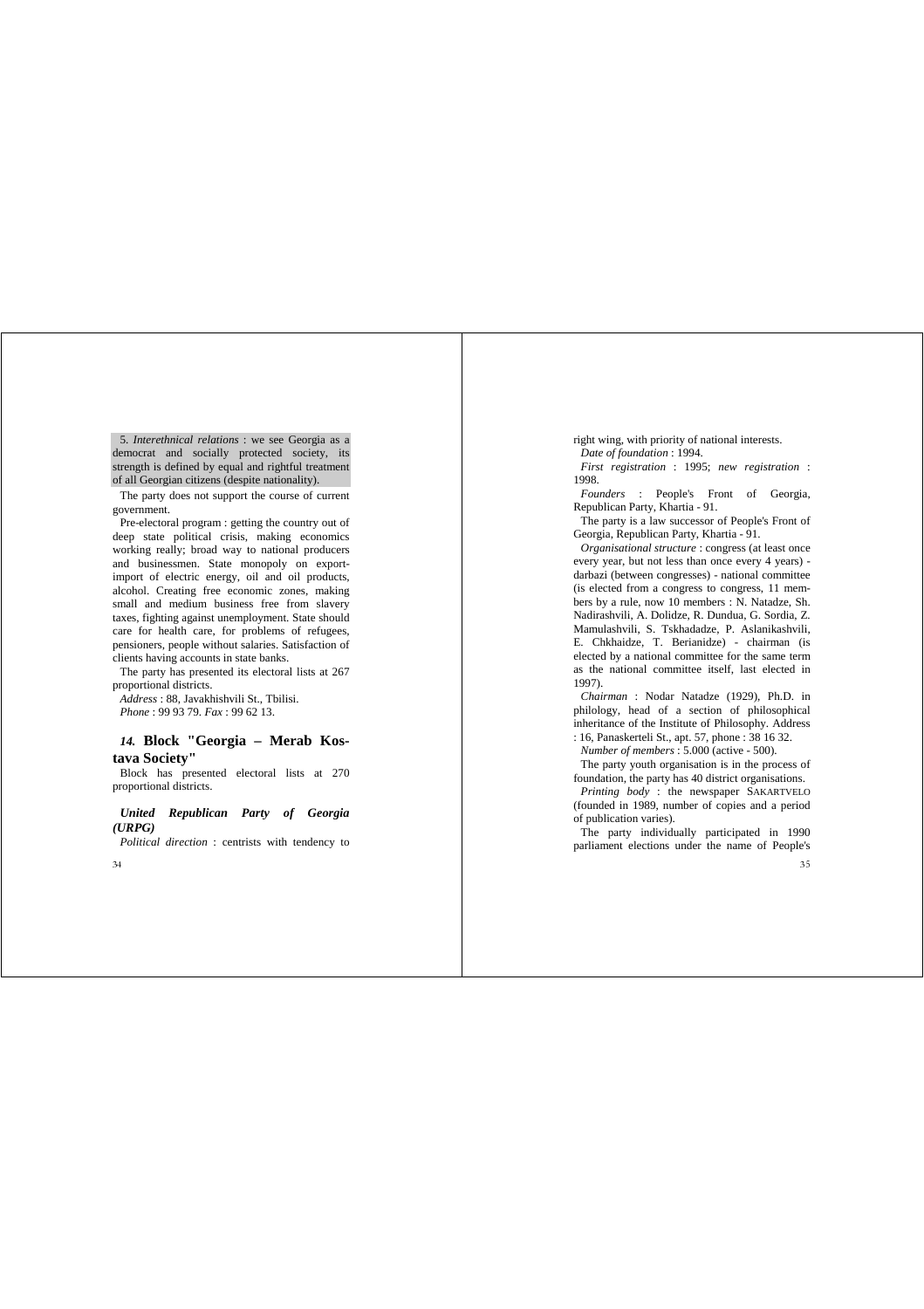Front of Georgia and could not overcome the fixed barrier, was represented by 12 majoritarian MPs in the Parliament.

The party participated in 1992 parliamentarian elections in the block "11 October" - People's Front of Georgia, Republican Party, Dasi, Christian-Democrat Union. Had 23 party list MPs in the parliament.

The party individually participated in 1995 parliamentarian elections under the name of "Republicans" and could not overcome the fixed barrier, is represented by a majoritarian MP in the parliament.

*Pre-electoral program priorities in 1995 elections* : Restore of jurisdiction in Abkhazeti and Tskhinvali zones, leaving CIS, taking out Russian troops, decreasing of corruption, Western orientation, free economics with active customs and taxation regulation.

In 1995 presidential elections the party supported A. Bakradze.

#### MAIN PROGRAM PRIORITIES

1. *Economics* : a principle of free initiative, active regulation of processes, purposeful construction of infrastructures. Land should not be sold to a non-citizen, land possession, usage and control processes have to be rationally regulated taking into account strategic interests of Georgia.

 2. *Foreign Policy* : active neutrality, in case of necessary uniting into a military block, getting a member of NATO only. Establishing political, economical and cultural union with eastern countries (including India and China).

3. *Territorial Arrangement of the state* : whole federalisation of Georgia is inadmissible asymmetry is admissible, all local problems have to be solved according to the local conditions; creating "Oseti" is inadmissible, in Abkhazeti orientation autonomy.

4. *System Arrangement of the state* : parliamentarian Republic.

5. *Interethnical relations* : functional (cultural and other.) autonomy for all national minorities, except Apsuas, as realisation of their national interests is done through territorial autonomy.

The party does not support the course of current government.

*Pre-electoral program* : honest distribution of budget and other sources. In a village organisation of guaranteed purchase of main local products by the government, organisation of supply with fuel-fertilisers, chemicals and other necessary materials passing over Mafia. Solving of specific local problems.

*Address* : 5, Pushkin St., Tbilisi. *Phone* : 93 19 93; 93 15 89.

#### *Ilia Chavchavadze Society*

*Political direction* : right wing centrist. *Date of foundation* : 1987. *First registration* : 1992; *new registration* : 1998.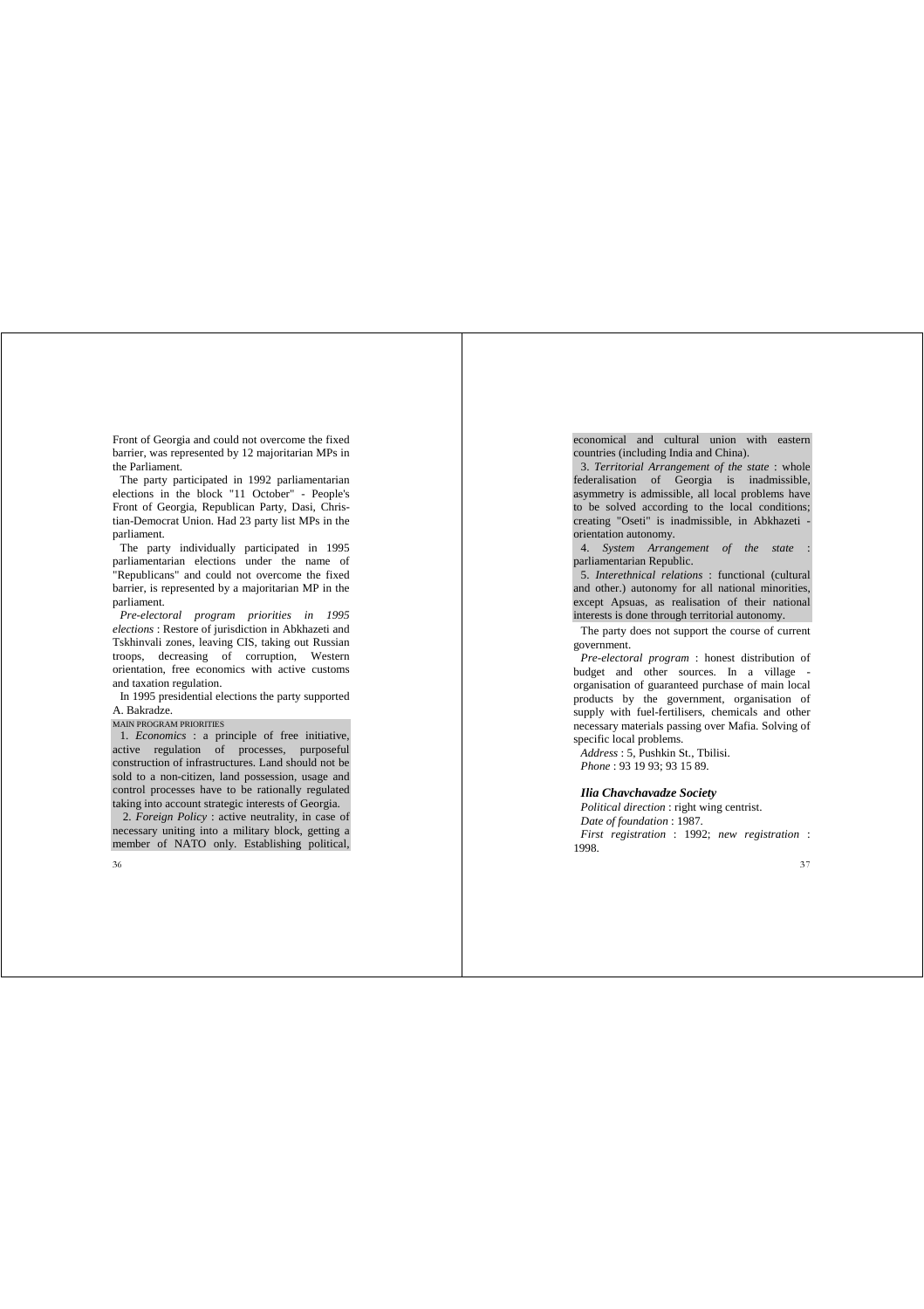*Founders* : G. Chanturia, M. Kurdiani, G. Mamulia, Ts. Ardashelia, T. Chkheidze, Z. Chavchavadze.

*Organisational structure* : darbazi (once every 4 years) - administration (is elected for 4 year term, 7, now 6 members : T. Chkheidze, R. Kuprava, M. Pataraia, J. Lataria, N. Chigogidze).

The party does not have a chairman, it is managed by the administration.

*Number of members* : 2.000 (active - 100), 800 women.

The party has 15 regional organisations.

*Printing body* : the newspaper IVERIA (founded in 1989, temporarily not issued, due to lack of funds).

The party participated in 1990 parliamentary elections (within the block "Ivane Javakhishvili Society", "Archil Jorjadze Society", "Demographic Society") and received 2% of votes. Was represented in the Parliament by 1 majoritarian MP.

The party individually participated in 1992 parliamentary elections. Was represented in the Parliament by 7 party list MPs.

The party individually participated in 1995 parliamentary elections. Received 1% of votes. Was represented in the Parliament by 1 MP.

*Pre-electoral program priorities in 1995 elections*: return Abkhazetin and Osetian regions. Withdrawal of Russian troops; free economics.

In 1995 presidential elections the party supported

38

A. Bakradze.

MAIN PROGRAM PRIORITIES

1. *Economics* : market, private property on land.

2. *Foreign Policy* : independent. Oriented to Western civilisation.

3. *Territorial Arrangement of the state* : unitary with local self-governing.

4. *System Arrangement of the state* : parliamentary.

5. *Interethnical relations* : equal rights for all citizens of Georgia. Normal relations with everyone. Autonomy for Abkhazeti.

The party does not support the course of current government.

*Pre-electoral program* : real independence of Georgia. Restoration of territorial integrity, establishment of free economic relations, urgent measures for resolution of social problems. *Address* : 27/2, Rustaveli Ave., Tbilisi.

*Phone* : 99 61 96.

#### *Merab Kostava Society*

*Political direction* : rights-conservative. *Date of foundation* : 1990. *First registration* : 1990; *new registration* : 1998.

*Founders* :V. Adamia, G. Beruashvili, J. Tatulashvili, T. Bulashvili, Z. Siamashvili.

*Organisational structure* : congress (once every 3 years) - administration (is elected for 3 year term, 7 members : V. Adamia, N. Kvachadze, N.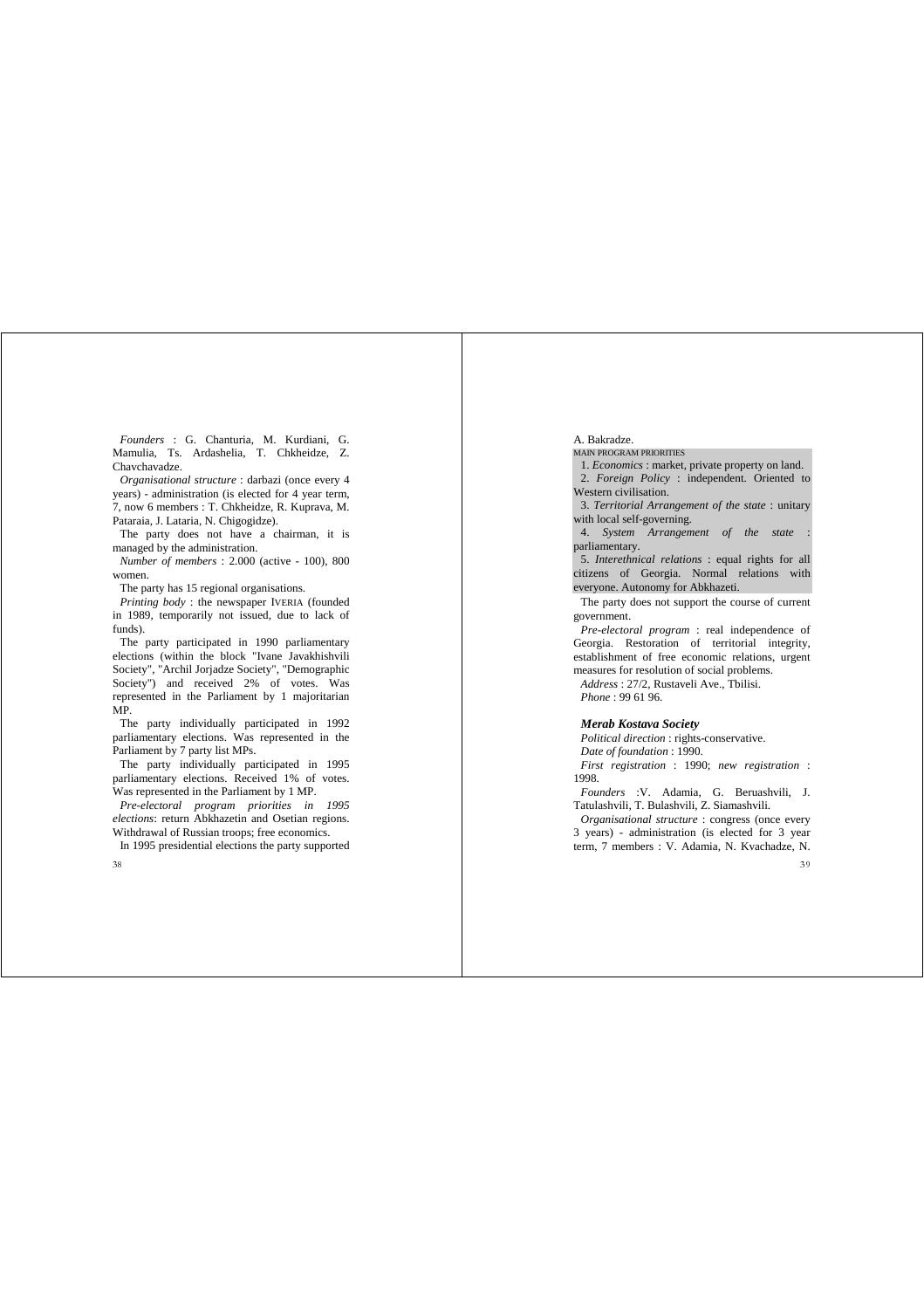Bakhtadze, D. Kupreishvili, Sh. Koblianidze, D. Japaridze, M. Khutsishvili) - chairman (elected for 3 year term, last elected in 1995).

*Chairman* : Vazha Adamia (1950), a dentist. Has participated in all protest political actions from 1987 : Kartli - 1989; Abkhazeti - 1989; Shida Kartli - 1989; and in civil wars and conflicts in Abkhazeti from 1992. Address : 1, Zandukleli St. Tbilisi, phone : 99 79 52.

*Number of members* : 2.700 (active - 1.200), 368 - women.

The party has 7 regional and 43 district organisations.

*Printing body* : the newspaper SARANGI (founded in 1990, issued a few times a year, 2.000 copies).

The party participated in 1990 parliamentary elections (within the block "Round Table - Independent Georgia", "Helsinki Union", "St. Ilia the Righteous Society", Traditionalists Union) and received 66% of votes. Was represented in the parliament by 24 MPs. (17 - by party list, 7 majoritarian).

The party individually participated in 1992 parliamentary elections. Received 3,3% of votes. Was represented in the Parliament by 7 MPs (5 by party list, 2 - majoritarians).

The party individually participated in 1995 parliamentary elections. Received 2,34% of votes. Was represented in the Parliament by 1 majoritarian MP.

*Pre-electoral program priorities in 1995*

 $40 -$ 

*elections* : withdrawal of Georgia from CIS area; full and unconditional de-occupation of Georgia; restoration of territorial independence and cancellation of Abkhazetian and Ajarian autonomies. Support of transit of Big Oil through Georgia.

In 1995 presidential elections the party did not support any candidate.

MAIN PROGRAM PRIORITIES

1. *Economics* : market, formation of Georgia as a transit country. Realisation of fair privatisation. Provision of rights for the citizens of Georgia to purchase, sell and inherit land.

2. *Foreign Policy* : to establish close political, economic, military and cultural relations with the USA and NATO member countries and honest relations with neighbouring countries.

3. *Territorial Arrangement of the state* : unitary, within the historical borders of Georgia. Establishment of federal principles towards northern Caucasian countries and of confederate principles with other Caucasian countries is acceptable.

4. *System Arrangement of the state* : presidential republic.

5. *Interethnical relations* : equal rights for all citizens of Georgia.

The party does not support the course of current government.

*Pre-electoral program* : decentralisation of administrative system. Strict budget and staff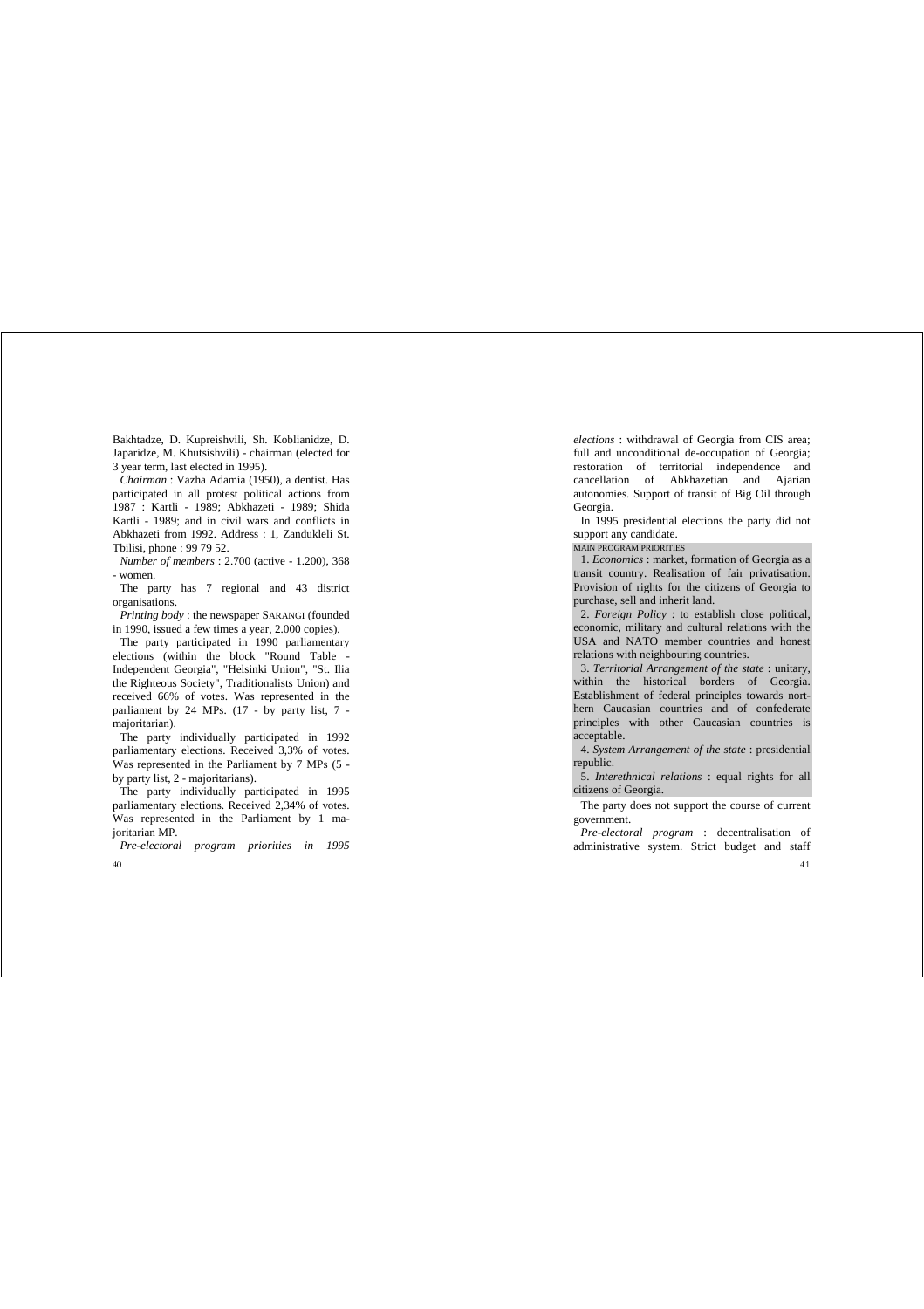control of self-governed bodies by "sakrebulos" local councils. Full land reform and privatisation. Creation of working places for the population. Fight against corruption.

*Address* : 17, Galaktioni St., Tbilisi. *Phone* : 98 39 01; 98 39 13. *Fax* : 98 39 14.

# *Union of God Children of Georgia (UGCG)*

*Political direction* : Theo-democrats. *Date of foundation* : 1989. *First registration* : 1992; *new registration* : 1998.

*Founders* : Z. Sikharulidze together with the group of people holding the same views.

*Organisational structure* : conference (not least than once every 4 years) - political board (is elected for 4 year term, 7 members : Z. Sikharulidze, N. Kenchuashvili, D. Katamadze, K. Amirajibi, I. Lobjhanidze) - chairman (is elected by a conference for 4 year term, last elected in 1998).

*Chairman* : Zaza Silkharulidze (1960, Batumi), semitologist, Ph.D. in philosophy. 1990 - a member of National Forum of Georgia, National Congress and National Olympic committee. 1992 a member of Georgian Parliament, a chairman of Social Issues Commission. 1993 - a member of the State Constitutional Commission, a member of Medical and Social Sciences Academy of Georgia. *Number of members* : 15.569 (active - 500), 4.391 - women.

42

The party has 10 regional and 46 district organisations.

*Printing body* : the newspaper GVTISSHVILI (from 1991, weekly, 10.000 copies).

The party participated in 1990 parliament elections (in the block with People's Party) and received 0,67% of votes.

The party individually participated in 1992 parliamentarian elections. Had 2 party list MPs in the Parliament.

The party individually participated in 1995 parliamentarian elections and received 0,64% of votes, is represented by 1 MP in the parliament.

In 1995 presidential elections the party supported E. Shevardnadze.

MAIN PROGRAM PRIORITIES

1. *Economics* : establishment of socially oriented market economics, development of industry and small business. Private property on land.

2. *Foreign Policy* : cautious, flexible, balanced.

3. *Territorial Arrangement of the state* : unitary but maintaining autonomies.

4. *System Arrangement of the state* : presidential.

5. *Interethnical Relations* : Georgian nation rights' protection, taking into account principles of nations' friendship.

The party supports the course of current government.

*Pre-electoral program* : spiritual purification and revival of Georgian nation, economical prosperity. *Address* : 144, Tsereteli Ave., Tbilisi.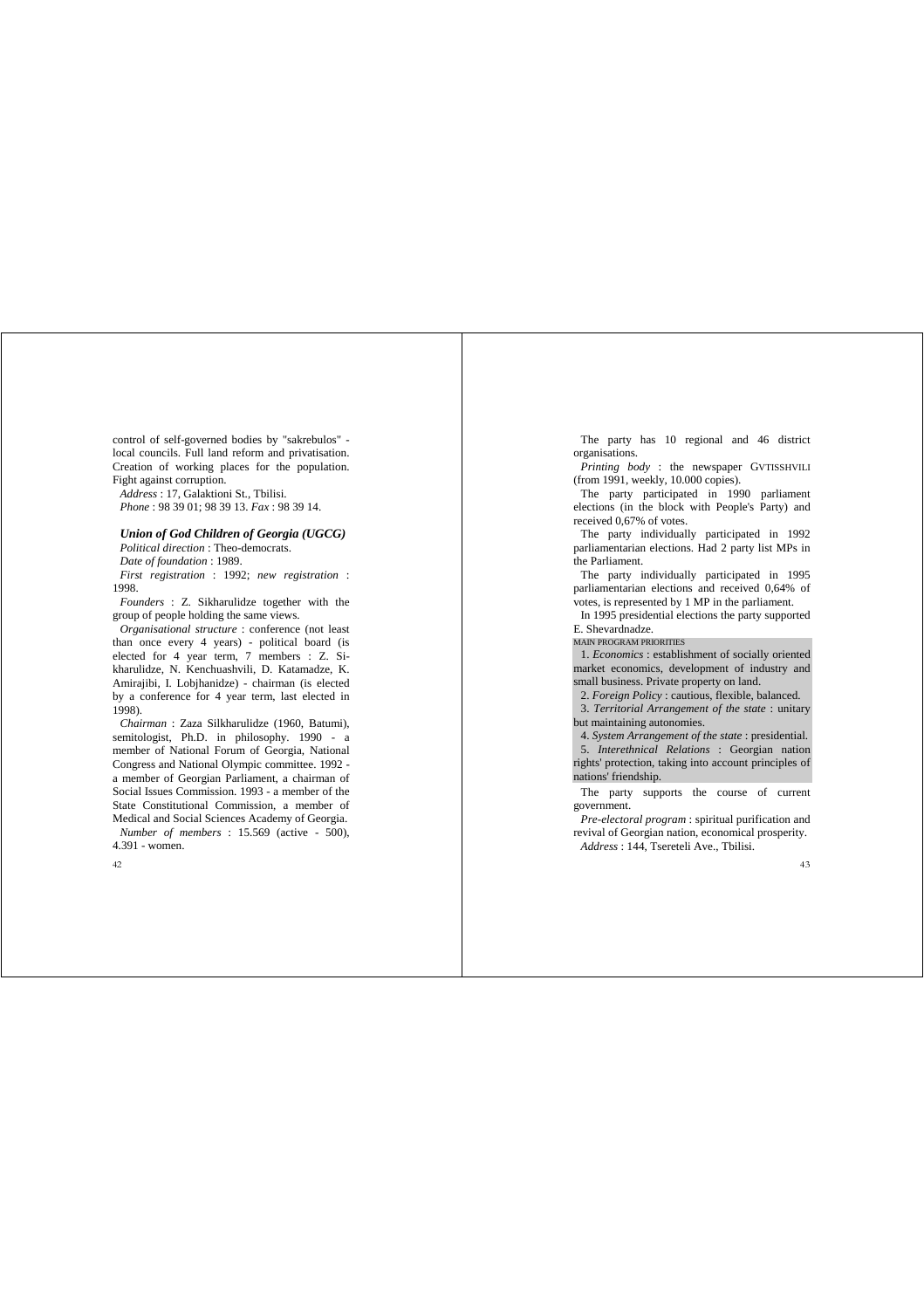*Phone* : 94 01 62. *Fax* : 94 01 62. *E-mail* : <junona@iberiapac.ge>

# **SECTION II**

*Registered Parties Not Participating in November 15th Local Elections* Listed in alphabetical order

# *Agrarian Party of Georgia (APG)*

*Motto* : Evil was vanquished by good, its existence is enduring.

*Political direction* : centrists.

*First registration* : 1994; *new registration* : 1998.

*Founders* : Z. Glonti, V. Metreveli, N. Karkashidze, Z. Charkseliani, V. Maglakelidze, L. Tediashvili, G. Paposhvili.

*Organisational structure* : congress (once every year) - political bureau (is elected for a year, 7 members) - chairman (is elected by a congress for a year term, last elected in 1998).

*Chairman* : Zaur Glonti, (1942), an engineer, Ph.D. in technical science. Since 1996 - has been a head of the department of resorts and tourism, member of the National-Social Relations Academy. Married and two children.

*Number of members* : about 2.000 (active - about 300), 10% - women.

The party has 30 district organisations.

*Printing body* : the newspaper MEURNE (founded in 1994, is issued monthly, 1.000 copies).

The party individually participated in 1995

 $45$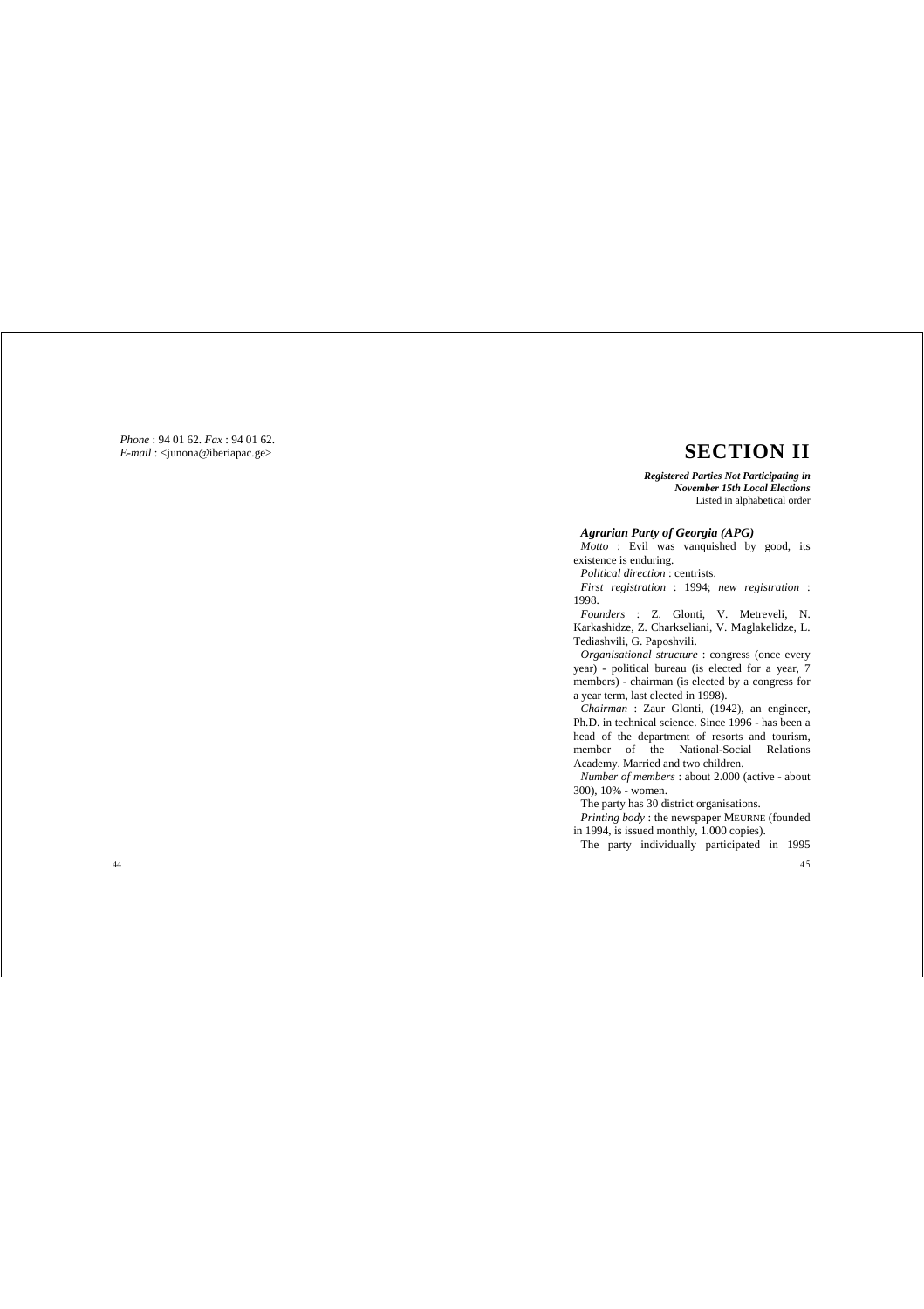parliamentarian and received about 3% of votes. Is represented in the parliament by 2 majoritarian MPs.

MAIN PROGRAM PRIORITIES

1. *Economics* : development of agrarian issues on a scientific level in agriculture, stage realisation of land reforms, state property mainly, parallel support of development of private farmer economies.

2. *Foreign Policy* : equal rights relations with other states.

3. *Territorial Arrangement of the state* : Georgia as a unitary state, including autonomy republics of Ajara and Abkhazeti.

4. *System Arrangement of the state* : presidential.

The party supports the course of current government.

*Address* : 29, Rustaveli Ave., Tbilisi. *Phone* : 99 53 14. *Fax* : 99 55 68.

#### *Christian Conservative Party of Georgia (CCPG)*

*Motto* : The homeland is unique as the Lord. *Political direction* : rights. *Date of foundation* : 1992. *First registration* : 1997; *new registration* : 1998.

*Founders* : Sh. Malashkhia, T. Kikacheishvili, M. Museridze.

The party is a law successor of the party - "Movement of National Survival of Georgia -

46

Resistance Front".

*Organisational structure* : congress (once every 3 years) - party committee (elected for 3 years term), chairman (elected by the congress for 3 year term, last elected in 1997).

*Chairman* : Shota Malashkhia (1962 in Tbilisi). In 1989 graduated from State Medical Institute, Physician neuro-immunologist at the II Tbilisi Hospital. Married and two children.

*Number of members* : 1.500 (active - 25-30%), 60% - women.

The party has 7 regional and 12 district organisations.

In 1995 presidential elections the party did not support any candidate.

MAIN PROGRAM PRIORITIES

1. *Economics* : the party shares Western right wing parties' general economic principles. Private property on land, although other forms are admissible.

2. *Foreign Policy* : close partnership with West. Activation of work towards establishment of "Caucasian House" similar to European Union.

3. *Territorial Arrangement of the state* : unitary. Wide rights to the autonomous republics (Abkhazeti, Ajara).

4. *System Arrangement of the state* : presidentialparliamentary (French model).

The party considers that present government does not have any policy.

The party does not take part in local self-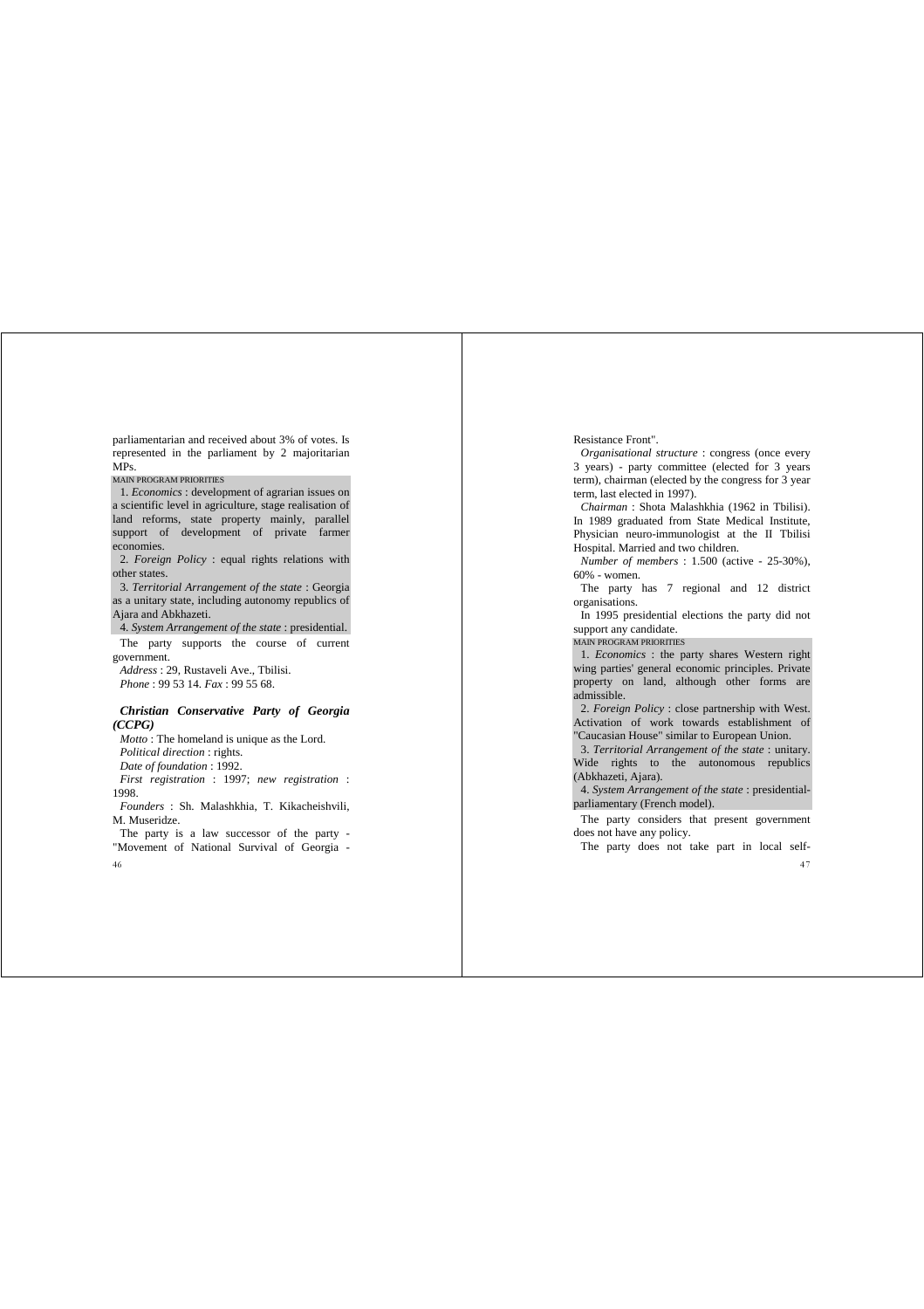governmental elections of November 15, 1998 as there is no indication about the territorial administrative arrangement of the country in the Constitution.

*Address* : 36, Kobuleti St., Tbilisi. *Phone* : 22 20 94.

# *Christian-Democrat Union of Georgia (CDUG)*

*Political direction* : Christian-democrat.

*Date of foundation* : 1989.

*First registration* : 1990; *new registration* : 1998.

*Founders* : I. Kakabadze, P. Tandilashvili, G. Burjanadze, M. Orjonikidze, B. Machavariani, A. Dzotsenidze and others.

*Organisational structure* : congress (once every 2 years) - federal committee - political bureau executive committee (is elected for 2 year term, 7 members) - chairman (is elected by a congress for 2 year term, last elected in 1998).

Currently the party has no chairman and deputychairmen, according to the regulation, execute his functions.

*Number of members* : 1450 (active - 150), 300 women.

The party has a youth organisation - Christian-Democrat association of Georgian Youth (founded in 1988, 600 members); 3 regional and 17 district organisations.

48 The party individually participated in 1990 parliamentarian elections (block - "Freedom") and received 3,8% of votes.

The party participated in 1992 parliamentarian elections in the block "28 October" and received 18% of votes. Had 3 party list MPs in the parliament.

The party participated in 1995 parliamentarian elections (block - "Christian Democracy - European Choice") and received 1% of votes, is represented by 3 majoritarian MP in the parliament.

In 1995 presidential elections the party did not support any candidate.

#### MAIN PROGRAM PRIORITIES

1. *Economics* : private property, open market economics, and minimum of state interference, unlimited private property on land.

2. *Foreign Policy* : European integration, peaceful and European Caucasus.

3. *Territorial Arrangement of the state* : federation.

4. *Interethnical relations* : presidential (as in the USA).

The party does not support the course of current government.

The party does not take part in the local selfgovernment elections of 15 November 1995, because of non-democrat, non-constitutional laws, and state rude interference in elections through its administrative apparatus.

Address: 68<sup>a</sup>, Kostava St., Tbilisi.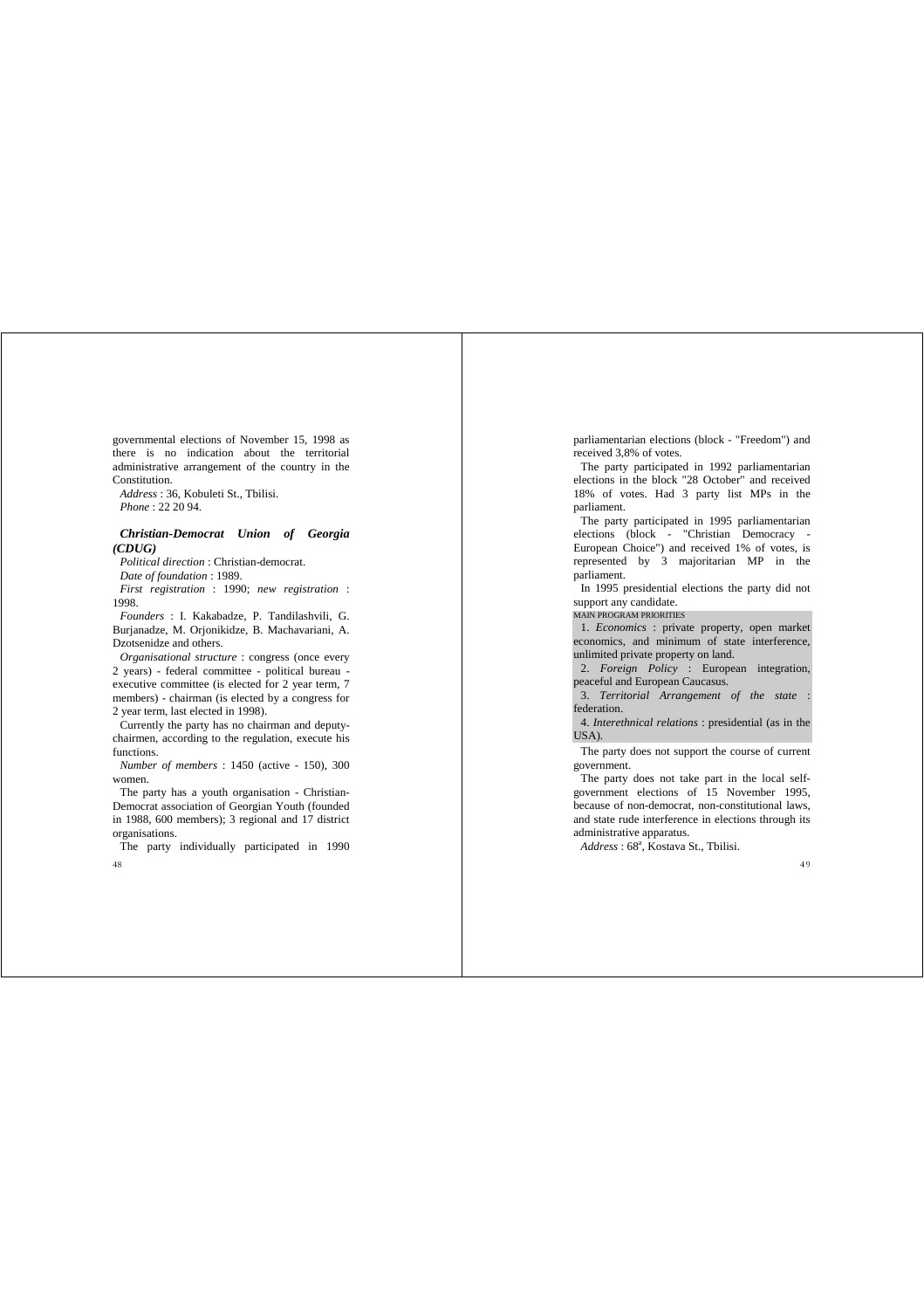*Phone* : 899 50 33 46; 64 64 11. *Fax* : 92 32 82; 22 66 59. *E-mail* : <eurogeorgia@hotmail.com>

#### *Communist Party of Georgia (CPG)*

*Motto* : All compatriots, unite ! *Political direction* : lefts. *Date of foundation* : 1992, first under the name of "Socialist Party of Georgian Workers," then "Communist Party of Georgian Workers". Since

1994 "Communist party of Georgia".

*First registration* : 1994; *new registration* : 1998.

*Founders* : I. Tsiklauri, Sh. Berianidze, Z. Kveladze, V. Okruashvili.

*Organisational structure* : congress (once every 2 years) - central committee"plenum" (once every 6 months) - bureau (between plenums) - secretariat (is elected for 2 year term, 4 members) - chairman (is elected by a central committee plenum for 2 year term, last elected in 1996).

*Chairman* : Ivane Tsiklauri (1953), graduated from TSU department of Economics, major political economics. Lecturer at the department of political economics TPU; Head of a sector of The Institute of Economical Management and Planning Committee.

*Number of members* : 4.500 (active - 3.000), 35% - women.

The party has a youth organisation - comsomol (700 members), and 67 district organisations.

-50.

*Printing body* : the newspaper COMUNISTIS KHMA (1.500 copies).

The party individually participated in 1992 parliamentarian elections, had 4 party list MPs in the parliament.

The party individually participated in 1995 parliamentarian elections and received 3% of votes.

In 1995 presidential elections the party supported E. Shevardnadze.

MAIN PROGRAM PRIORITIES

1. *Economics* : centralised, state manageable economics. Land belongs to people, this means - it is a state property.

2. *Foreign Policy* : co-operation with former Soviet Republics, also with other countries on an inter-advantageous basis for everybody.

3. *Territorial Arrangement of the state* : centralised unitary, district principle.

4. *System Arrangement of the state* : presidential.

The party does not support the course of current government

The party does not take part in the local selfgovernment elections of 15 November 1995, because of the following reasons : 1. Georgian constitution does not define administrativeterritorial arrangement, 2. Census has not been conducted during the last years, the number of real voters is not known, therefore, there is a great possibility of falsification. 3. Population of Abkhazeti and Samachablo does not take part in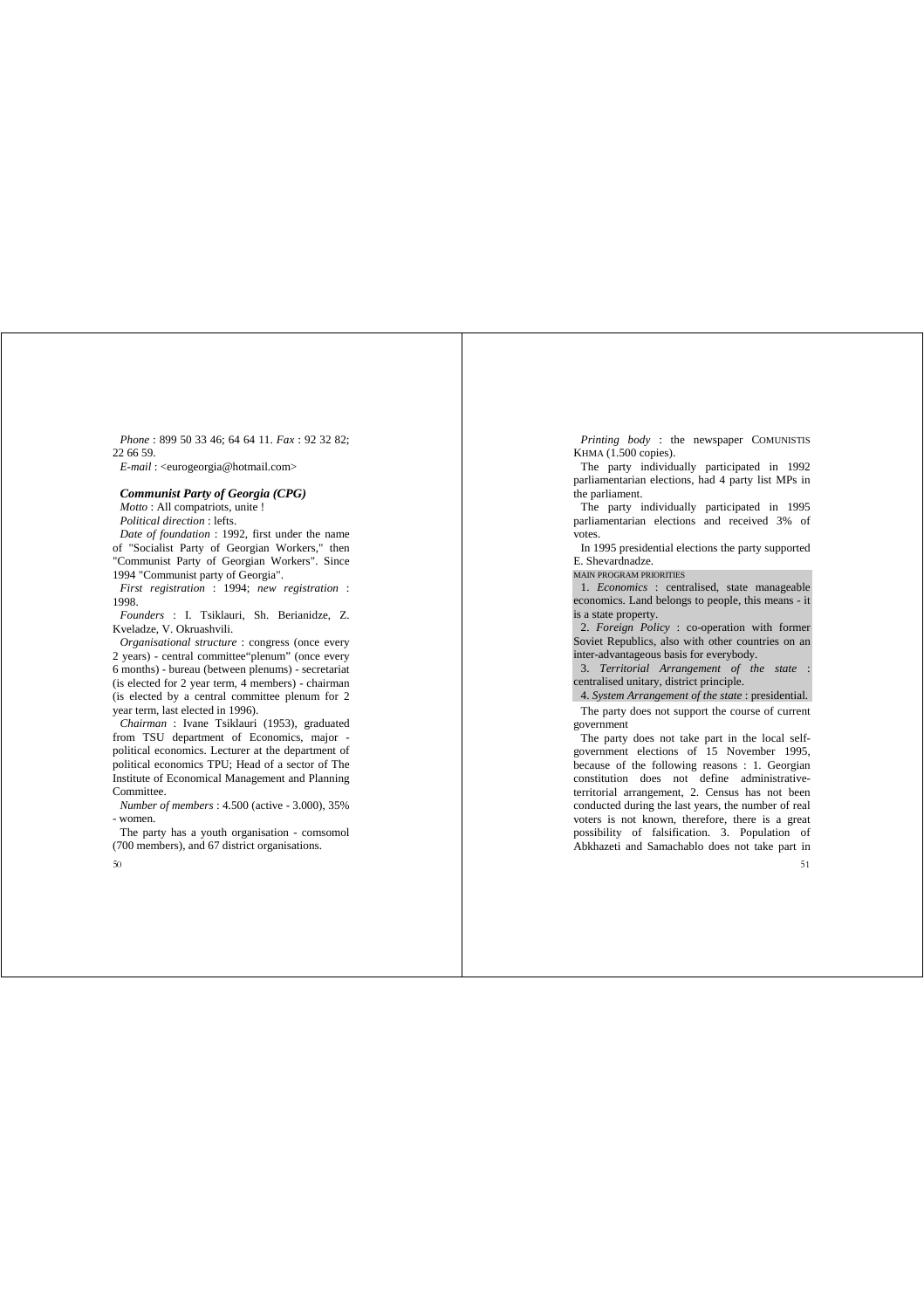elections, therefore, this means recognition of lost territories.

*Address* : 2, Montini St., Tbilisi. *Phone* : 899 56 18 72; 53 25 17.

#### *Conservative Party of Georgia (CPG)*

*Political direction* : rights. *Date of foundation* : 1995. *First registration* : 1995; *new registration* : 1998.

*Founders* : G. Jojua, M. Jhgenti, G. Tsulaia, G. Kartosia, E. Sokurovi, M. Takidze, D. Gakhokidze.

Conservative Party of Georgia is a law successor of Liberal-Conservative party, separated from monarchist party.

*Organisational structure* : congress (once a year) - darbazi (for 3 years, 11 members) - chairman (is elected by a darbazi for 3 year term, last elected in 1997).

*Chairman* : Grigol Jojua (1962), Graduated from Department of Eastern Studies TSU. Former worker of research centre for international relations of Georgian Academy of Science; former member of the State Board (1992); MP (1993- 1995). address : 32, Sabaduri St., phone : 877 42 05 31.

*Number of members* : 3.400 (active - 300), 5-7% - women.

52

The party has 7 regional and about 50 district organisations.

The party individually participated in 1995 elections and received 0,51% of votes.

In 1995 presidential elections the party did not support any candidate.

MAIN PROGRAM PRIORITIES

1. *Economics* : private property, liberal taxation policy, and protectionism of definite spheres. Land privatisation after inventory and protection of all property forms.

 2. *Foreign Policy* : to activate regional policy, fix state interests of Georgia, strive to North in a model : "North-South".

3. *Territorial Arrangement of the state* : federal. Priorities not by ethno-confessional but economical point of view.

4. *System Arrangement of the state* : constitutional monarchy.

The party does not support the course of current government.

Party does not take part in the local selfgovernment elections of 15 November 1995, because of non-democrat electoral law.

*Address* : 50, Chavchavadze Ave., Tbilisi. *Phone* : 77 44 73, 877 42 05 31.

*David Agmashenebeli (the Builder) party (DAP)*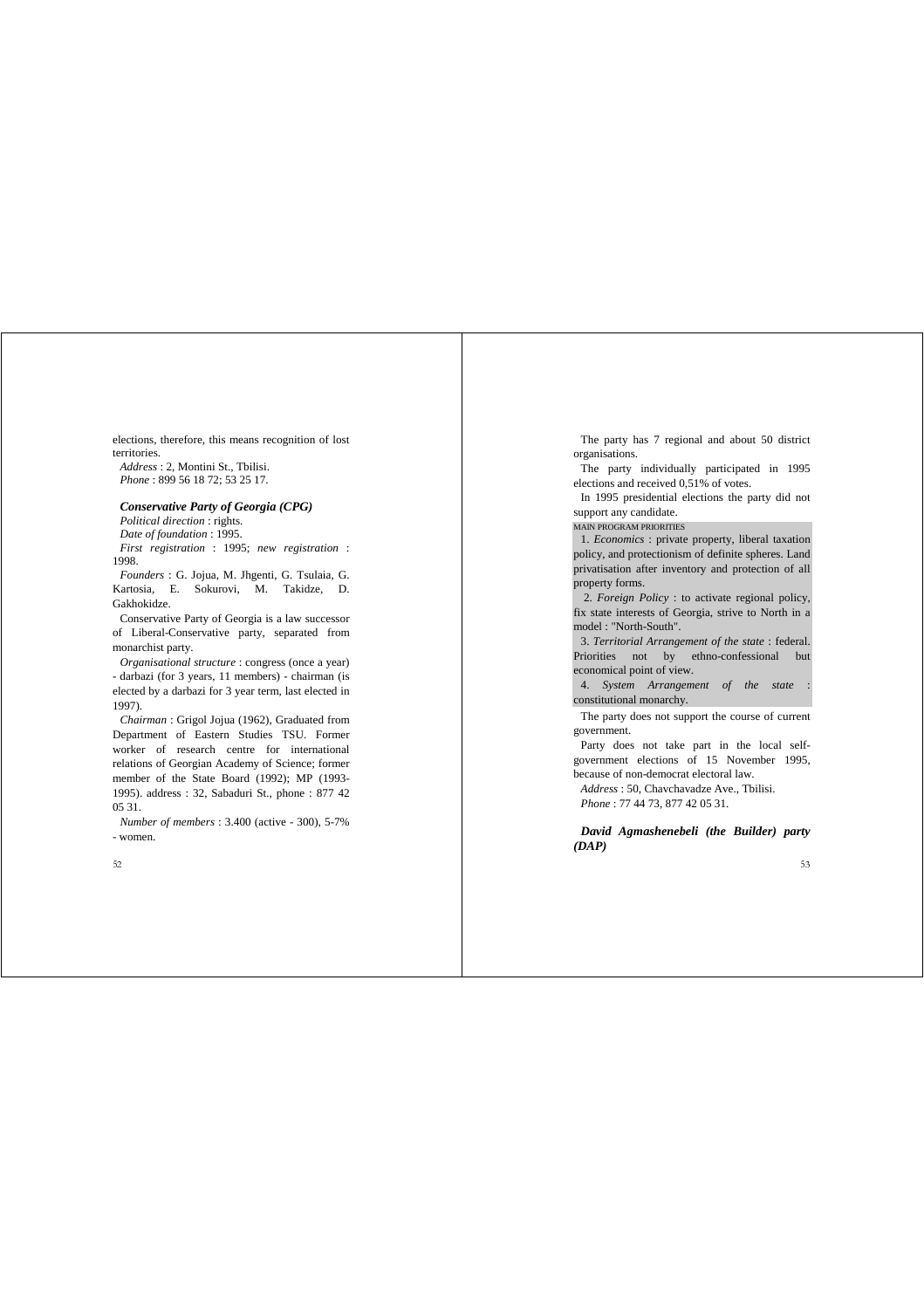*Motto* : Happiness for everybody. *Political direction* : centrists. *Date of foundation* : 1996. *First registration* : 1996; *new registration* : 1998.

*Founders* : R. Liparteliani, O. Gamkrelidze, V. Beridze, D. Menagarishvili, G. Chankotadze, N. Abuashvili.

*Organisational structure* : congress (once every 4 years) - darbazi (is elected for 4 year term, 21 members) - chairman (is elected by a congress for 4 year term, last elected in 1996).

 $54$ *Chairman* : Roin Liparteliani (1951, in village Gvirishi), in 1974 graduated from Georgia State Agricultural Institute, department of agronomy, and a department of social sciences; In 1976 graduated from License institute of Georgia, department of license, and Diplomatic college, major - international diplomacy; in 1985 graduated from TSU department of jurisprudence, major expert in justice. 1995 - was elected an academician of Academy of Agrariantechnological sciences of Georgia. Is fluent in native and five foreign languages. 1981 - president of Georgian agrarians association, 1990 - chairman of Georgian agrarians association; 1994 - chairman of Agrarian Party of Georgia, 1992 - MP in the parliament of Georgia, a chairman of the committee in agrarian affairs; 1991 and 1995 - a presidential candidate of Georgia. Married,has

#### three children.

*Number of members* : 17.000 (active - 1.000), 25% - women.

The party has a youth organisation - Young Agmashenebelta (Builders') Organisation (founded in 1996), 12 regional and 72 district organisations. MAIN PROGRAM PRIORITIES

1. *Economics* : convergence, all types of property on land. Land sale and purchase is inadmissible on this stage.

2. *Foreign Policy* : ideas of David Agmashenebeli (the Builder).

3. *Territorial Arrangement of the state* : unitary.

4. *System Arrangement of the state* : presidential on this stage, finally - monarchy.

The party does not support the course of current government.

*Address* : 41, Kostava St., Tbilisi. *Phone* : 33 53 26.

#### *Democrat Centre of Georgia (DCG) Motto* : Strive to make good.

*Political direction* : centrist.

*Date of foundation* : was founded as a youth club "Amirani" in 1974 year - half legal party in fact. In 1998 the main core of the club united in Constitutional Democrat's party. In spring 1996 it separated from Constitutional Democrat's party, as an independent fraction "Democrat Centre".

*First registration* : 1996; *new registration* :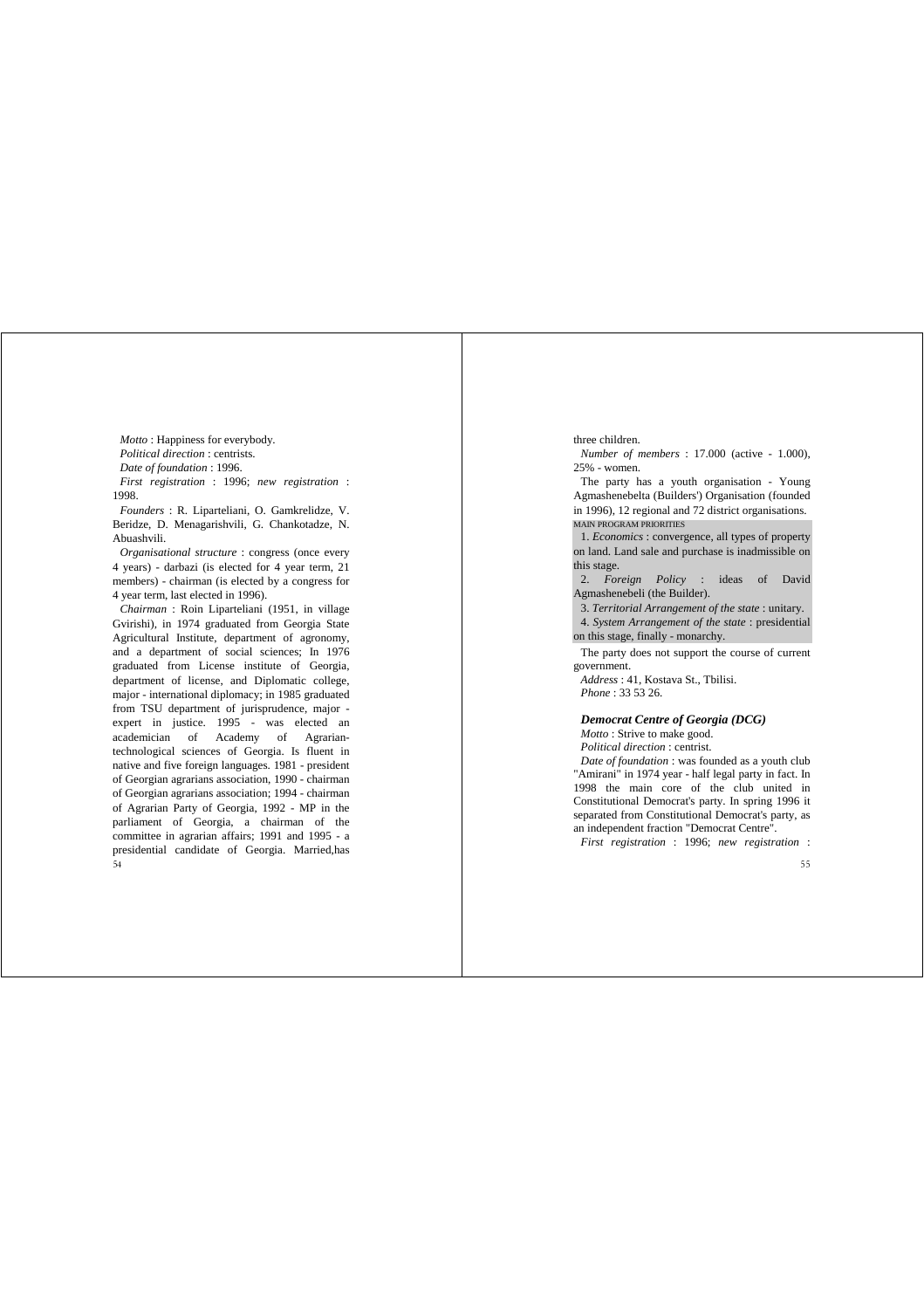1998.

*Founders* : fraction "Democrat Centre".

*Organisational structure* : congress (once every year) - board (for 2 year term, 17 members) chairman (is elected for 2 year term, not more than twice, last elected in 1998).

*Chairman* : Zurab Murvanidze (1947), a physician, psychologist, journalist, artist, politician. 1992-1996 - a member of the Georgian parliament, author of the law "Time in Georgia", co-author of the new Georgian Constitution in 1995. At present, works at the neural-surgery department of the Georgian State Medical University.

*Number of members* : more than 1.000 (active - 100), 30% - women.

Party has 7 regional and 9 district organisations. MAIN PROGRAM PRIORITIES

1. *Economics* : market economics, private property. There should be the right of land sale in Georgia, but only when income per capita will be even one lari more than survival minimum.

2. *Foreign Policy* : equal rights relationship with all states, good neighbour relations taking into account economical profit.

3. *Territorial Arrangement of the state* : united Georgia including Abkhazeti and Ajara autonomies, wide spectre of autonomy.

4. *System Arrangement of the state* : presidential republic with two-house parliament, "congress" is elected according to party principle, and senate -

#### "independent" principle.

Party partially supports the course of current government : foreign policy is acceptable, but home - is not.

Party does not take part in the local selfgovernment elections of 15 November 1995 because of the following motives : 1. Local selfgovernment elections should not have to be held according to party principle; 2. This election makes confrontation of parties and is more like a show than elections.

*Address* : 6/33, Ambrolauri St., Tbilisi. *Phone* : 37 54 20. *Fax* : 39 65 18.

#### *Democrat Party (DP)*

*Political direction* : left-centrists.

*Date of foundation* : 1991.

*First registration* : 1992; *new registration* : 1998.

*Founders* : M. Kurdiani, K. Garibashvili, G. Kvlividze, B. Datuashvili, T. Kvirkvelia.

*Organisational structure* : congress (once every 4 years) - party national committee (for a year term, 7 members) - chairman (is elected for 3 year term, last elected in 1997 by national committee).

*Chairman* : Gela Kvlividze (1940), graduated from Department of Construction SPI in 1963. 1964-1967 - Design Institution. 1967-1989 system of construction and agricultural construction ministries. In 1989 started political activity and in 1990 participated in elections as an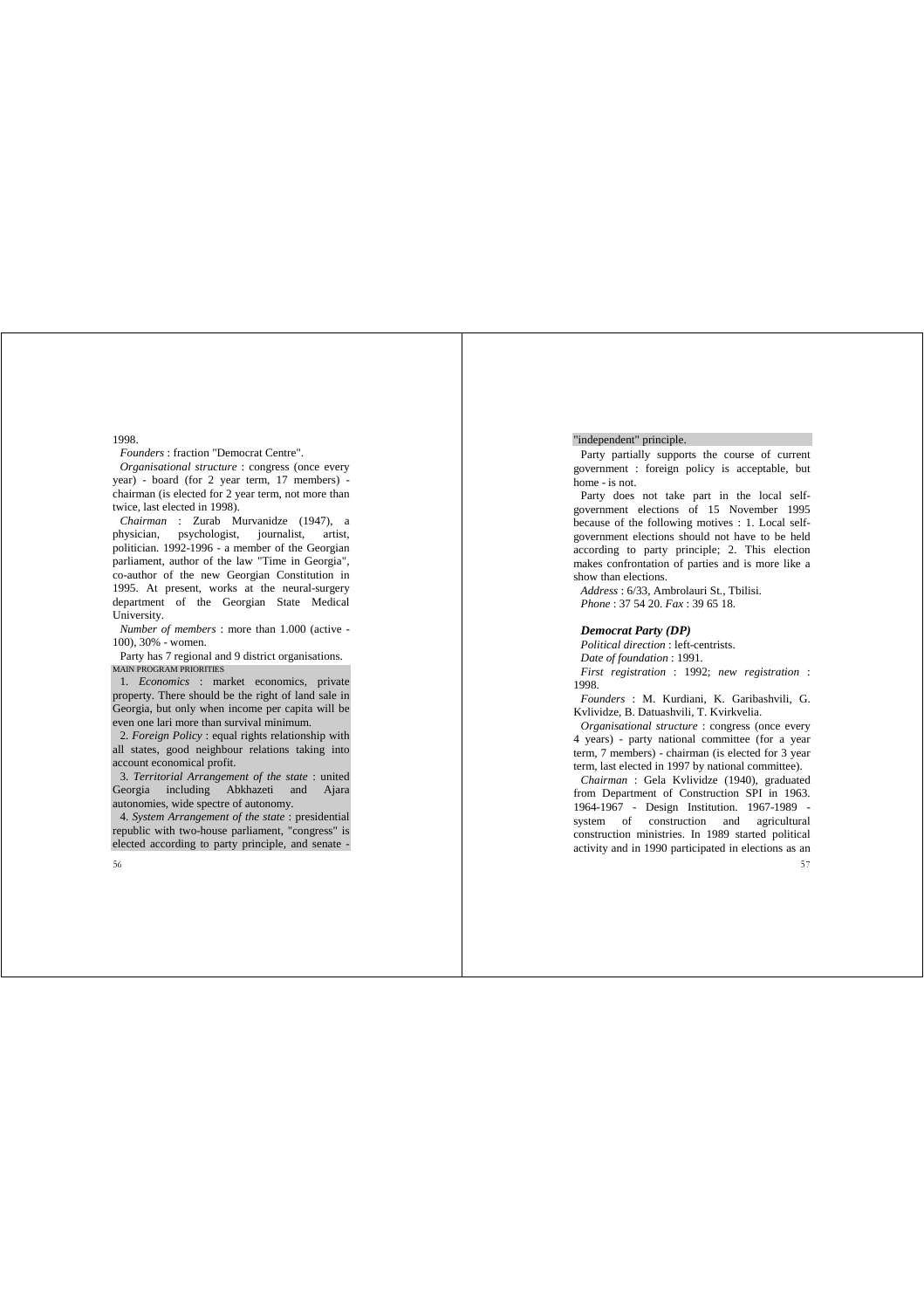independent candidate from the block - "Democrat Georgia". In 1991 founded Democrat Party and has been a chairman of the party since 1993. 1992 - 1995 was a chairman of the parliament fraction "Democrats", vice- chairman of construction commission. In 1996 founded Ltd "Betbi" and does construction works in Tbilisi together with German partners. Married and a daughter. Address

: 24, Ir. Abashidze St., phone : 23 28 26.

*Number of members* : 4.270 (active - 400), 830 women.

The party has 32 regional and 47 district organisations.

The party individually participated in 1992 elections and 10 MPs were elected by party list.

The party individually participated in 1995 elections and received 1,8% of votes, has one representative in parliament in fraction "Abkhazeti", as Abkhazetian deputation of 1992 has automatically been given MP in new parliament.

In 1995 presidential elections party supported E. Shevardnadze.

MAIN PROGRAM PRIORITIES

1. *Economics* : socially oriented market economics, private property on land.

2. *Foreign Policy* : equal friendly relations with neighbour and other democrat countries.

3. *Territorial Arrangement of the state* : administrative territorial division of the country according to regional principle.

4. *System Arrangement of the state* : parliament-

 $58$ 

#### presidential, two-house parliament.

*Address* : 29, Chavchavadze Ave., Tbilisi. *Phone* : 22 54 85. *Fax* : 22 30 06. *E-mail* : <kvliv@access.sanet.ge>

#### *Democrat Union of Georgia (DUG)*

*Motto* : Give Georgians blessing of love and trust of each other.

*Date of foundation* : 1991.

*First registration* : 1992; *new registration* : 1998.

*Founders* : A. Margiani, T. Abuladze, Z. Tsereteli, V. Goguadze, V. Kvaratskelia.

*Organisational structure* : congress (once every 4 years) - main co-ordinating board (for 4 year term, 17 members) - chairman (is elected by a congress for 4 year term, last elected in 1995).

*Chairman* : Avtandil Margiani (1945), 1992 - MP, ex-vice-prime-minister.

*Number of members* : about 32.500 (active - 72,6%), 32,3% - women.

The party has youth organisation - Union of Young Democrats; 10 regional and 75 district organisations.

*Printing Body* : the newspaper DEMOCRAT GEORGIA.

The party participated in 1992 parliamentarian elections (block "Peace") and received 19,5% of votes. Was represented in the parliament by 29 party list and 7 majoritarian MPs

 $50$ The party participated in 1995 parliamentary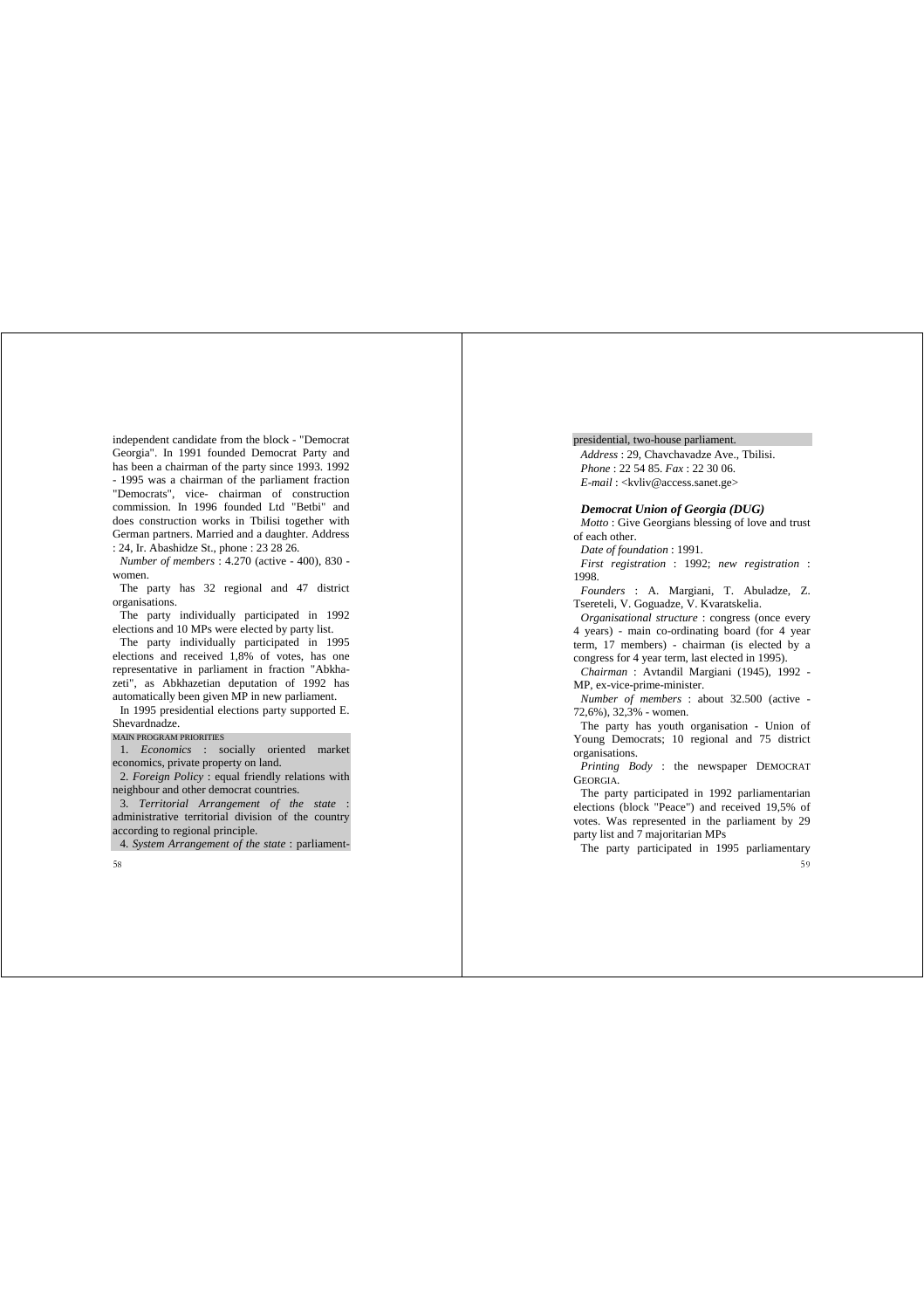elections (block "Progress") and received 3,2% of votes. Was represented in the parliament by 5 majoritarian MPs.

In 1995 presidential elections the party supported E. Shevardnadze.

MAIN PROGRAM PRIORITIES :

1. *Economics* : social orientation. Land in constant usage.

2. *Foreign Policy* : democrat union with sovereign states of former Soviet Union.

3. *Territorial Arrangement of the state* : united Georgia with autonomies and territorial rule bodies.

4. *System Arrangement of the state* : mixed state government.

The party does not support the course of current government.

*Address* : 37, Rustaveli Ave., Tbilisi. *Phone* : 95 60 34; 95 08 44; 33 38 65. *Fax* : 95 60 34.

*Economic Revival – "The Yellows" Information has not been received.*

 $\omega$ *Georgian Agrarian-Democrat Party Political direction* : left-centrists. *Date of foundation* : 1998. *Registration* : 1998. *Founders* : S. Rukhadze, P. Gejadze, V. Mchedlishvili, R. Korinteli. The party is law successor of Agrarian Union.

*Organisational structure* : congress (once every 4 years) - board (is elected for 4 year term, 21 members) - chairman (elected for 4 year term, last elected in 1998).

*Chairman* : Sergo Rukhadze (1931), President of non governmental Agrarian Academy. Address : 44, Saburtalo St. Apt. 8, Tbilisi, phone : 38 35 31.

*Number of members* : 3.350 (active - 1.750), 1.550 - women.

The party has 2 regional and 10 district organisations.

*Printing Body* : the newspaper AGRARULI GAZETI (founded in 1998).

In 1995 presidential elections the party supported E. Shevardnadze.

MAIN PROGRAM PRIORITIES

1. *Economics* : regulated market economics, undertaking social reforms, elimination of starvation. Private property on land, inherited without right of sale and purchase.

2. *Foreign Policy* : peaceful, equal co-operation.

3. *Territorial Arrangement of the state* : existed division.

4. *System Arrangement of the state* : parliamentary.

The party partially supports the course of current government.

The party does not take part in self-governmental elections of November 15, 1998, because of lack of time and funds.

*Address* : 15, Tamarashvili St., Tbilisi.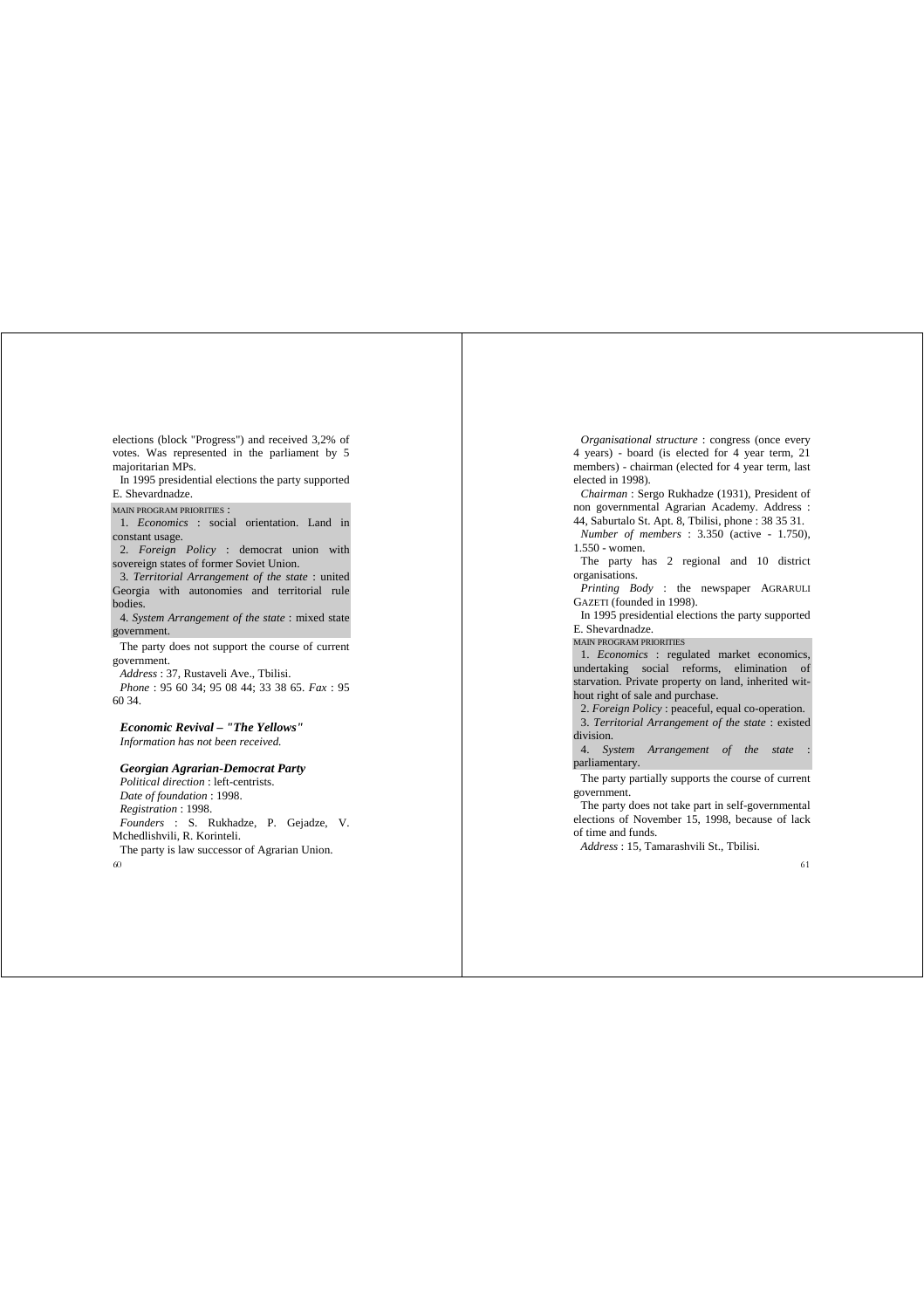*Phone* : 39 41 20.

# *Georgian Bourgeois-Democrat Party (GBDP)*

*Political direction* : centrists. *Date of foundation* : 1992. *First registration* : 1992; *new registration* : 1998. *Founders* : NGO sector organisational assembly,

N. Koberidze, M. Zankaliani.

The party is law successor of Georgian League for Economic and Social Progress.

*Organisational structure* : congress (once every 4 years) - political board (is elected for 4 year term, 19-21 members) - chairman (elected for 4 year term, last elected in 1998).

*Chairman* : Nugzar Koberidze, (1950), a poet, member of Writers' Union. Married and two daughters. Address : 12, Uiaragho St., Tbilisi.

*Number of members* : 10.000 (active - 200), 30% - women.

The party has regional and district organisations.

The party participated in 1992 parliamentary elections. The party was represented in the Parliament by 2 party list MPs.

The party participated in 1995 parliamentary elections and received 1,6% of votes.

#### MAIN PROGRAM PRIORITIES

1. *Economics* : establishment of necessary political economic and legal conditions for the development of free producing and commercial

 $62$ 

#### activities.

2. *Foreign Policy* : loyal, based on national interests.

3. *Territorial Arrangement of the state* : not federal.

4. *System Arrangement of the state* : parliamentary.

The party does not support the course of current government.

*Address* : 19, Vazha Pshavela Ave., Tbilisi. *Phone* : 37 66 51.

# *Georgian Christian-Democrat Party (GCDP)*

*Motto* : Universal orthodoxy.

*Political direction* : right wing.

*Date of foundation* : 1995.

*First registration* : 1995; *new registration* : 1998.

*Founder* : V. Chkheidze.

*Organisational structure* : congress (once every two years) - big board (elected for 2 year term, 15 members), chairman - (elected by the congress for two year term. Last elected in 1996).

*Chairman* : Vakhtang Chkheidze, (born in 1965), an engineer-chemist. Address : 179, Nutsubidze St., III Corp., apt. 20, Tbilisi.

*Number of members* : up to 3.000 (active - up to 800), 7% - women.

The party has 5 regional and 30 district organisations.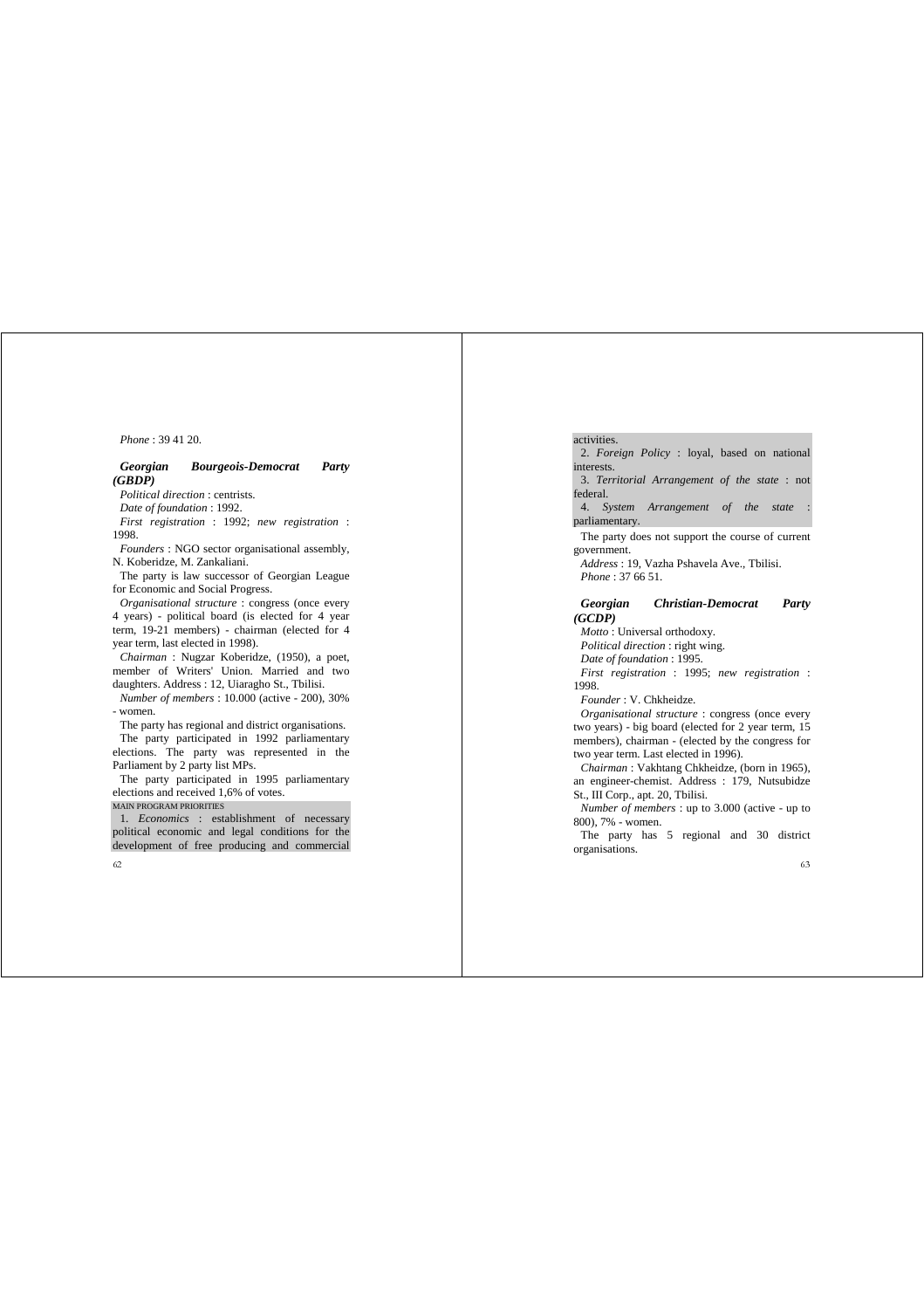The party participated in 1995 parliamentarian elections and received 0,75% of votes.

In 1995 presidential elections the party did not support any candidate.

#### MAIN PROGRAM PRIORITIES

1. *Economics* : free, market. Private property on land.

2. *Foreign policy* : Western oriented.

3. *Territorial Arrangement of the state* : unitary.

4. *System Arrangement of the state* : constitutional monarchy.

The party does not support the course of present government.

The party does not take part in the local selfgovernment elections of November 15, 1998 as it is not ready to take responsibility in a number of issues.

*Address* : 21, Rustaveli Ave., Tbilisi. *Phone/Fax* : 98 31 88.

#### *Georgian Conservative (Monarchist) Party*

*Motto* : Lord, Motherland and King. *Political direction* : right-centrist, nationalpatriot.

*Date of foundation* : 1989.

*First registration* : 1992; *new registration* : 1998.

*Founders* : T. Jhorjholiani, A. Chelidze, I. Pavlenishvili, M. Makashvili, G. Khonelidze, etc.

64 *Organisational structure* : didi darbazi (once every 2 years) - main board (elected for 2 year term, 11 members) - chairman (elected by didi darbazi for 2 year period, last elected in 1998).

*Chairman* : T. Jhorjholiani (1949), a historian, twice political prisoner. Married and seven children. Address : 24, Khvedeliani St., Tbilisi.

*Number of members* : 4.500 (active - 800), 300 women.

The party has 7 regional and 40 district organisations.

*Printing body* : the newspaper DZLEVAI (from 1989).

The party participated in parliamentary elections of 1992 (block "Peace") and received 34% of votes. Was represented in the Parliament by 12 MPs (9 by party list; 3 - majoritarian).

The party individually participated in 1995 elections (the leader of the party was arrested) and received 3,5% of votes.

In 1995 presidential elections the party did not support any candidate.

The party is the International Union member of London Conservative Political Organisations.

MAIN PROGRAM PRIORITIES

1. *Economics* : right wing, private property on land.

2. *Foreign policy* : anti-Russian, Western orientation.

3. *Territorial Arrangement of the state* : federalism.

4. *System Arrangement of the state* : parliamentary, constitutional monarchy.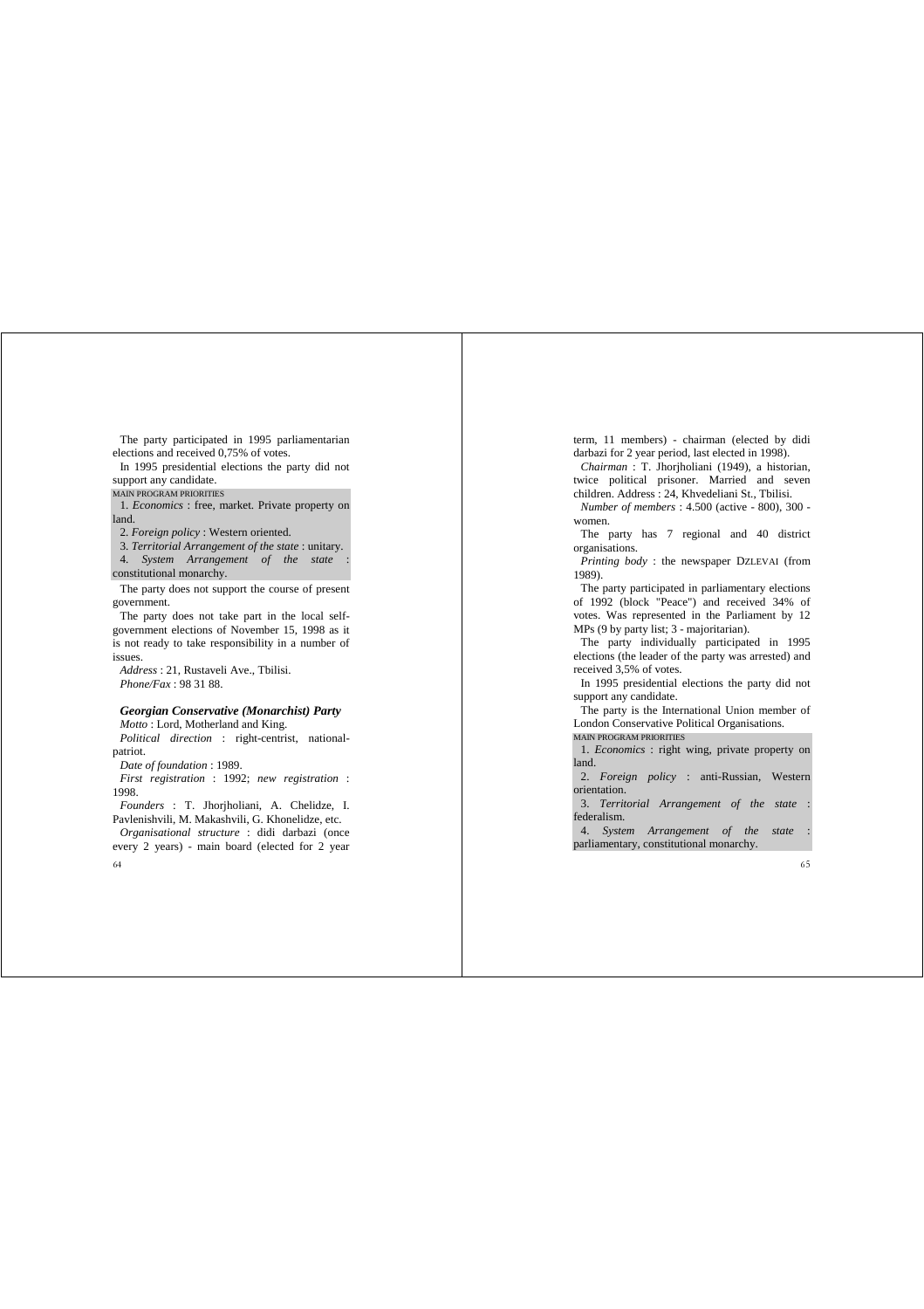The party does not support the course of current government.

The party does not take part in the local self government elections of November 15, 1998 because of strategic and financial reasons, and it concentrates energy for the further parliamentary elections.

*Address* : 8, Machabeli St., Tbilisi. *Phone/Fax* : 98 67 55.

# *Georgian Freedom and Unity Movement "Chkondideli"*

*Political direction* : conservative. *Date of foundation* : 1992.

*First registration* : 1997, *new registration* : 1998. *Founders* : A group of supporters of the persecuted legitimate government, which was in Abkhazeti. Initiative Group Leader - V. Gabelia.

*Organisational structure* : congress (once every 2 years) - "darbazi" (once every 6 months) political board (elected for 2 year term, 11 members) - chairman (elected for 2 year term by the political board elected by the congress, last elected in 1997).

*Chairman* : Jemal Gamakharia (1949 in Abkhazeti). Ph.D. in Historical sciences. Member of Abkhazetian Supreme Board. Married.

*Number of members* : 7.000 (active - more than 2.000), up to 2.000 - women.

The party has 3 regional and 45 district organisations.

-66

*Printing body* : the newspaper CHKONDIDELI (founded in 1993 and was named "Chkondidi", 1.500 copies).

In 1995 presidential elections the party did not support any candidate.

MAIN PROGRAM PRIORITIES

1. *Economics* : support free business through corresponding taxation and fiscal policy. Privatisation of land except 30-40 km border line.

2. *Foreign Policy* : integration into Western structures together with Caucasian House.

3. *Territorial Arrangement of the state* : unitary.

4. *System Arrangement of the state* : at present presidential. In future constitutional monarchy is also acceptable.

The party does not support the course of current government.

The party does not take part in self-governmental elections of November 15, 1998, because the present government is illegal, the 1991-1992 coup is not evaluated, election law is non democrat, situation in the country is unstable and there is threat of elections fail.

*Address* : 25, Tashkent St., apt. 1, Tbilisi. *Phone* : 38 03 11.

#### *Georgian National Party (GNP)*

*Motto* : From our youth we have been thinking about the fate of Kartli.

*Political direction* : rights, Western orientation. *Date of foundation* : 1993.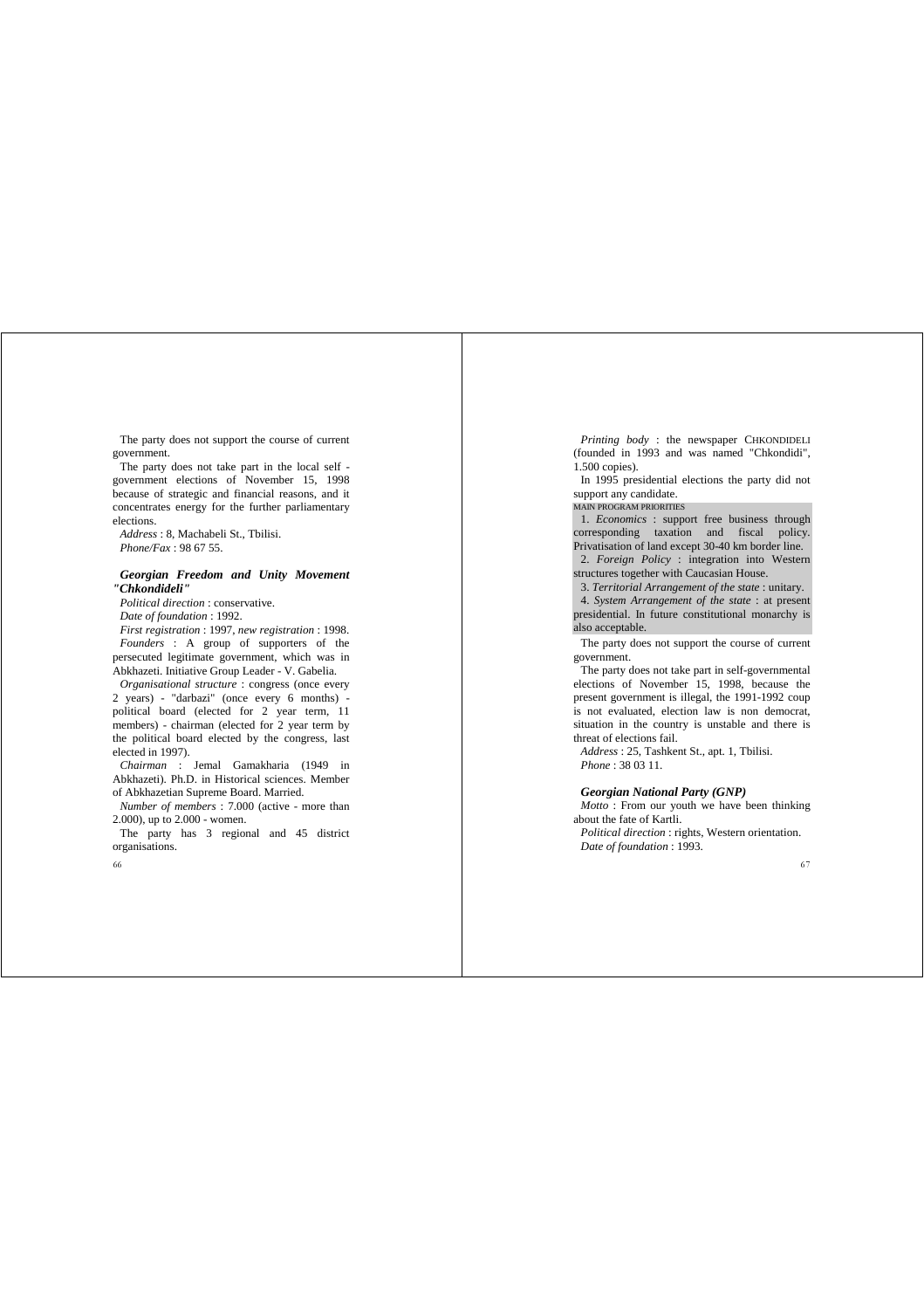*First registration* : 1994; *new registration* : 1998.

*Founders* : K. Gugulashvili, M. Loladze, L. Meskhia, M. Aghniashvili, K. Komakhidze, P. Tavzarashvili, G. Gogbaidze, T. Shavlukhashvili, A. Shavlukhashvili, M. Mikaberidze and others.

The party is a law successor of St. Ilia the Righteous Society (the branch of National Congress).

*Organisational structure* : congress (once every 4 years) - Main board (elected for 4 year term, 7 members) - chairman (elected by the main board for 4 year period, last elected in 1998).

*Chairman* : Konstantine Gugulashvili (1952), a constructor. Has taken active part in national movement from 1987. A member of St. Ilia the Righteous Society from 1988, a member of administration from 1990.

*Number of members* : 1.307 (active - 10-12%), 212 - women.

The party has 5 regional and 12 district organisations.

In 1995 presidential elections the party supported A. Bakradze.

MAIN PROGRAM PRIORITIES

1. *Economics* : free produce based on market, private property, maximum privatisation, private property on land.

2. *Foreign policy* : Georgia should leave Russian military-strategic area and integrate into the Euro-Atlantic area.

68

3. *Territorial Arrangement of the state* : unitary. 4. *System Arrangement of the state* : parliamentary.

The party does not support present governmental policy.

The party does not take part in the local selfgovernment elections of November 15, 1998 for the anti-democrat regulations of the electoral system and financial difficulties of the party.

*Address* : 2, Nino Chkheidze St., Tbilisi. *Phone* : 96 64 25.

*Georgian National-State Unity Party "Samshoblos Pari" (Shield of Homeland) Motto* : Motherland in the first place.

*Political direction* : right-radicals.

*Date of foundation* : 1992.

*First registration* : 1992, *new registration* : 1998.

*Founders* : A. Nadaraia, K. Nadaraia, M. Gulua, A. Bakhia, R. Salia, N. Gakharia.

Up to 1994 the party was named as Georgian National State Unity Party.

*Organisational structure* : congress (once every 4 years) - "darbazi" (is elected for 4 year term, 19 members) - chairman (elected for 4 year term, last elected in 1997).

 $69$ *Chairman* : Amiran Nadaraia, (1927), In 1945-51 studied at the State Medical Institute, 1952-1954 worked as a physician at sanitary epidemic station, In 1954 a head physician in Tkvarcheli Sanepidstation, 1954-56 - head physician in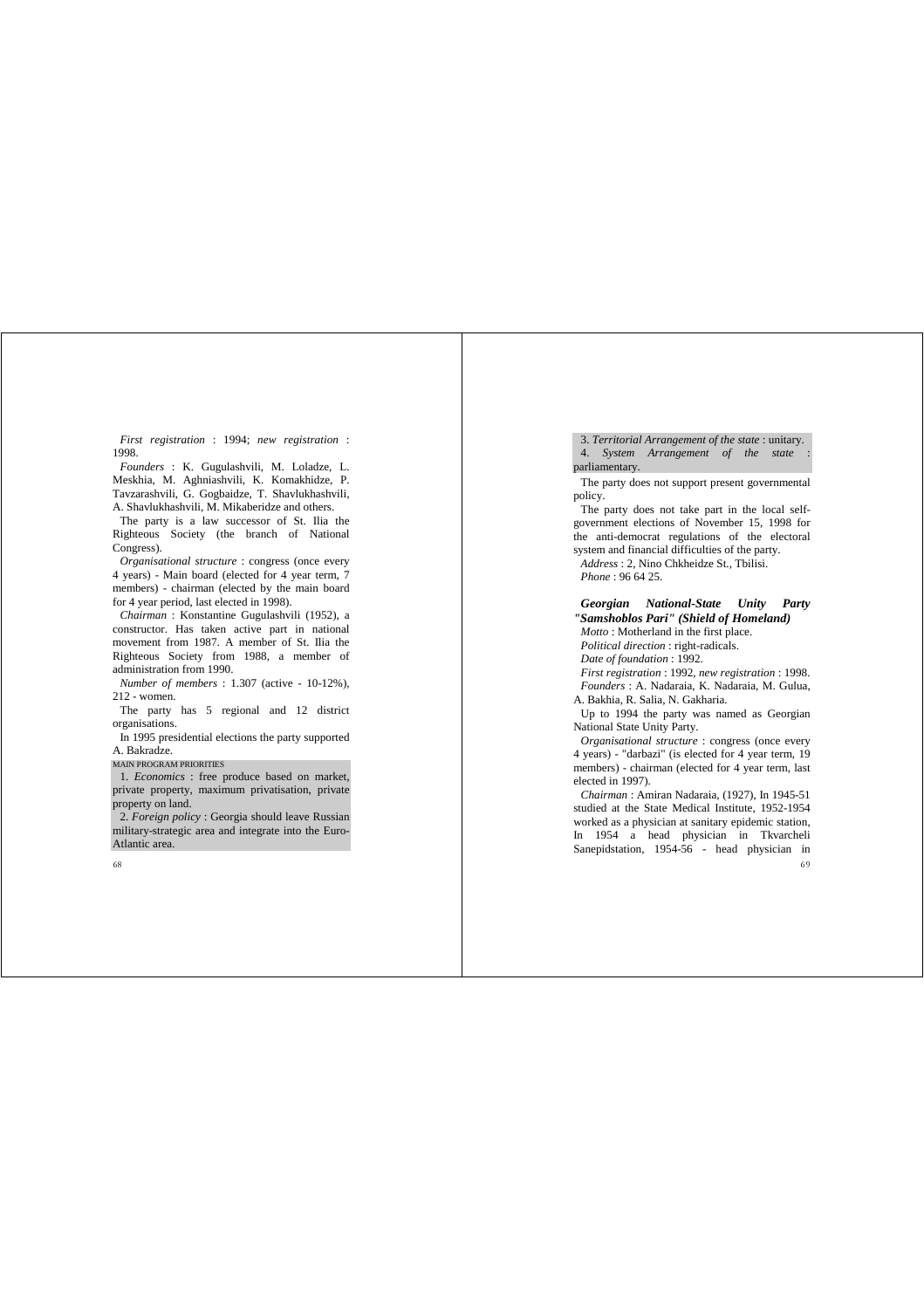Sokhumi Sanepidstation, 1956-1958 - head physician of Republican Sanitary Epid. station.

*Number of members* : 3.100 (active - 45), 40% women.

The youth organisation of the party is in the process of formation.

The party has 4 district organisations.

The party individually participated in 1992 parliamentary elections. Was represented in the Parliament by 1 party list MP.

The party individually participated in 1995 parliamentary elections. Received less than 1% of votes.

In 1995 presidential elections the party did not support any candidate.

MAIN PROGRAM PRIORITIES

1. *Economics* : restoration and development of industry, agriculture and military industry. Land should be given for rent and right of succession (without the right of sale and purchase).

2. *Foreign Policy* : equal and friendly relations with all countries.

3. *Territorial Arrangement of the state* : unitary.

4. *System Arrangement of the state* : presidential.

The party does not support the course of current government.

The party does not take part in the selfgovernmental elections of November 15, 1998, because of the technical reasons, poor electoral law, and possible falsification of election results.

*Address* : 10, Nutsubidze St., Tbilisi.

 $\overline{20}$ 

*Phone* : 39 44 65.

*Georgian Social Justice Union Political direction* : social-democrat. *Date of foundation* : 1990.

*First registration* : 1992, *new registration* : 1998. *Founders* : A. Ioseliani, G. Lordkipanidze, G. Ioramashvili, O. Egadze.

*Organisational structure* : congress (once every 2 years) - executive board (is elected for 2 year term, 9 members) - chairman (elected for 2 year term, last elected in, 1998).

*Chairman* : Archil Ioseliani (1951), in 1973 graduated from TSU, department of mechanicmathematics. In 1973-1977 worked in Caucasian Hydro-meteorological Institute. From 1977 worked in Hydro-met centre of the USSR. Married and four children.

*Number of members* : 5.000 (active - 500), 40% women.

The party has 8 regional organisations.

*Printing body* : the newspaper ARSI (2.000 copies).

The party individually participated in 1992 parliamentary elections and received 1,86% of votes and was represented in the Parliament by 2 party list MPs.

The party individually participated in 1995 parliamentary elections and received 1,05% of votes.

In 1995 presidential elections the party supported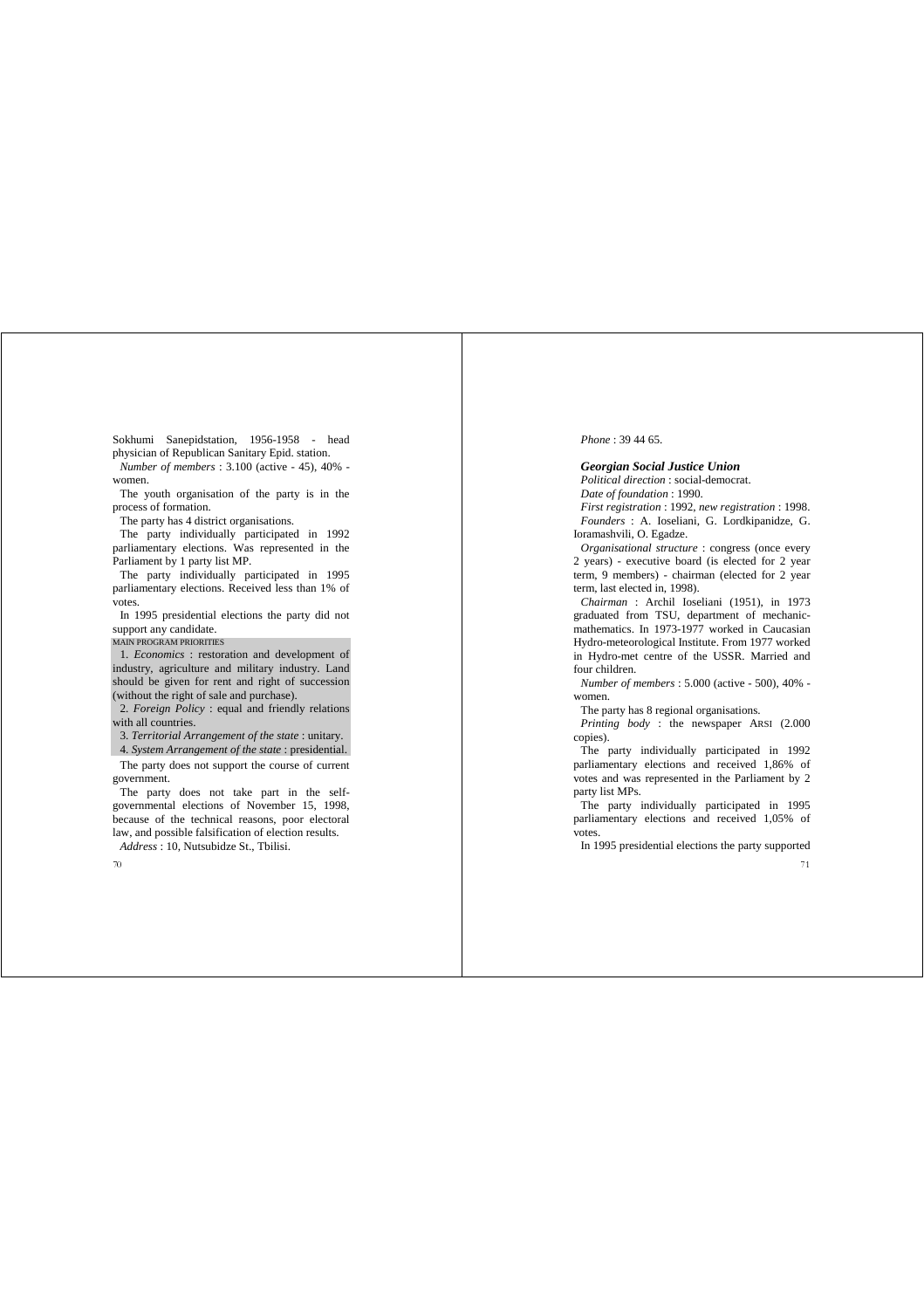## J. Patiashvili.

MAIN PROGRAM PRIORITIES

1. *Economics* : elimination of criminal, antidemocrat privatisation results. Restoration of state property priorities in agriculture and industry. State property on land.

2. *Foreign Policy* : peaceful policy with neighbouring countries.

3. *Territorial Arrangement of the state* : unitary state, taking into consideration autonomy.

4. *System Arrangement of the state* : parliamentary - election and re-election of prime minister by parliament and existence of representative president.

The party does not support the course of current government.

The party does not take part in self-governmental elections of November 15, 1998 because of the following reasons : 1. Violence of the governing party. 2. Anti-democrat character of electoral law.

The party does not have an office. *Phone* : (home) 22 41 16.

# *Georgian Union of Economists (GUE)*

 $72$ *Motto* : Strong families, strong state. *Political direction* : right-centrists. *Date of foundation* : 1993. First registered : 1995; *new registration* : 1998. *Founders* : Scientific board of TSU economics department : Iv. Gigoshvili, O. Saghareishvili, O. Chaduneli, B. Gabidzashvili, H. Karashvili and

# others.

*Organisational structure* : congress (once every 4 years) - administration (is elected for 5 year term, 9 members) - chairman (elected for 5 year term, last elected in 1995).

*Chairman* : Iv. Gigoshvili (1936), an economist, deputy dean of the department of economics of TSU, assistant professor, Ph.D. in economics. Address; Vazha Pshavela Ave., V quartile, IV corp. apt. 89, phone : 30 93 68.

*Number of members* : 2.000 (active - 1.000), 40% - women.

The party participated in 1995 elections (block "Elections"), received 0,5% of votes.

*Pre-electoral program priorities in 1995 elections* : legal privatisation, reveal of vouchers as illegal documents.

#### MAIN PROGRAM PRIORITIES

1. *Economics* : effective, socially oriented. The party has negative attitude towards the land sale law.

2. *Foreign Policy* : balanced-governmental. Propaganda of United Caucasian House idea.

3. *Territorial Arrangement of the state* : maintain existing autonomous republics and categorical rejection of existence of so called South Osetian state.

4. *System Arrangement of the state* : democrat republic. Limited presidential ruling.

The party partially supports the course of current government.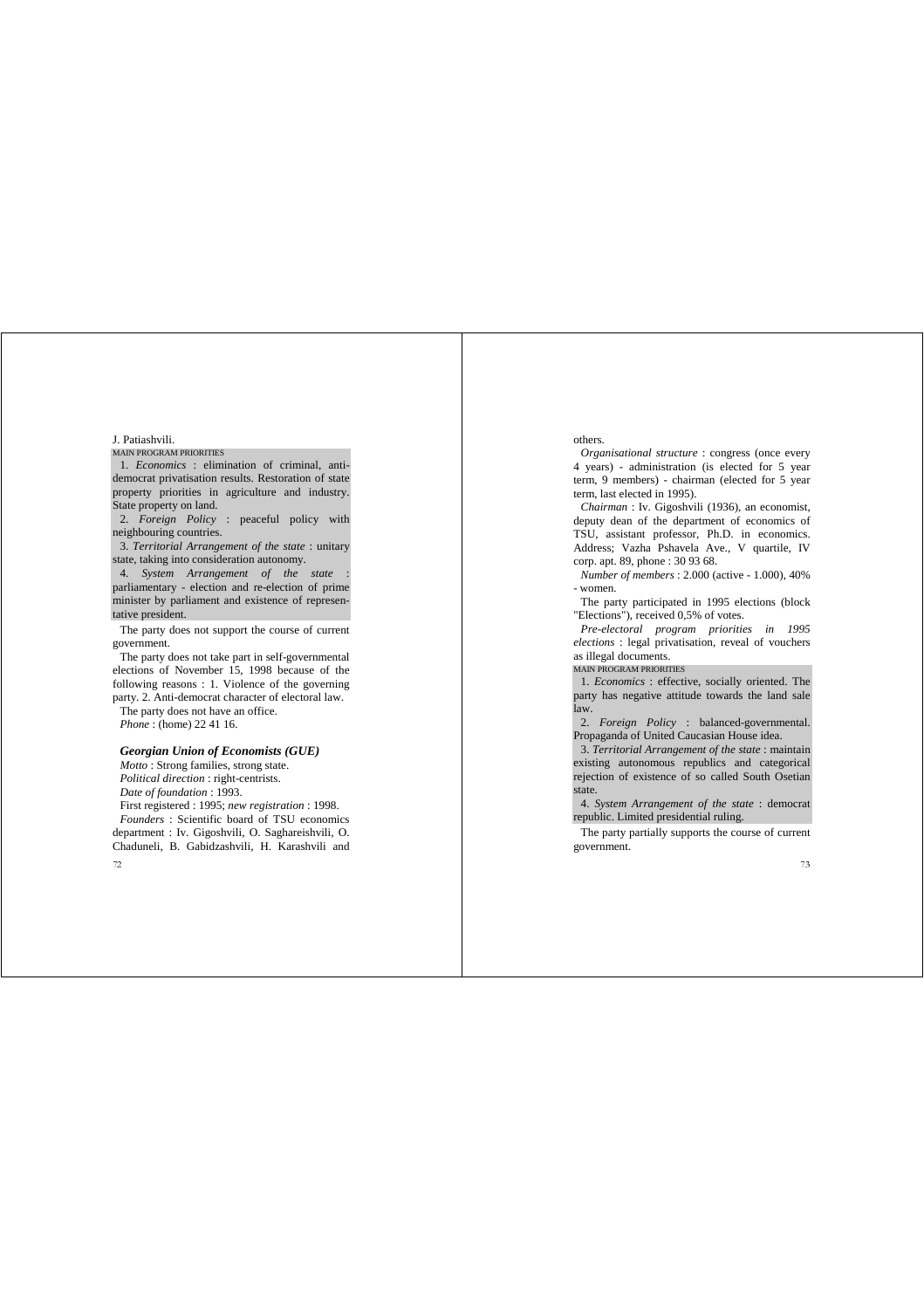The party does not take part in 1998 elections, because of lack of time. *Address* : Vazha Pshavela Ave., quartile V, corp., IV, apt. 89, Tbilisi. *Phone* : 30 30 08; 30 93 68.

# *Helsinki Union – National Revival of Georgia*

*Motto* : Towards revival of national independent state through human rights protection.

*Political Direction* : rights.

*Date of foundation* : 1976.

*First registration* : 1991; *new registration* : 1998.

*Founders* : M. Kostava, Z. Gamsakhurdia.

*Organisational structure* : congress (once every 4 years) - administration (for 4-year term, 5 members) - chairman (is elected by a congress for 4-year term, last elected in 1997).

*Chairman* : Tengiz Kikacheishvili (1940), a professor of TSU, head of the chair of New Georgian Literature. A speaker of "Round Table - Free Georgia".

*Number of members* : 3.200 (active - 1.800), There are many women in the party.

The party has 12 regional and 40 district organisations.

*Printing body* : the newspaper ROUND TABLE - FREE GEORGIA (temporarily stopped).

The party participated in 1990 parliament elections (block - "Round Table - Free Georgia",

 $74$ 

received about 54% of votes).

In 1995 presidential elections the party did not support any candidate.

MAIN PROGRAM PRIORITIES

1. *Economics* : free market economics, private property of land.

2. *Foreign Policy* : "Caucasian House" oriented to West.

3. *Territorial Arrangement of the state* : unitary.

4. *System Arrangement of the state* : presidential.

The party does not support the course of current government.

The party does not take part in the local selfgovernment elections of 15 November 1995, because of non-democrat electoral law and usurper forms of management.

*Address* : 10, Tskneti St., Tbilisi. *Phone/Fax* : 33 47 19.

# *Iberian-Caucasian Chkondideli National Movement "Laskari"*

*Political direction* : right-centrists. *Date of foundation* : 1992. *Registration* : 1998. *Founders* : S. Sajaia, D. Marghania, J. Beruashvili, C. Babluani. *Organisational structure* : Congress (once every

four years) - Laskari (elected for four year term, 9 members) - chairman (elected by the congress for 4 year term. Last elected in 1997).

*Chairman* - S. Sajaia (born in 1946 nearby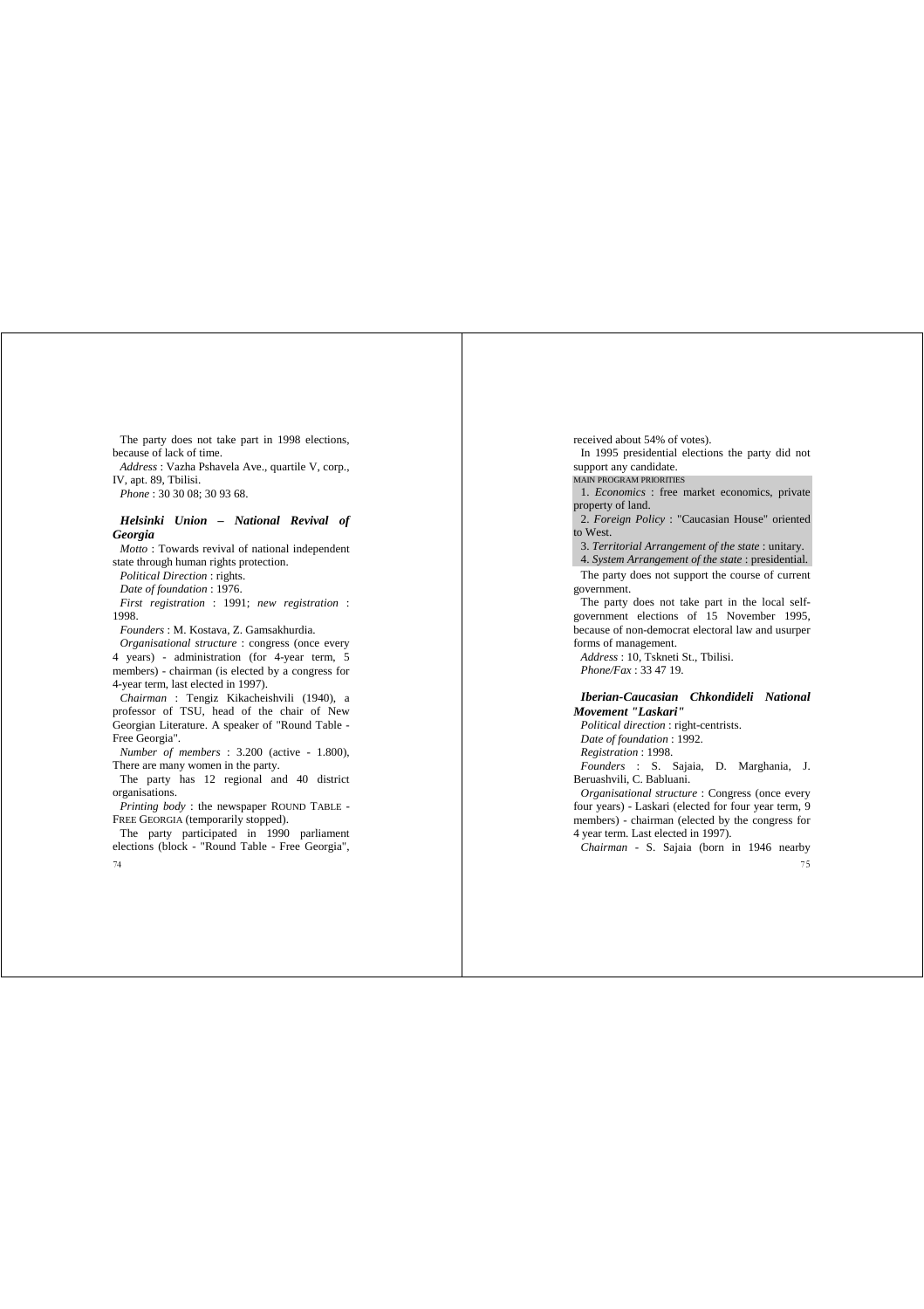Sokhumi), a philologist. In 1971-1993, an editor of Sokhumi radiobroadcast, a school teacher, a director. In 1992-1993 fighter in the Sokhumi war. Was at the head of Tskhum-Abkhazetin Youth Organisation "Zghva Akhmaurda". Married, has three children.

*Number of members* : 1.281 (all active), 40% women.

The party has 4 regional and 20 district organisations.

In 1995 presidential elections the party did not support any candidate.

#### MAIN PROGRAM PRIORITIES

1. *Economics* : market, mixed property on land. 3. *Territorial Arrangement of the state* : regional, in the frames of a unitary state.

4. *System Arrangement of the state* : presidential.

The party does not support the course of present government.

The party does not take part in the local selfgovernment elections of November 15, 1998 because of anti-democrat election regulations. *Address* : 39, Chitaia St., Tbilisi. *Phone* : 95 62 31.

#### *I. B. Stalin Society*

*Motto* : Respect for old, construct new. *Political direction* : lefts. *Date of foundation* : 1989. *Registration* : 1998. *Founders* : G. Oniani, I. Pantskhava.

76

*Organisational structure* : congress (once every 3 years) - presidium (is elected for 3 year term, 17 members) - chairman (elected for 3 year term, last elected in 1997).

*Chairman* : Grigol Oniani (1936 Lentekhi region), member of Communist Party since 1958. Married, two children and 4 grandchildren.

*Number of members* : 17.000 (active - 3.500), 3.000 - women.

The party has 8 regional and 28 district organisations.

*Printing body* : the newspaper PASUKHI (5.000 copies).

In 1995 presidential elections the party supported E. Shevardnadze.

In the 1995 parliamentary elections received 2,2% of votes.

MAIN PROGRAM PRIORITIES

1. *Economics* : Chinese model. Mixed property on land.

2. *Foreign Policy* : Russia, Europe. Full independence of Georgia.

3. *Territorial Arrangement of the state* : parliamentary, constitutional monarchy.

4. *System Arrangement of the state* : centralised.

The party does not support the course of current government.

*Address* : 31, K. Gamsakhurdia Ave., Tbilisi. *Phone* : 25 22.72.

-77 *Independent Social-Democrat Party of*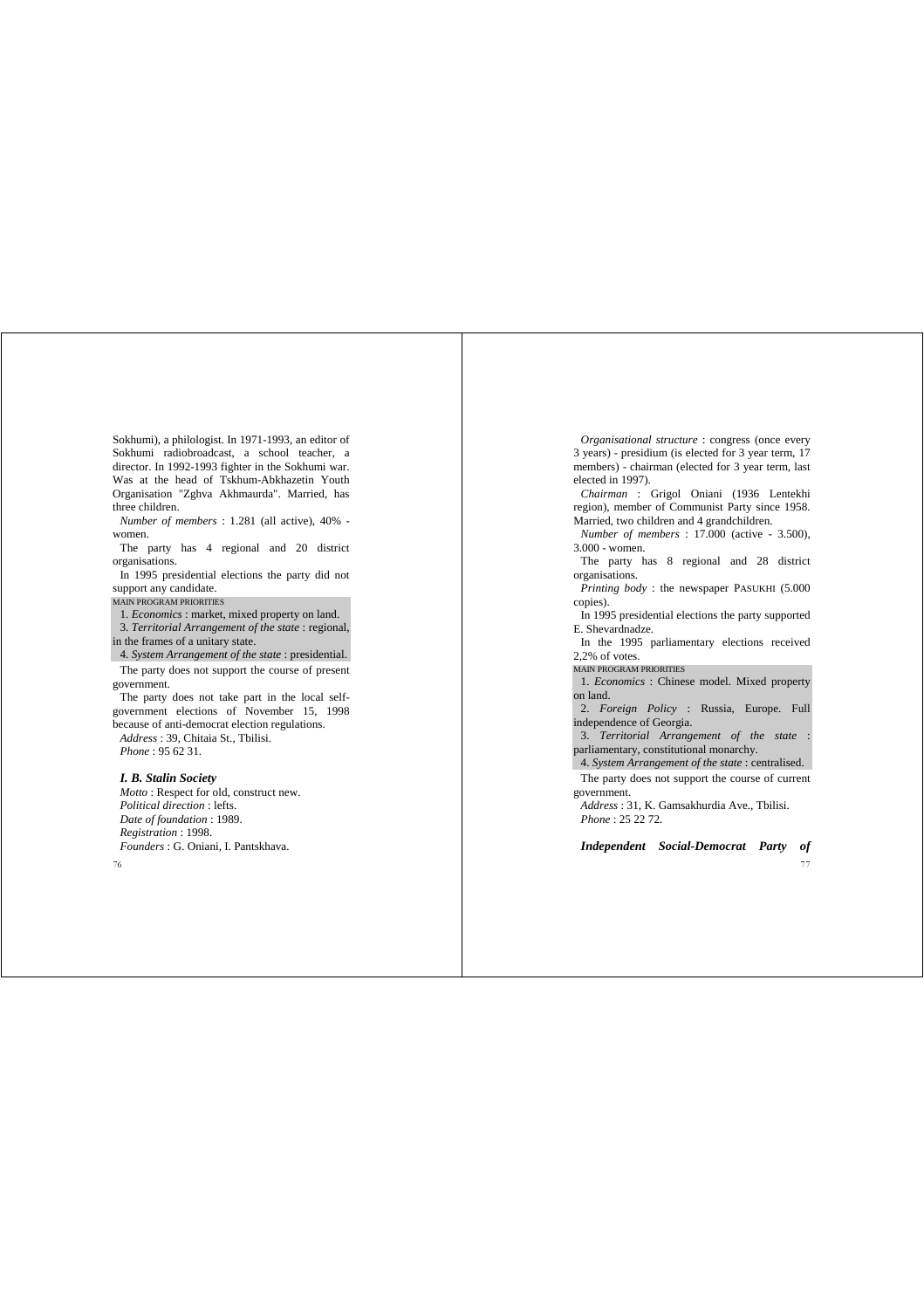#### *Georgia (ISDPG)*

*Motto* : Towards welfare for everybody. *Political direction* : left-centrists. *Date of foundation* : 1996. *First registration* : 1996; *new registration* : 1998.

*Founders* : D. Lomidze, M. Bregvadze, G. Khvedelidze, M. Lomidze, T. Dogonadze, L. Abramishvili, M. Tsaava, G. Chutlishvili.

*Organisational structure* : congress (once every 4 years) - administration(for 4 year term, 15 members) - chairman (is elected by a congress for 4 year term, last elected in 1998).

*Chairman* : David Lomidze (1951, Tbilisi), a physicist, an economist. Has worked on komsomol and communist party affairs from 1974. 1992-1993 - a head of administration of Lagodekhi district. 1993-1995 - a political secretary of Social-Democrat Party. Married and two children.

*Number of members* : 3.000 (active - 750), 50% women.

The party has a youth organisation (founded in 1997, 250 members) and 78 district organisations. MAIN PROGRAM PRIORITIES

1. *Economics* : socially oriented market economics, regulation of economical processes by the state. Private property on land with the right of sale and purchase.

2. *Foreign Policy* : dynamic balancing.

3. *Territorial Arrangement of the state* : asymmetric federation.

78

4. *System Arrangement of the state* : presidential. Two-house parliament.

The party partially supports the course of current government.

The party does not take part in the local selfgovernment elections of 15 November 1995, because it is not financed by the government and, the party gets ready for coming parliament elections.

*Address* : 4, Janashia St., Tbilisi. *Phone* : 25 13 14.

#### *Intellectual League of Georgia (ILG)*

*Motto* : Intellectual thinking will save Georgia. *Political direction* : left-centrist. *Date of foundation* : 1995.

*First registration* : 1995; *new registration* :

1998.

*Founders* : Irakly Lomtadze, Demur Bashaleishvili.

*Organisational structure* : congress (once every 5 years) - political board - chairman (is elected by the congress for 5 year term, last elected in 1995).

*Chairman* : Irakly Lomtadze (1948), Graduated from Department of History TSU. Rector of Wood and Food Industry Technological institution. Director of Tbilisi branch of Kutaisi Technical University. Honoured chairman of Food Industry Academy of Science, academician.

*Number of members* : 12.000 (active - 3.000), 45% - women.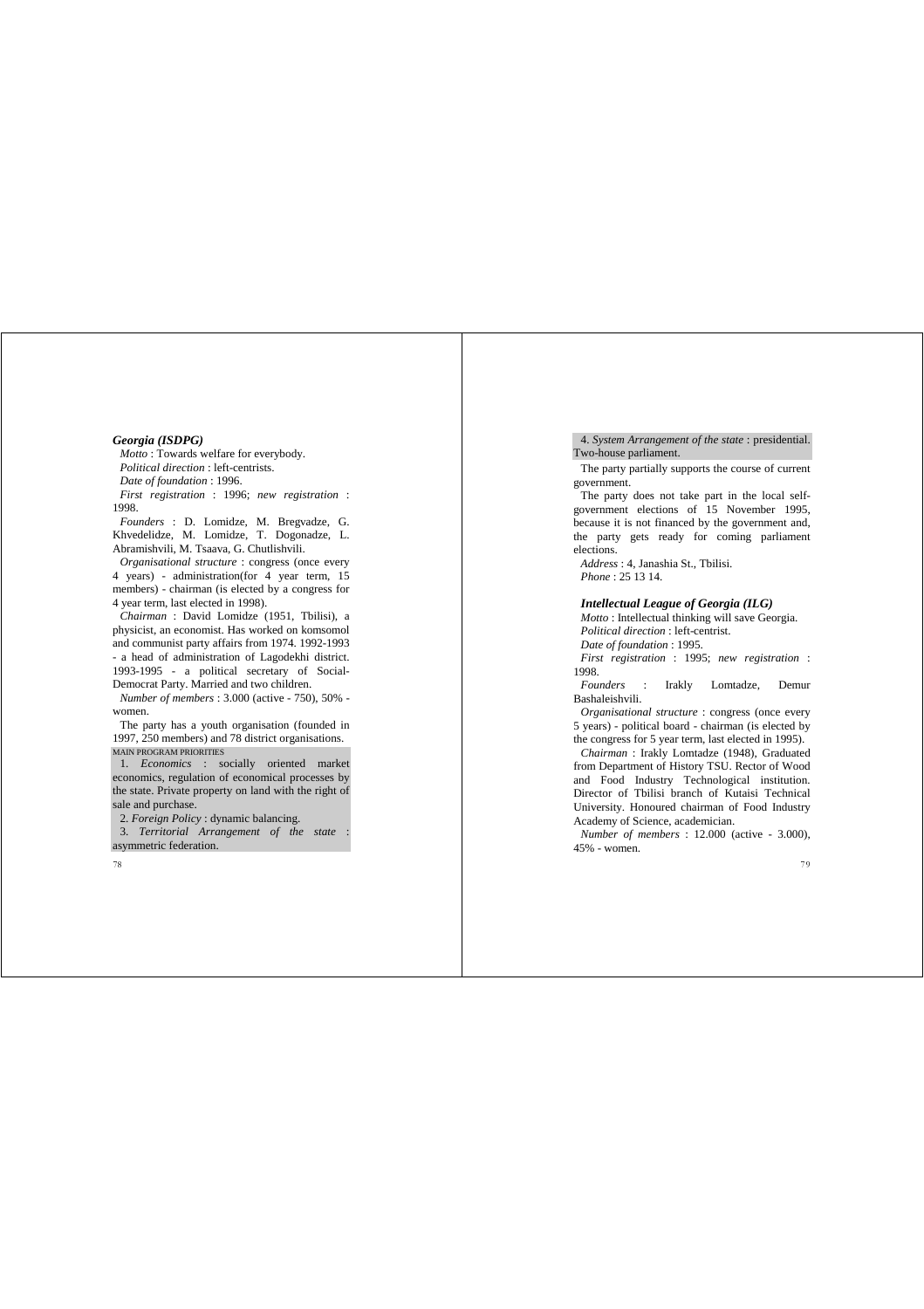The party has 9 regional and 2 city organisations. *Printing body* : the newspaper PEGASI.

The party individually participated in 1995 elections and received 1,8% of votes.

MAIN PROGRAM PRIORITIES

1. *Economics* : development of market economics taking into account social interests of population. Private property on land; at the same time, government has to maintain property on strategically important lands.

2. *Foreign Policy* : loyal and neutral (according to geopolitical location).

3. *Territorial Arrangement of the state* : unitary. 4. *System Arrangement of the state* : parliament.

The party partially supports the course of current government.

*Address* : 55, Chavchavadze Ave., III floor, Tbilisi.

*Phone* : 29 35 25, 29 35 36. *Fax* : 22 73 02.

#### *Liberal Democrat National Party (LDNP)*

*Motto* : The Heavens have given us our Motherland.

*Political direction* : democrat-liberalism.

*Date of foundation* : 1990.

*First registration* : 1990; *new registration* : 1998.

*Founders* : M. Naneishvili, I. Gegenava, G. Dolidze, V. Gotsiridze and others.

 $80$ *Organisational structure* : congress (once every 4 years) - board (is elected for 4 year term, 25 members) - chairman (elected for 4 year term, last elected in 1998).

*Chairman* : Michael Naneishvili (1934), studied at Conservatory for 2 years, TSH. Department of philosophy, worked at the Institute of philosophy. Delivers lectures at the Tbilisi Drama Institute. Chairman of the party from the date of foundation. Before Georgia joined CIS, was chairman of the faction "Unity" at the Parliament. Afterwards chairman of the Liberal Democrat Party in the Parliament. Member of the Constitutional Commission.

*Number of members* : 1.400 (active - 300).

The party has 11 district organisations.

The party participated in 1990 parliamentary elections (block "Freedom") and collected 3,67% of votes.

The party participated in 1992 parliamentary elections (block "Ertoba" [Integrity]). Was represented in the Parliament by 4 party list MP.

The party individually participated in 1995 parliamentary elections. Received 0,29% of votes.

In 1995 presidential elections the party supported E. Shevardnadze.

#### MAIN PROGRAM PRIORITIES

1. *Economics* : free market, balanced development of industry and agriculture. Private property on land only for citizens of Georgia.

2. *Foreign Policy* : Withdrawal of Georgia from the CIS, integration with Europe. Good relations with neighbouring countries.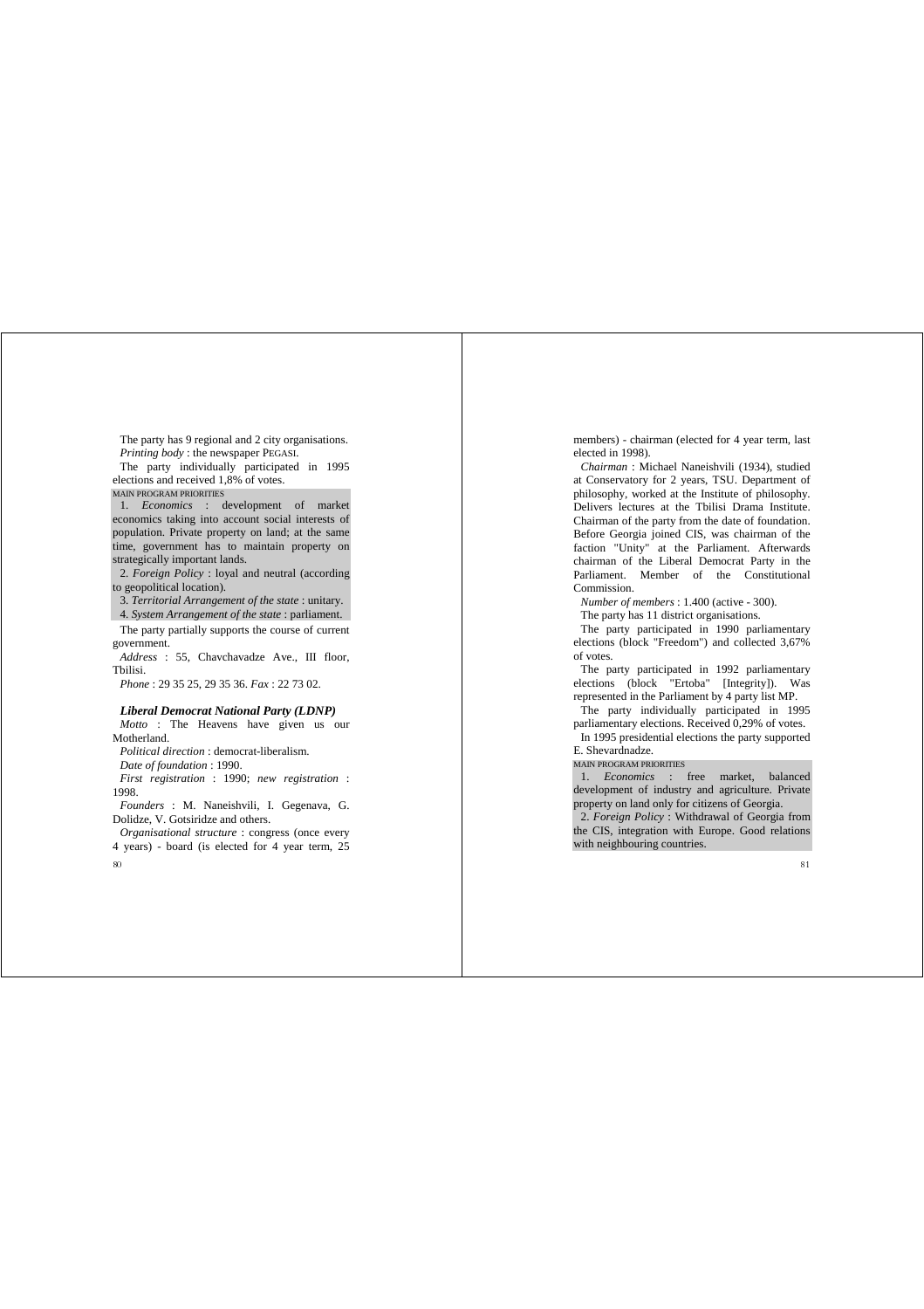3. *Territorial Arrangement of the state* : decentralised, unitary.

4. *System Arrangement of the state* : presidential.

The party does not support the course of current government.

The party is not going to take part in selfgovernmental elections of November 15, 1998, because the lack of funds.

The party does not have an office.

#### *National-Democrat Union (NDU)*

*Motto* : Georgia first of all. *Political direction* : rights. *Date of foundation* : 1997. *Registration* : 1998. *Founders* : A. Tedoradze, K.Kodua, D. Tevzadze, E. Esartia.

*Organisational structure* : congress (once every 4 years) - main committee (for 4 year term, 14 members) - chairman (is elected for 4 years term).

*Chairman* : Avtandil Tedoradze (1977, Sokhumi), a student of department of History-Jurisprudence TSU Sokhumi branch.

*Number of members* : 1.500 (active - 300), 10% women.

#### MAIN PROGRAM PRIORITIES

1. *Economics* : free market economics, private property on land.

2. *Foreign Policy* : Western orientation.

3. *Territorial Arrangement of the state* : unitary.

4. *System Arrangement of the state* :

82

#### constitutional monarchy.

The party does not support the course of current government.

The party does not take part in the local selfgovernment elections of 15 November 1995, because it is not ready to take responsibility. *Address* : 21, Rustaveli St., Tbilisi. *Phone* : 98 31 73.

*National Ideology Party of Georgia Information has not been received.*

#### *Nationalist Party of Georgia (NPG)*

*Motto* : Nation and Native Land. *Political direction* : rights, Western orientation. *Date of foundation* : 1993.

*First registration* : 1993; *new registration* : 1998.

*Founders* : Z. Vashakmadze, G. Chlaidze, K. Shoshiashvili.

*Organisational structure* : congress (once every 4 years) - meeting /darbazi (is elected for 4 year term, 7 members) - chairman (is elected by a congress for 4 year term, last elected in January 1998).

*Chairman* : Zaza Vashakmadze (1972), graduated from institute of Justice - Academy of Sciences of Georgia, Diplomatic Academy of the Ministry of Foreign Affairs of Georgia. A lawyer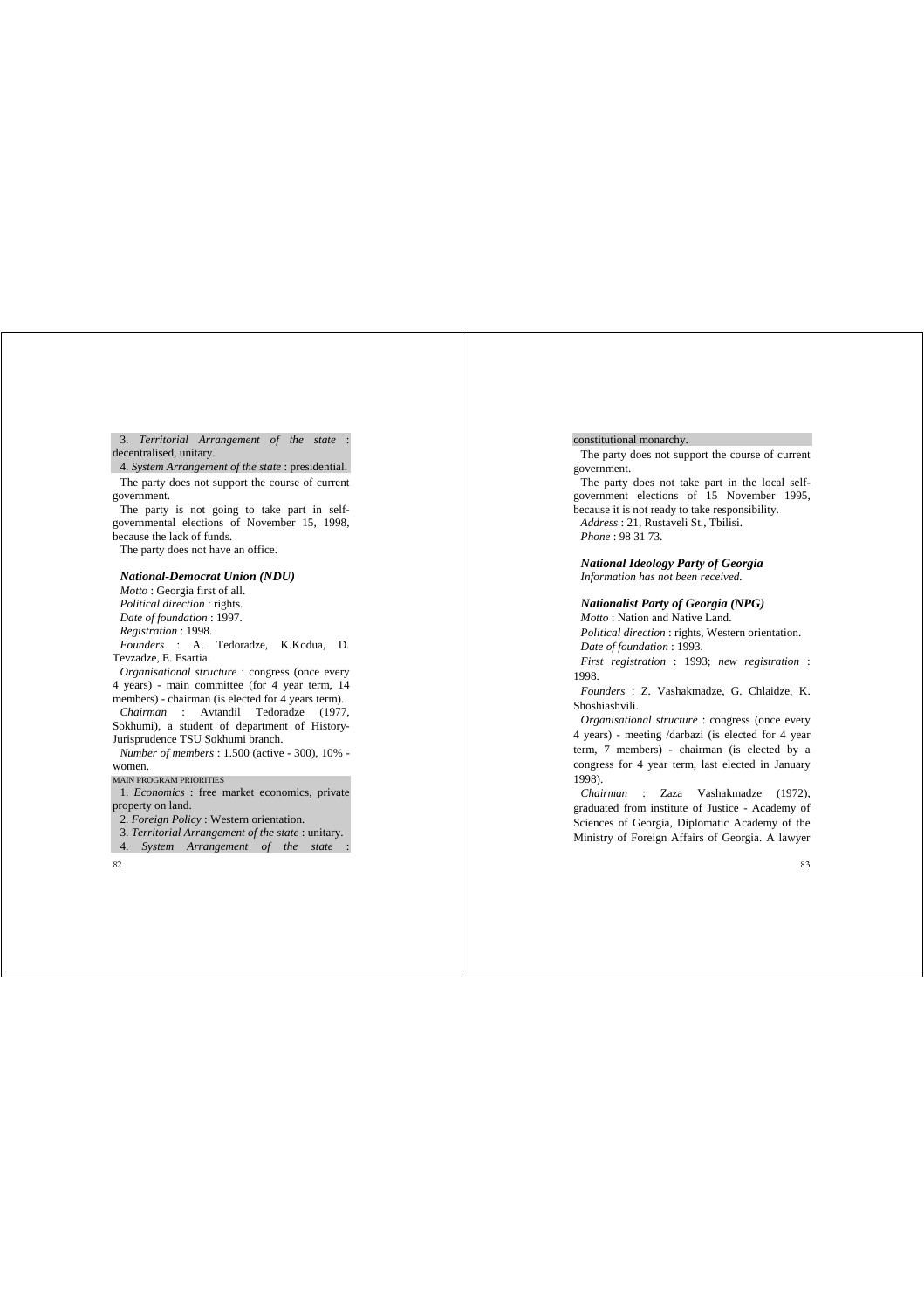in Samgory lawyer's office. Single. Address : apt. 169 II corpus, I micro-district, Vazisubani, Tbilisi. *Number of members* : 2.500 (active - 500), 150 women.

The party has a youth organisation - Young Nationalist (founded in 1997, 400-450 members) and 15 district organisations.

In 1995 presidential elections the party supported A. Bakradze.

## MAIN PROGRAM PRIORITIES

1. *Economics* : mixed - state and private property. Private property on land, except 20 km. borderline.

2. *Foreign Policy* : unite in all European structures, leave CIS and decrease Russian influence. Enter NATO.

3. *Territorial Arrangement of the state* : unitary. Merge - unite of existing administrative -territorial units.

4. *System Arrangement of the state* : presidential on this stage, finally - monarchy.

The party does not support the course of current government.

*Address* : apt. 169 II corpus, 1 micro-district, Vazisubani, Tbilisi; 7 Anagi St., XV floor, Tbilisi. *Phone* : 38 08 78; 75 74 36; 61 54a48.

# *National Public Front*

*Information has not been given.*

# *National Unity Party of Georgia (NUPG)*

*Motto* : National unity. *Political direction* : lefts. *Date of foundation* : 1988. First registered : 1990; *new registration* : 1998. *Founder* : G. Chincharauli.

The party is a law successor "National Party for Unity and Social Equality of Georgia".

*Organisational structure* : congress (once every 4 years) - administration (elected for 4 year term, 9 members) - chairman (elected by the administration for 4 year period, last elected in 1998).

*Chairman* : Giorgi Chincharauli (1947) an economist, professor, TSU staff member. Address : 37, Chavchavadze Ave., phone : 29 46 51.

*Number of members* : 2.500. (active - 1.000), 30% - women.

The youth organisation of the party is in the process of formation. Has regional organisations in all regions and districts of the country.

The party participated in parliamentary elections of 1992. (Created block with "Georgian Political League of Highlanders"), received 2% of votes, was represented in the Parliament by 1 party list MP.

The party individually participated in 1995 elections and received 1% of votes. At present the party is represented in the Parliament by 1 party list MP. The party is united with the fraction "Citizens Union".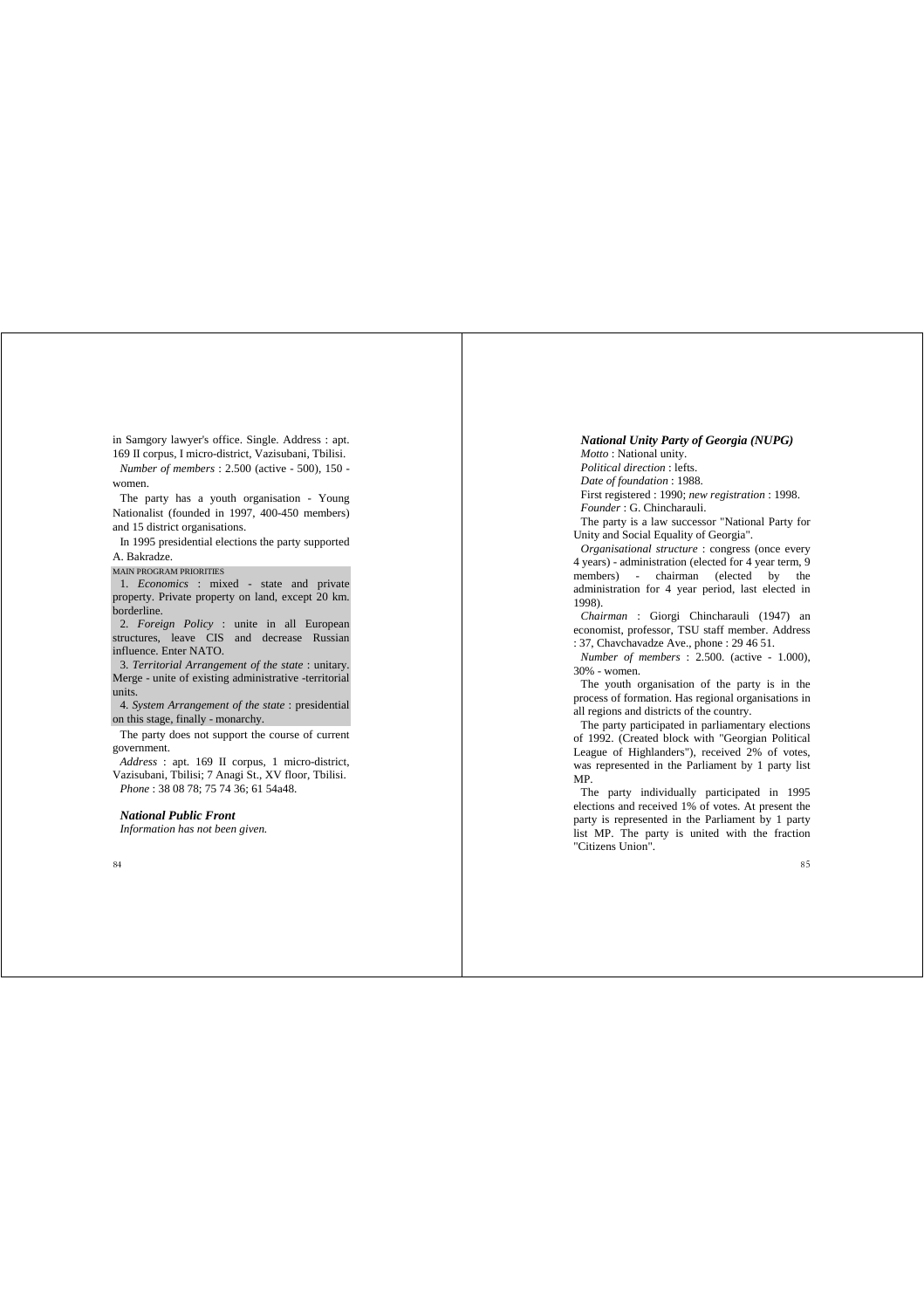*Pre-electoral program priorities in 1995 elections*: regulated market economics, federal arrangement of the State, protection of rights of national and ethnic minorities, etc.

MAIN PROGRAM PRIORITIES

1. *Economics* : regulated market economics, private property on land for the citizens of Georgia.

2. *Foreign Policy* : peaceful coexistence with other states.

3. *Territorial Arrangement of the state* : federal.

4. *System Arrangement of the state* : parliamentary.

The party partially supports the course of current government.

*Address* : 5, Balanchivadze St., Tbilisi. *Phone* : 99 73 14; 93 65 57; 29 46 51.

# *Party of Georgian National Independence (GNIP)*

*Political direction* : rights. Date of foundation : 1989. *First registration* : 1992, *new registration* : 1998. *Founders* : I. Tsereteli, T. Sumbatashvili, V.

Khomeriki, M. Sharashenidze, Z. Abramishvili, G. Jincharadze, V. Mtavrishvili.

*Organisational structure* : Congress : (once every 4 years) - main committee (elected for 4 year term, 12 members) - chairman (elected for 4 year term, last elected in 1998).

*Chairman* : I. Tsereteli (1961). Ex-dissident, in

86

1983-1987 - political prisoner, in 1992-1995 - a member of Georgian Parliament, Married and a daughter. Address : 5, Kavtaradze St., apt. 60, Thilisi, phone  $: 30, 55, 60$ .

*Number of members* : 2.000 (active - 400), 306 women.

The party has 36 district organisations.

The party individually participated in parliamentary elections of 1992. Was represented by 4 party list MPs.

The party individually participated in parliamentary elections of 1995. It received 1,86% of votes.

In 1995 presidential elections the party supported A. Bakradze.

MAIN PROGRAM PRIORITIES

1. *Economics* : private, national (state) and church property, mixed economics. Private property on land.

2. *Foreign policy* : Western oriented with USA priority.

3. *Territorial Arrangement of the state* : unitary. 4. *System Arrangement of the state* : presidential republic.

The party supports the course of current government.

*Address* : 8, Machabeli St., Tbilisi.

*Phone* : 98 51 69; 98 49 84; 98 67 55. *Fax* : 98 51 69.

 $87$ *Party of Social Protection of Georgian*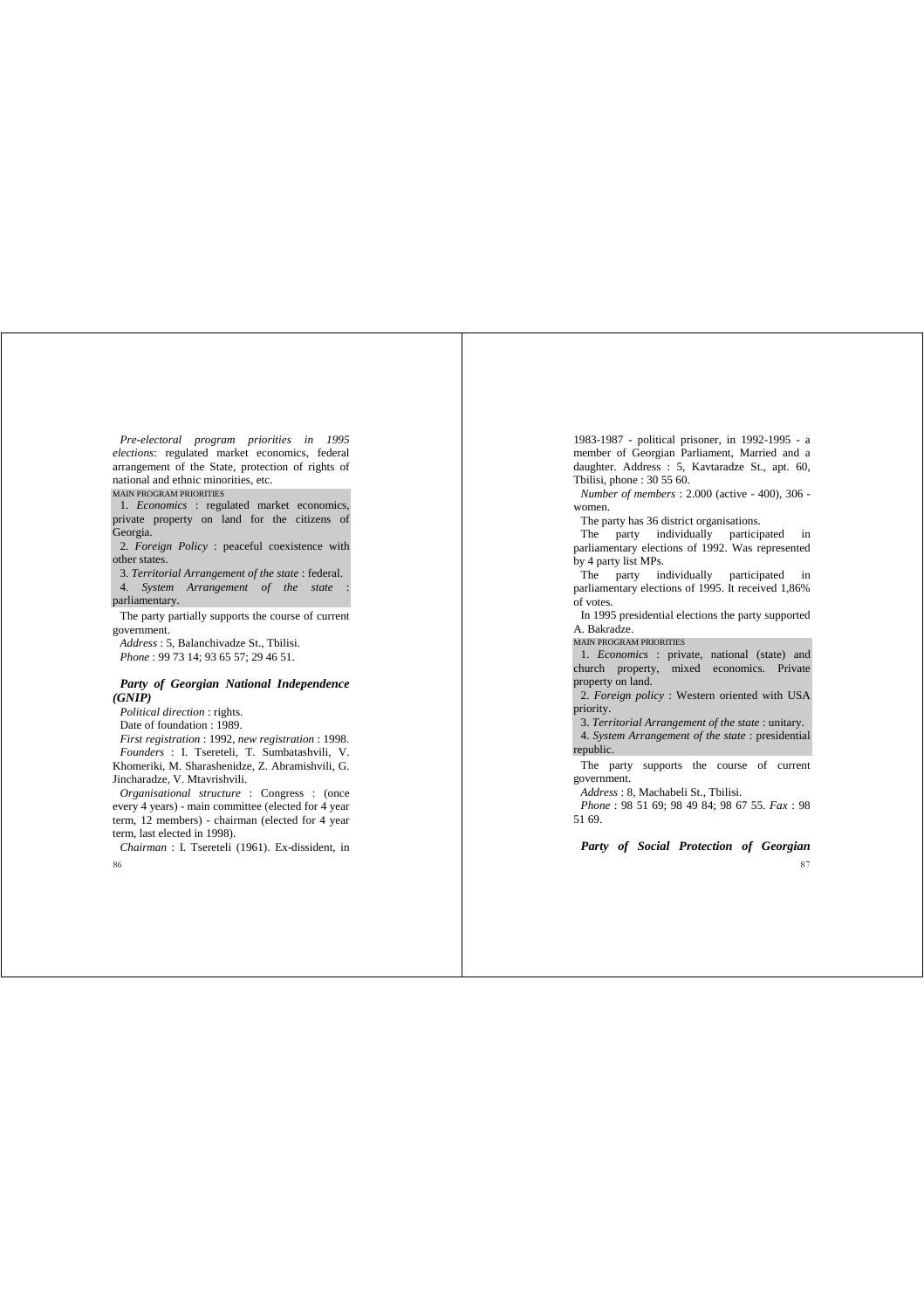#### *Population (SPGP)*

*Motto* : Nobody without social protection. *Political direction* : centrists. *Date of foundation* : 1995. *First registration* : 1995; *new registration* : 1998.

*Founders* : B. Meladze, L. Nadirashvili, I. Iakobashvili, B. Tsertsvadze, A. Machavariani, J. Oniani, I. Kobakhidze, G. Bitsadze, A. Kapanadze, G. Saralidze, A. Keloshvili, Z. Robakidze.

*Organisational structure* : congress (once every 4 years) - board (is elected for 4 year term, 21members) - chairman (is elected by a congress for 4 year term, last elected in 1995).

*Chairman* : Badri Tsertsvadze(1954, Chiatura district), works in Academy of Agricultural Sciences of Georgia. Married, has six children. Address : 12, Chavchavadze St., Tbilisi.

*Number of members* : 32.516 (active - about 158), 14.284 - women.

The party has a youth organisation (founded in 1996, 1.220 members), 24 regional and 71 district organisations.

*Printing Body* : the newspaper KHSNA (founded in 1997, is free, when there are finances available).

The party individually participated in 1995 parliamentarian elections and received 1,6% of votes. Is represented in the parliament by 2 maioritarian MPs.

In 1995 presidential elections the party supported E. Shevardnadze.

88

#### MAIN PROGRAM PRIORITIES

1. *Economics* : free and mixed economical systems. Land should be the object of private property only and there should be land market; a law should protect state interests.

2. *Foreign Policy* : the USA and western countries.

3. *Territorial Arrangement of the state* : unitary.

4. *System Arrangement of the state* : parliamentarian, presidential.

The party supports the course of current government.

The party does not take part in the local selfgovernment elections of 15 November 1995 because of the following reasons :

Self-government bodies as civil persons of public law are not created according to public rule of "Civil Code", at the same time, "Georgian law about self-government" is against "Constitution of Georgia". Therefore, we think that activity of selfgovernment bodies will always be illegal, it is not financed properly.

*Address* : 18, Rustaveli Ave., Tbilisi. *Phone* : 92 22 52; 52 83 65.

# *Party "Samshoblo" (Homeland)*

*Motto* : Everywhere and always, Georgia we are with you.

*Political direction* : own and very special. *Date of foundation* : 1989. *First registration* : 1995, *new registration* : 1998.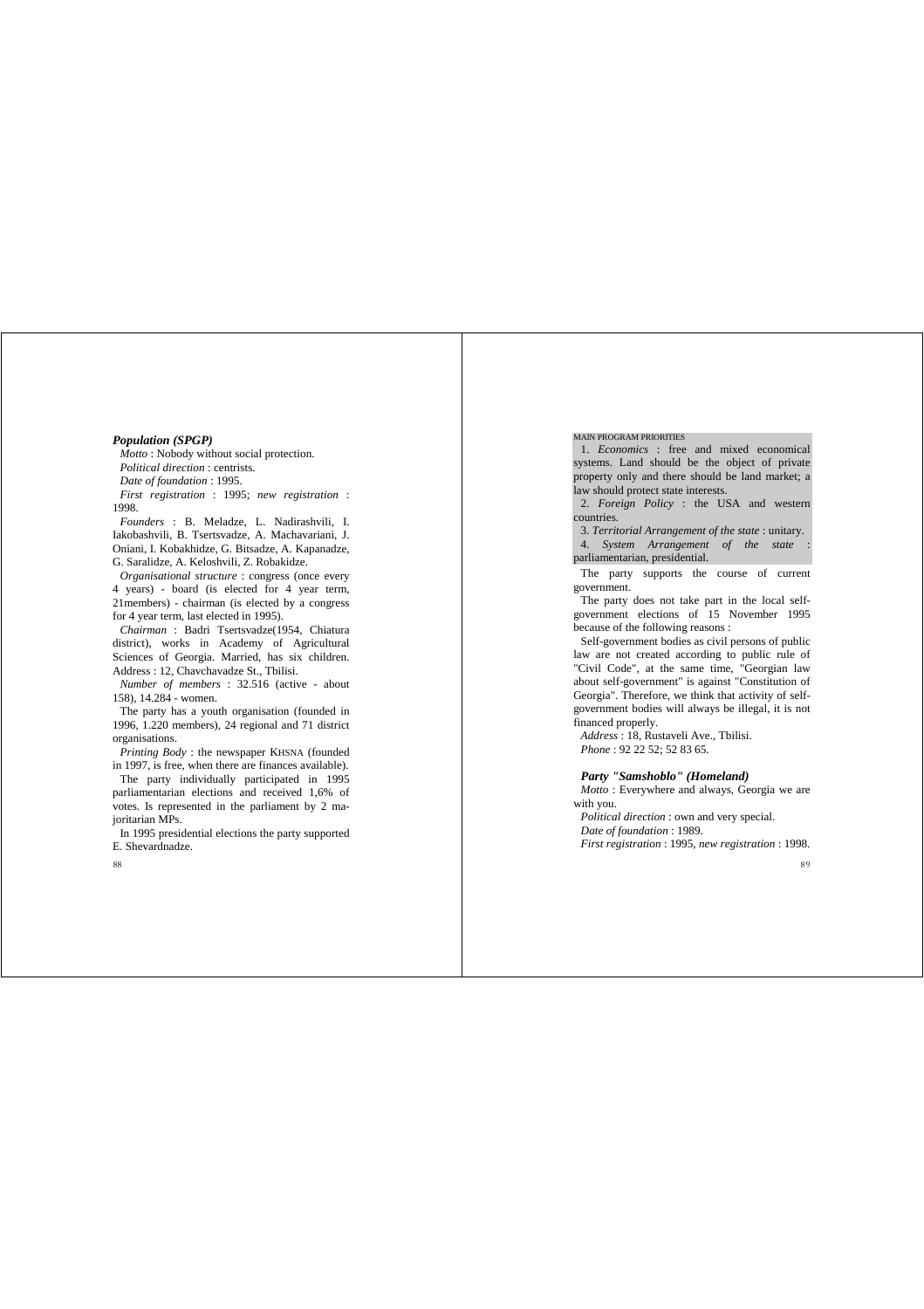*Founders* : K. Arabuli, R. Ramishvili, M. Kekelia, G. Gachechiladze, M. Gogoberidze, O. Tskhvaradze.

The party initially was named as "Farmers' Union", later as "Mamulis agorszineba" (homeland's revival), from 1995 - "Samshoblo" (homeland).

*Organisational structure* : congress (once every 4 years) - administration (is elected for 4 year, 15 members) - chairman (elected for 4 year term, last elected in 1997).

*Chairman* : Omar Tskhvaradze (1944), Comsomol leader in 1989-92. In 1992-95 - Vani Communist Party instructor. Later worked in an instrumental factory as a mechanic. Enterprise "Higiena" - general director.

*Number of members* : 1.500 (active - 50), 45% women.

The party has 7 regional and 3 district organisations.

The party individually participated in 1990 parliamentary elections and received 2% of votes and was represented in the Parliament by 1 party list MP.

The party individually participated in 1992. parliamentary elections and received 2% of votes and was represented in the Parliament by 1 party list MP.

The party individually participated in 1995 parliamentary elections and received 0,5% of votes and was represented in the Parliament by 1 majoritarian MP.

In 1995 presidential elections the party supported E. Shevardnadze.

MAIN PROGRAM PRIORITIES

1. *Economics* : Establishment of a united economic program based on the achievements of socialism and capitalism mixed with Georgian traditions. Private property on land, without the right of land sale. The right of constant property on inherited land.

2. *Foreign Policy* : peaceful coexistence, settlement of all disputes amicably, no violence.

3. *Territorial Arrangement of the state* : regional government..

4. *System Arrangement of the state* : presidential.

The party partially supports the course of current government.

*Pre-electoral program* : election of the most honest and energetic people in the governmental body. Our *motto* is : "The more honest people are in the government, more honest is the society".

*Address* : Nutsubidze, III m/r. I quartile VII corp. apt. 17, Tbilisi.

*Phone* : 32 13 34.

*People Friendship Party*

*Information has not been given.*

*People's Democrat Party of Georgia (PDPG) Motto* : Welfare for everyone.

 $90$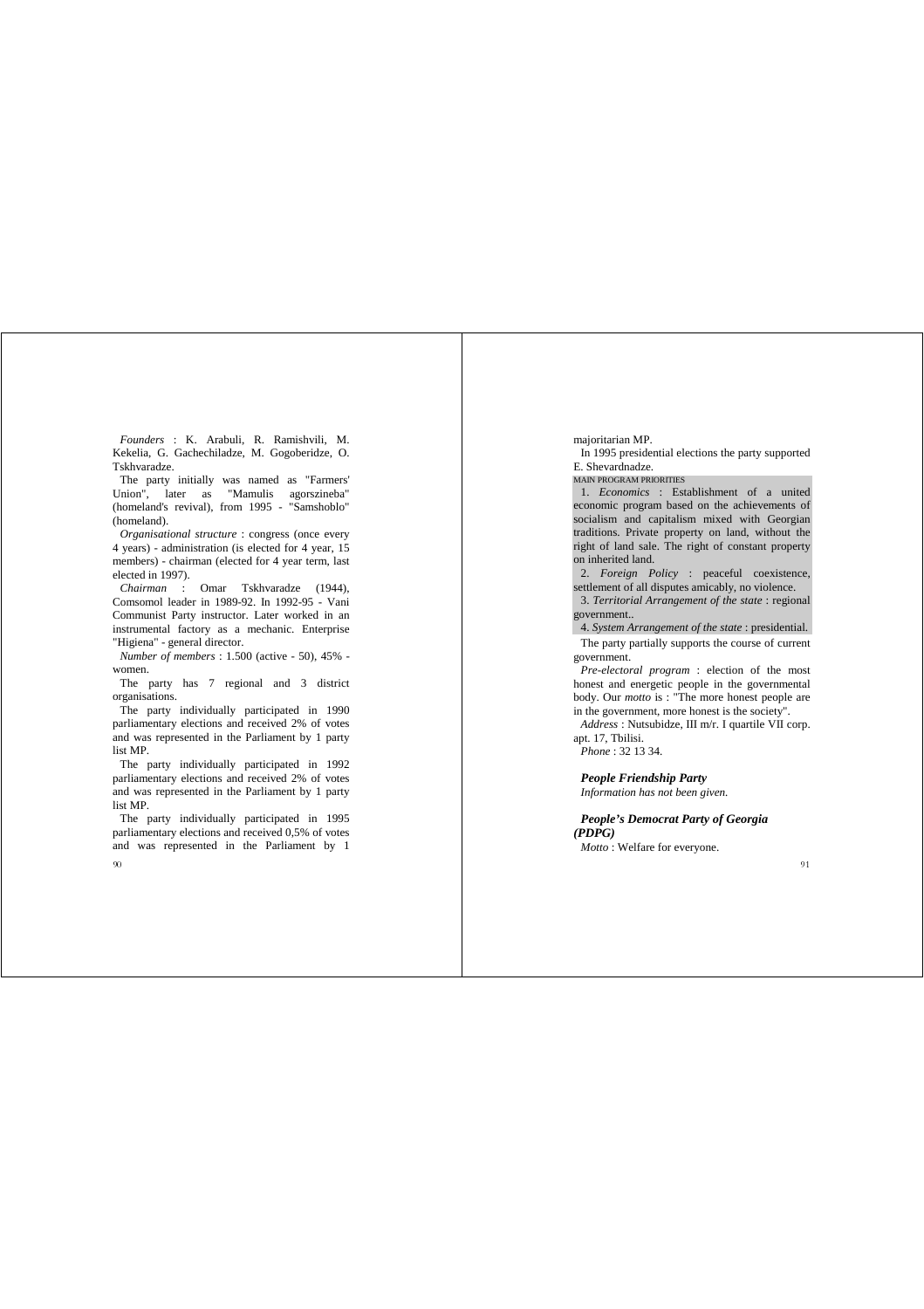*Political direction* : political directions are conditional and change as time passes. There are more or less all directions in the party. Mainly, the party defends interests of middle and poor classes.

*Date of foundation* : 1995 (under the name "Union of Free Democrats").

*First registration* : 1996, under the name "Union of Free Democrats"; 1996, under the name "People's Democrat Party of Georgia"; *new registration* : 1997.

*Founders* : Guram Ustiashvili, Murman Turnava, Manana Ustiashvili, Dali Jgamadze, Zurab Akhvlediani, Ramin Lomsadze and others.

GPDP has separated from the Democrat Party.

*Organisational structure* : congress (once every 5 years) - central political board - presidium of the board (for 4 year term) - chairman (is elected by a congress for 5 year term, last elected in 1997).

*Chairman* : Guram Ustiashvili (1948), department of economics of TSU, a financier, doctor, and professor, academician. He individually participated in 1990 year elections and received 6% of votes.

*Number of members* : 6.138 (active - 1.200- 1.500), 2.008 - women.

The party has a youth organisation (founded in 1998, 901 members) and 64 district organisations. MAIN PROGRAM PRIORITIES

1. *Economics* : democrat economics, social equality, land sale and purchase for a definite term.

 $92$ 

2. *Foreign Policy* : good neighbour relations with neighbour countries, usage of possibilities of world strong states for the country interests.

3. *Territorial Arrangement of the state* : united whole Georgia, it is possible to create large administrative districts in the limits of he system. Existence of autonomic republics is natural.

4. *System Arrangement of the state* : parliamentary, half presidential.

The party thinks that current government does not have an established political course.

The party does not take part in the local selfgovernment elections of 15 November 1995 for the following reason : law is discriminative, as it does not create equal rights for all parties.

*Address* : 103, Agmashenebeli Ave., Tbilisi. *Phone* : 94 05 80; 95 97 14.

# *Peoples' Democrat Union – Christian-Democrats*

*Political direction* : right-centrists of European type.

*Date of foundation* : 1997.

*First registration* : 1997, *new registration* : 1998. *Founders* : N. Kirtadze, D. Shvelidze, N. Rekhviashvili, M. Kartozia, N. Melkadze and others.

The party announced itself as the successor of "Iveria" school and continues the political course initiated from XIX c. 60s by Georgian patriots on the way of independent and democrat Georgia.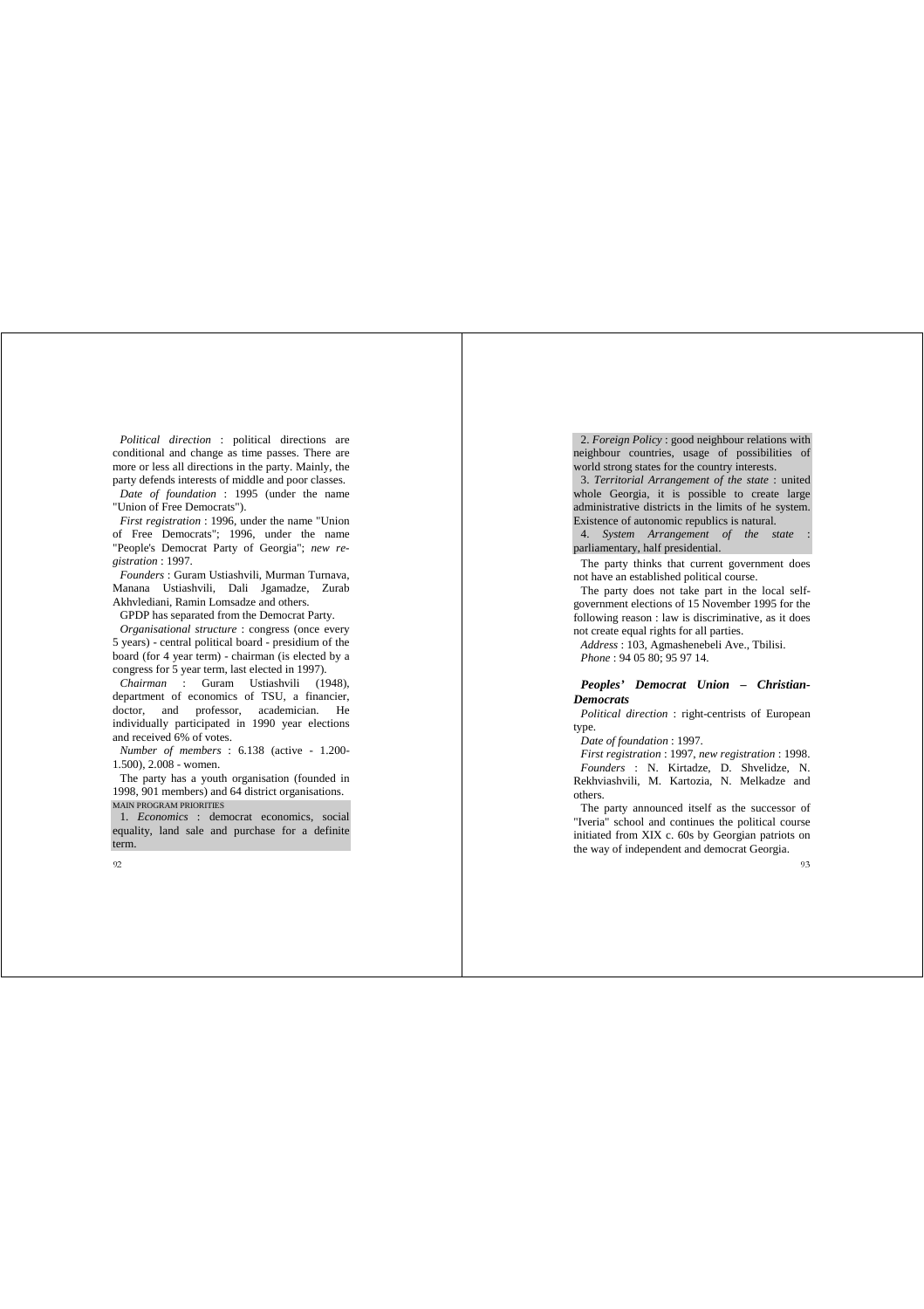*Organisational structure* : congress (once a year) - main committee (elected for 1 year term, 9 members), chairman - (elected by the congress for 3 year period, last elected in 1997).

*Chairman* : Nestan (Elisabed) Kirtadze, (1960), a politician, TSU assistant professor, twice elected in the Parliament, has a husband and a daughter. Address : Nutsubidze 179, III corp. apt. 20, Tbilisi.

*Number of members* : 7.677 (majority is active), 1/3 - women.

The party has 4 regional and 4 district organisations.

*Printing body* : the newspaper ULO (founded in 1997, weekly).

MAIN PROGRAM PRIORITIES

1. *Economics* : free, market. full private property on land.

2. *Foreign policy* : universal Europisation. Political orientation - Western oriented.

3. *Territorial Arrangement of the state* : asymmetrical federalism, special status for Abkhazetian autonomy.

4. *System Arrangement of the state* : presidential.

The party generally supports the course of present government, but considers it is not realised correctly especially in economics, fight against corruption, etc.

The party is not going to participate in the local self-government elections of November 15, 1998 as it does not have sufficient funds, but the party members will individually take part in the election.

*Address* : 15, Zubalashvili St.,Tbilisi. *Phone* : 23 43 74; 92 11 69.

#### *Political League of Georgian Highlanders*

*Political direction* : centrists. *Date of foundation* : 1988. *First registration* : 1990; *new registration* : 1998.

*Founders* : Kh. Gogochuri, P. Piranishvili. The party has partially changed its name. "Union" has been changed into "League".

*Organisational structure* : congress (once every 4 years) - administration is elected for 4 year term, 11 members) - chairman (elected for 4 year term, last elected in 1998).

*Chairman* : Gela Pitskhelauri, (1947), higher technical education. Works at Mtatsminda taxation inspection.

*Number of members* : 3.000 (active - 1.000), 850 - women.

The party has youth organisation "Young Highlanders Union" (founded in1990), the party has regional organisations in all regions.

The party participated in 1992 parliamentary elections (in the block with the Party of National Unity) and received 2% of votes. Was represented in the Parliament by 1 party list MP.

The party participated in 1995 parliamentary elections (the same block) and received 1,8% of votes.

MAIN PROGRAM PRIORITIES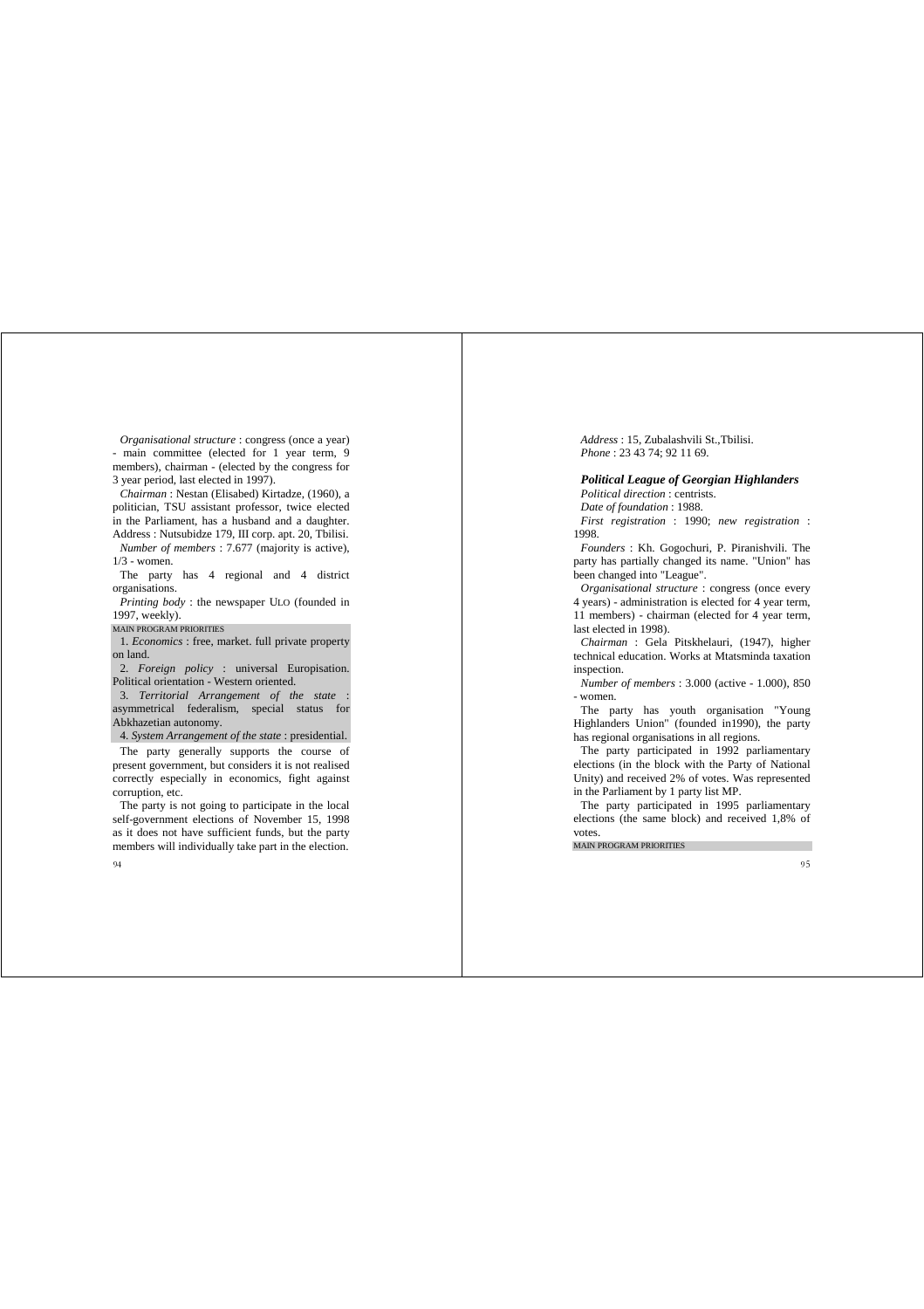1. *Economics* : regulated traditional market economics, all forms of property on land. 2. *Foreign Policy* : equality and respect. 3. *Territorial Arrangement of the state* : federal.

4. *System Arrangement of the state* : parliamentary.

The party partially supports the course of current government.

*Address* : 5, Balanchivadze St., Tbilisi. *Phone* : 79 97 06.

# *Political Movement "Destiny of Georgia" (DG)*

*Political direction* : national, mainly Georgian style of life has to be revived.

*Date of foundation* : 1995.

*First registration* : 1995; *new registration* : 1998.

*Founders* : T. Mdinaradze, V. Bochorishvili, M. Machavariani.

The party is a law successor of the party "Society of Nation Revival", illegally abolished because the chairman of the party - Temur Mdinaradze has left the parliament.

*Organisational structure* : congress (once every 4 years) - administration (is elected for 4 year term, 5 members) - chairman (is elected by a congress for 4 year term, last elected on February 12, 1998).

*Chairman* : Temur Mdinaradze(1946), a professor, phone : 38 54 43.

 $-06$ 

*Co-chairmans* : Zaur Bedia (1941), a pilot, phone : 73 71 92, Dali Turashvili (1952), an engineer. *Number of members* : 1.200 (active - 30). The party has district organisations.

In 1995 presidential elections the party did not support any candidate.

MAIN PROGRAM PRIORITIES

1. *Economics* : creation of a strong Georgian state, where Georgian style of life will be restored, absolute economic independence, and revival of economics. Land should not be sold.

2. *Foreign Policy* : Georgia should be independent state, and should play a role of peace mediator among all religions and states.

3. *Territorial Arrangement of the state* : priority of law, territorial wholeness of the state, monarchy is acceptable.

4. *System Arrangement of the state* : only monarchy

The party does not support the course of current government.

The party does not take part in the local selfgovernment elections of 15 November 1995. The reason : local self-government will make legal everything done without people's wish against Georgian statehood, this elections support events, directed against Georgian statehood.

*Address* : 64, I. Petritsi St., Tbilisi. *Phone* : 36 39 69.

*Political Movement "Native Land, Lan-*

 $-0.7$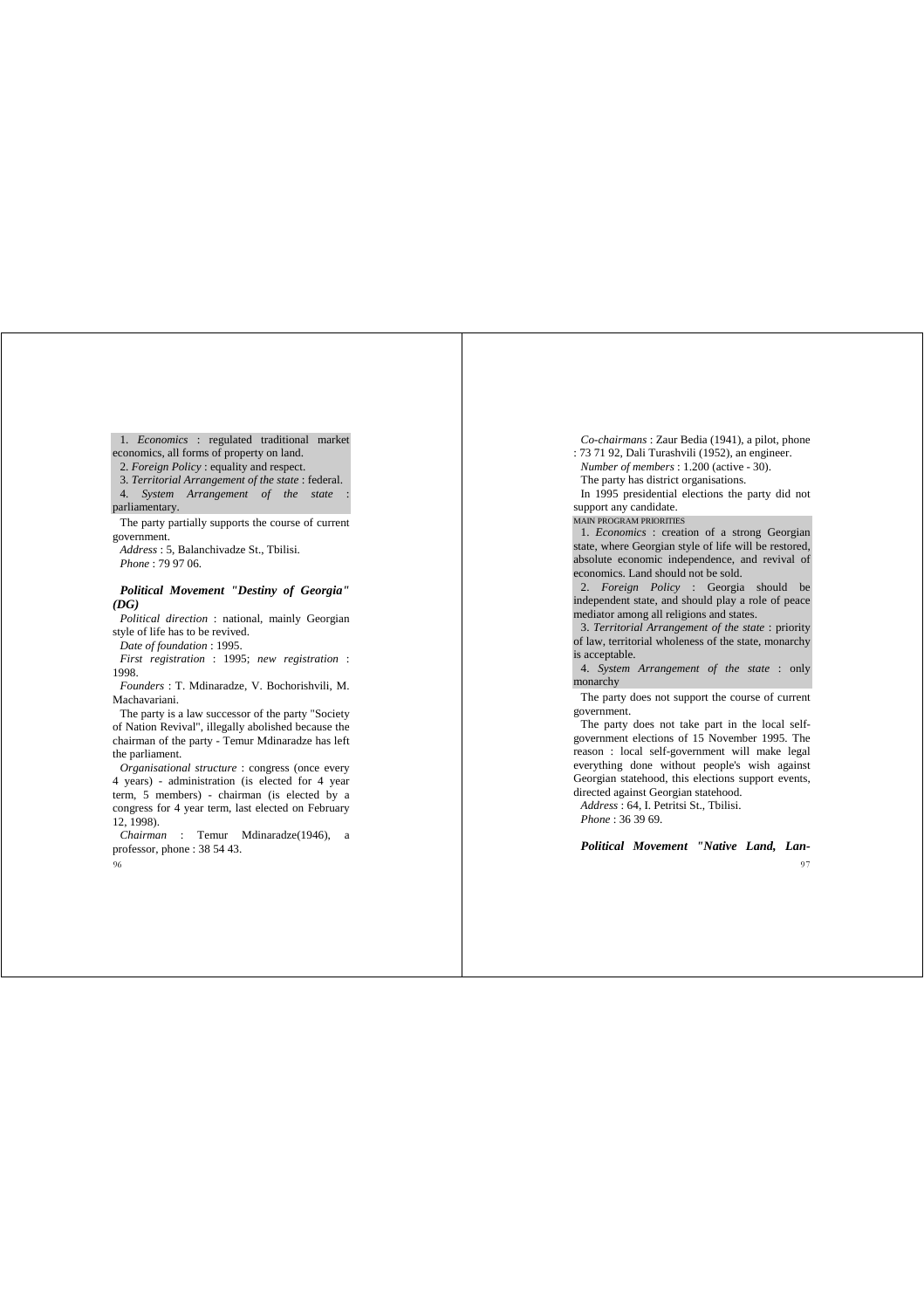# *guage, Faith" (NLLF)*

*Political direction* : centrists. *Date of foundation* : 1993. *First registration* : 1993; *new registration* : 1998.

*Founders* : Z. Khachidze, S. Makharadze, I. Samkharadze, T. Bolkvadze, N. Kvinikadze.

*Organisational structure* : congress (once every 4 years) - main committee (is elected for 4 year term, 15 members) - city (district) committee chairman (is elected by a congress for 4 year term, last elected in 1995).

*Chairman* : Zaur Khachidze (1962), graduated from Dnepropetrovsk Politechnical Institute, is an engineer. First deputy chairman of a service in President's submission. Married and a child. Address : 12, Abesadze St., Tbilisi.

*Number of members* : 10.000 (active - 8.000), 50% - women.

The party has 8 regional and 59 district organisations.

*Printing body* : the newspaper MAMULI, ENA, SARTSMUNOEBA (founded in 1994, is issued twice a month, 5.000 copies).

The party individually participated in 1995 parliamentarian elections and received 1,05% of votes.

In 1995 presidential elections the party supported E. Shevardnadze.

MAIN PROGRAM PRIORITIES

1. *Economics* : the party fully agrees to the

 $98$ 

president's course in economics. Land should be given to a citizen of Georgia with the right of rentpurchase for a definite term.

2. *Foreign Policy* : the party fully agrees to the president's course in politics.

3. *Territorial Arrangement of the state* : the party fully agrees to the president's course in territorial arrangement of the state.

4. *System Arrangement of the state* : the party fully agrees to the president's course in system arrangement of the state.

The party fully supports the course of current government.

The party can not take part in the local selfgovernment elections of 15 November 1995, because it could not properly prepare for the elections, but it's members will participate individually. The party will participate in 1999 parliament and 2.000 presidential elections.

*Address* : 4, Leselidze St., Tbilisi.

*Phone* : 61 86 06. *Fax* : 93 38 10.

# *Political Organisation of Georgian Workers (POGW)*

*Political direction* : communist.

*Date of foundation* : 1990.

*First registration* : 1990; *new registration* : 1998.

*Founders* : T. Kantelashvili, I. Jioshvili, M. Tsartsidze, V. Okropiridze, Tatarashvili, R. Tinikashvili.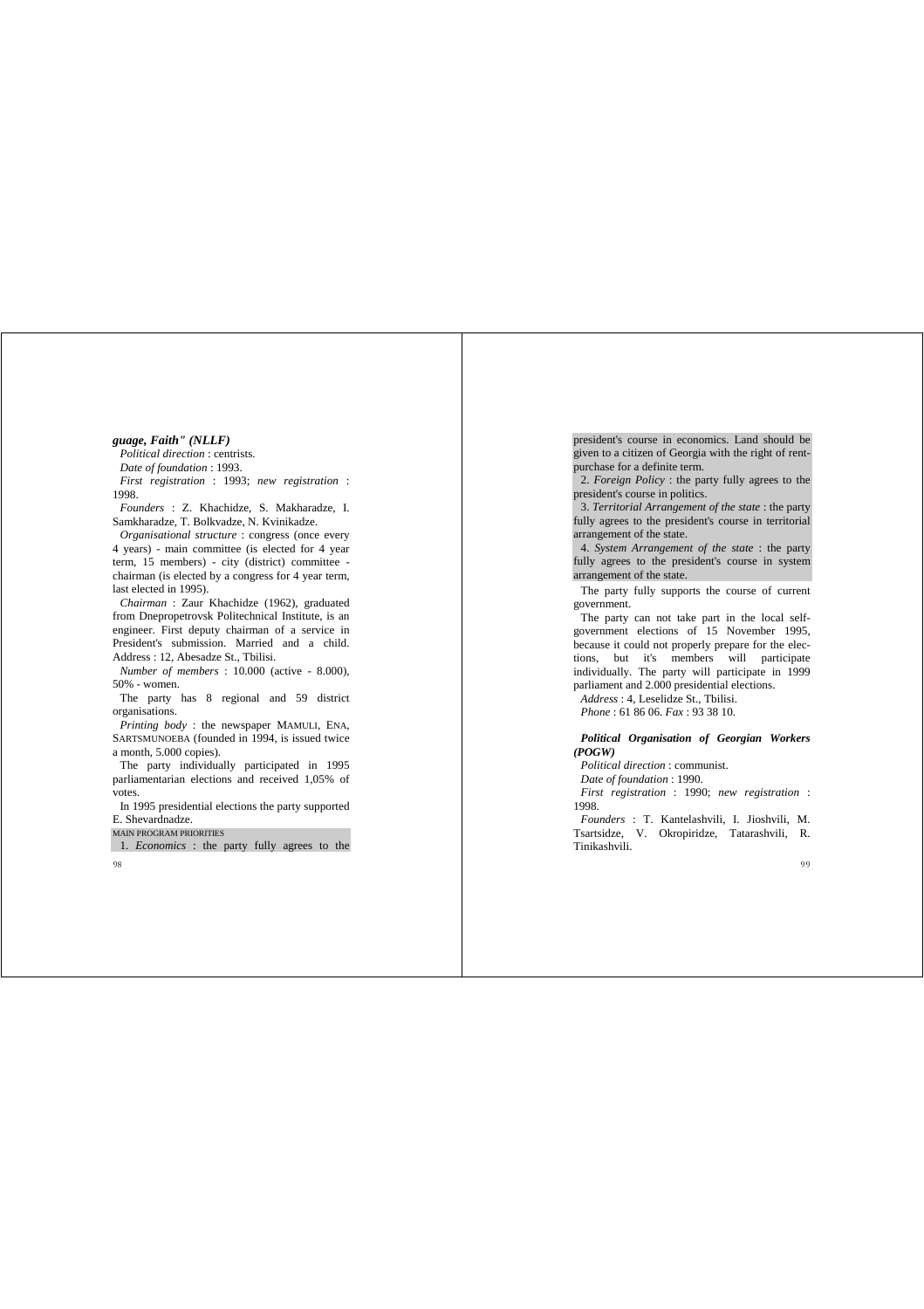*Organisational structure* : congress (once every 3 years) - central committee (for 3 year term, 11 members) - chairman (is elected by a central committee for 3 year term, last elected in 1996).

*Chairman* : Tengiz Kantelashvili is a Georgian, from a village Surami, has not been at law.

*Number of members* : 1.479 (all active), 2 women.

The party has 14 regional and 5 district organisations.

*Printing body* : the newspaper Stalineli (founded in 1990, 2.000 copies).

In 1995 presidential elections the party supported J. Patiashvili.

MAIN PROGRAM PRIORITIES

1. *Economics* : full activity of all enterprises and giving job to people. Land has to be in state property.

2. *Foreign Policy* : relation and friendship with all socialist states except capitalist ones.

3. *Territorial Arrangement of the state* : relation with socialist states in all affairs, except capitalist ones - the party does not recognise them.

4. *System Arrangement of the state* : none excep<sup>t</sup> socialist.

The party does not support the course of current government.

The party does not take part in the local selfgovernment elections of 15 November 1995, as the party consists of bolsheviks and it will never take part in elections in a bourgeois state.

 $100$ 

*Address* : 4, Ertoba St., Gori. *Phone* : 2 37 71.

# *Political Organisation "Mamuli" (POM)*

*Motto* : Native land is the most important. *Political direction* : centrists. *Date of foundation* : 1994. *First registration* : 1994; *new registration* : 1998.

*Founders* : T. Bobokhidze, K. Okromchedlidze, Z. Petriashvili, K. Chabashvili, R. Gvaradze.

*Organisational structure* : conference (once every 4 years) - central administration (for 4 year term, 5 members) - chairman (is elected by a congress for 4 year term, last elected in 1998).

*Chairman* : Teimuraz Bobokhidze (1968), an economist, chairman of the following organisations : Society - Freedom of Christian Education and Justice Revival "Mamuli", political organisation "Mamuli", the organisation against corruption.

*Number of members* : 3.667 (active - 1.470), 60 women.

The party has a youth section (established in 1995, 600 members); 7 regional and 36 district organisations.

In 1995 presidential elections the party supported E. Shevardnadze.

MAIN PROGRAM PRIORITIES

1. *Economics* : state, private and mixed property;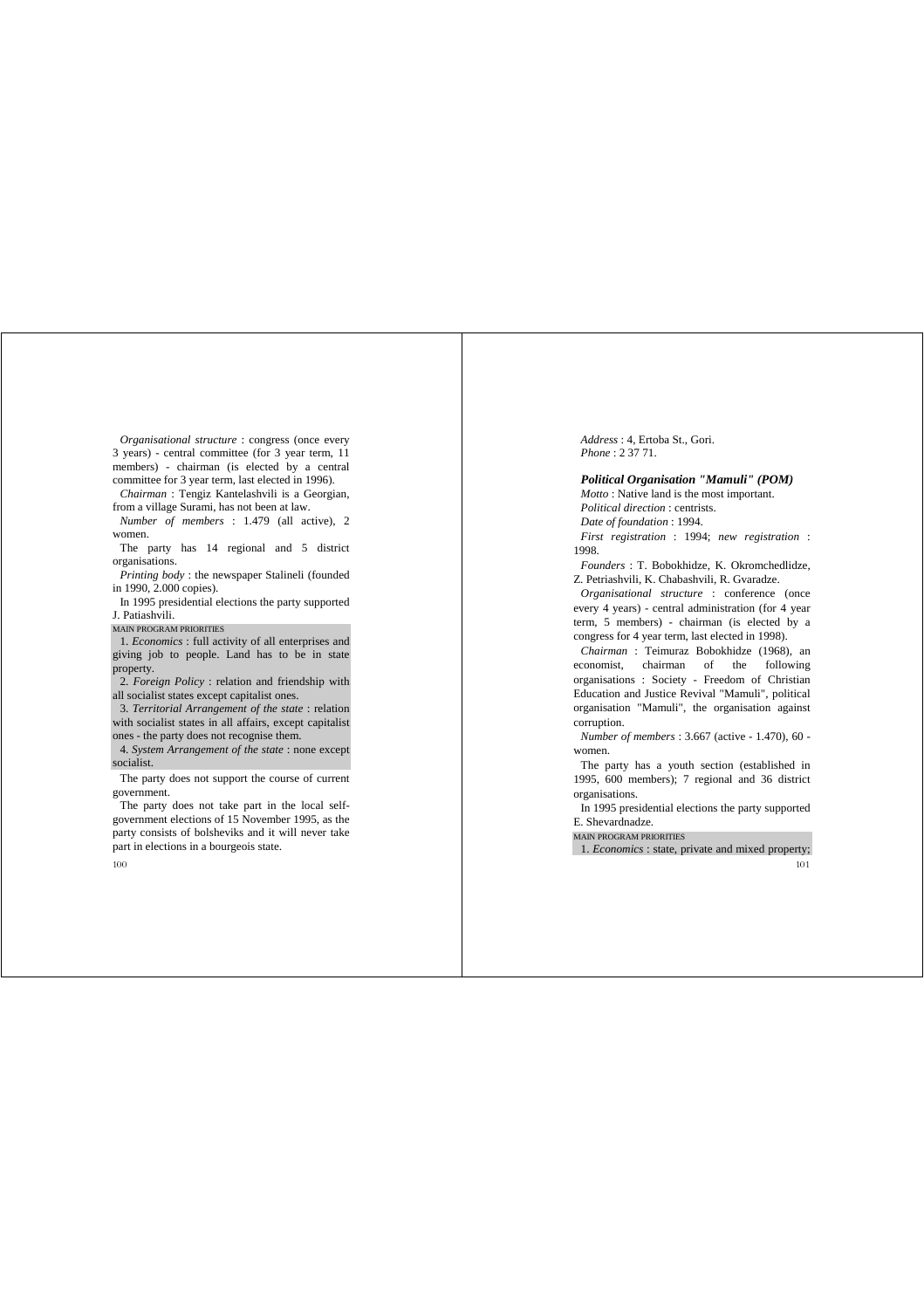50% should be given in a private property. 2. *Foreign Policy* : no interference in home affairs of other states, sovereignty, equal rights and collaboration.

3. *Territorial Arrangement of the state* : decentralised unitary.

4. *System Arrangement of the state* : presidential.

The party partially (in peaceful restore of territorial wholeness) supports the course of current government.

*Address* : 19, Tsromi St., Tbilisi. *Phone* : 96 29 34.

# *Political Organisation – Society of Ketevan the Martyr (SKM)*

*Political direction* : orthodox religious-political. *Date of foundation* : 1996. *First registration* : 1996; *new registration* : 1998.

*Founders* : I. Chiladze, L. Meladse, I. Sharikadze, L. Tavelurashvili, D. Tsakadze.

*Organisational structure* : congress (once every 3 years) - central administration (for 3 year term, 12 members) - chairman (is elected by a congress for 3 year term, last elected in 1996).

*Chairman* : Isolda Chiladze (1951, Bagdadi district) an economist, Ph.D. Assistant professor at the chair of audit, TSU.

*Number of members* : 1.600 (active - 400), 950 women.

102 The party has a youth organisation, a regional and 15 district organisations.

MAIN PROGRAM PRIORITIES

1. *Economics* : local production, agriculture, and energetic, private property on land for Georgian citizens only.

2. *Foreign Policy* : neutral, having own nationaltraditional course.

3. *Territorial Arrangement of the state* : unitary.

4. *System Arrangement of the state* : presidential (it is necessary for a president to be of orthodox faith).

The party does not support the course of current government.

The party does not take part in the local selfgovernment elections of 15 November 1995, because of a weak organisational structure. *Address* : 4, Akopiani St., Tbilisi.

*Phone* : 98 64 26.

*Political Union "Intellectual Movement" (PUIM)*

*Motto* : Social justice, work, and welfare.

*Date of foundation* : 1996.

*First registration* : 1996; *new registration* : 1998.

*Founders* : Z. Tsertsvadze, N. Kuchuashvili, I kandareli.

*Organisational structure* : congress (once every 4 years) - main committee (for 4 year term, 25 members) - chairman (is elected by a congress for 4 year term, last elected in 1996).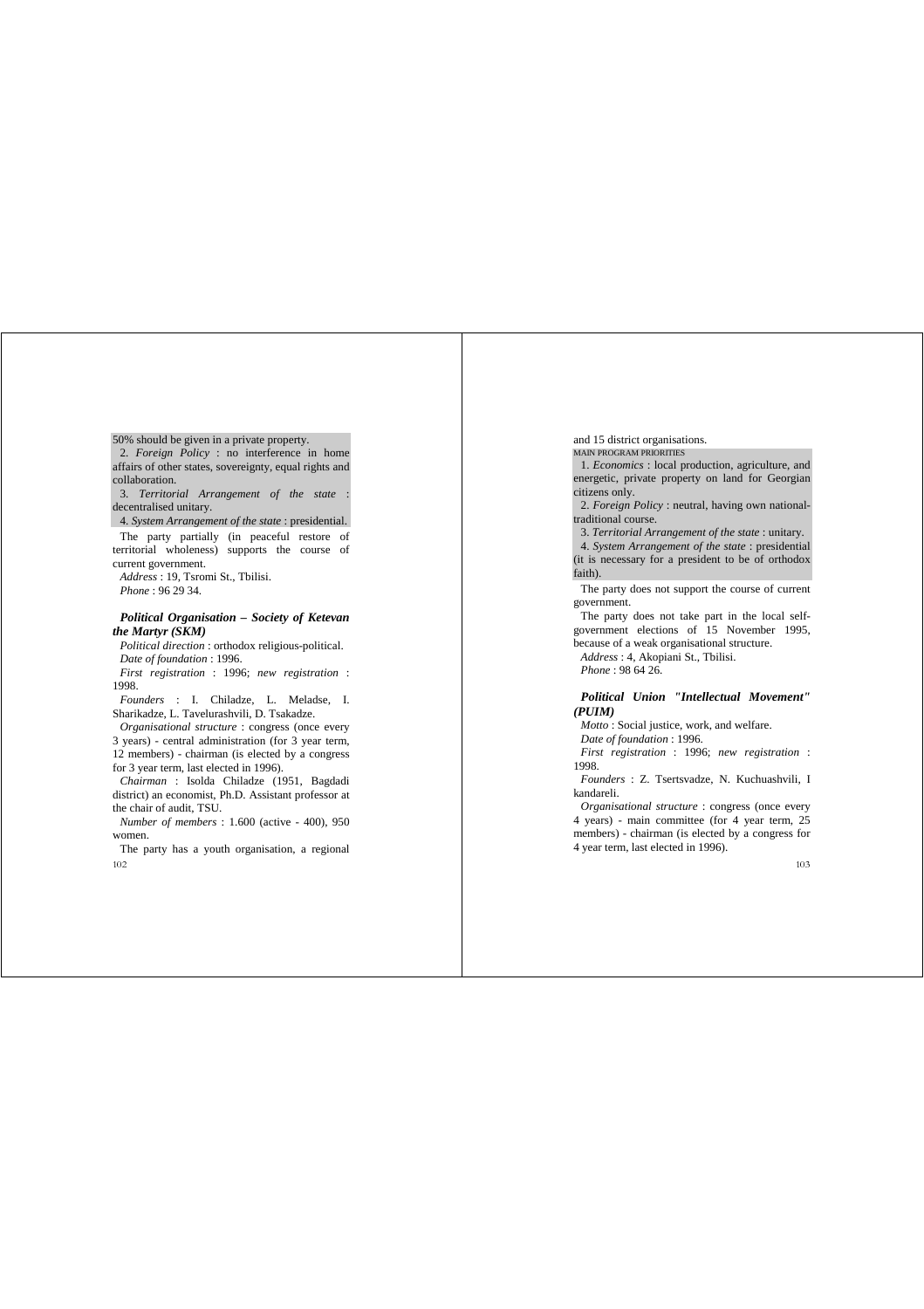*Chairman* : Zaur Tsertsvadze (1941, Chiatura), graduated from department of construction of Tbilisi Politechnical Institution. Had responsible positions at construction, agriculture, trade ministries. Delivers lectures for chair of engineering graphics in Tbilisi Politechnical Institution. In 1987 joined national movement, was a regional manager of "People's Front", founder of a party : "Native Land, Language, Religion", a chairman in organisational affairs of party "Motherland". Married, has two children.

*Number of members* : 300 (active - 100), 200 women.

The party has 25 district organisations. MAIN PROGRAM PRIORITIES

1. *Economics* : social orientation, state property on land.

2. *Foreign Policy* : friendly relations with all countries.

3. *Territorial Arrangement of the state* : four provinces : East Georgia - centre - Rustavi, West Georgia - centre Kutaisi, Ajara - centre Batumi, Abkhazeti - centre Sokhumi.

*4. System Arrangement of the state* : parliamentarian.

The party does not support the course of current government.

The party does not take part in the local selfgovernment elections of 15 November 1995, because city mayors and heads of administrations are not elected by a general ballot.

*Address* : 13 corp., Vazisubani 1 micro-district, Tbilisi. *Phone* : 79 97 88.

*Political Union "Georgian Union of Realists" (GUR)*

*Motto* : Our deeds speak for us.

*Political direction* : right-centrists.

*Date of foundation* : 1996.

*First registration* : 1997; *new registration* : 1998.

*Founders* : G. Bratulich, O. Gulisashvili, G. Esakia, N. Jijeishvili.

*Organisational structure* : congress (once every 4 years) - political board (is elected for 2 year term, 13 members) - chairman (elected for 4 year term, last elected in 1997).

*Chairman* : George Bratulich, (1961 in Dusheti), a journalist. Graduated from Tbilisi International Institute of Informational systems, department law studies. Address : IV m/r, Nutsubidze, apt. 302.

*Number of members* : 11.000 (active - 5.400), 4.950 - women.

The party has youth organisation (founded on April 14, 1997, 2500 members, the party has 9 regional and 49 district organisations.

*Printing body* : the newspaper REALIST (from 1998, monthly, 300 copies).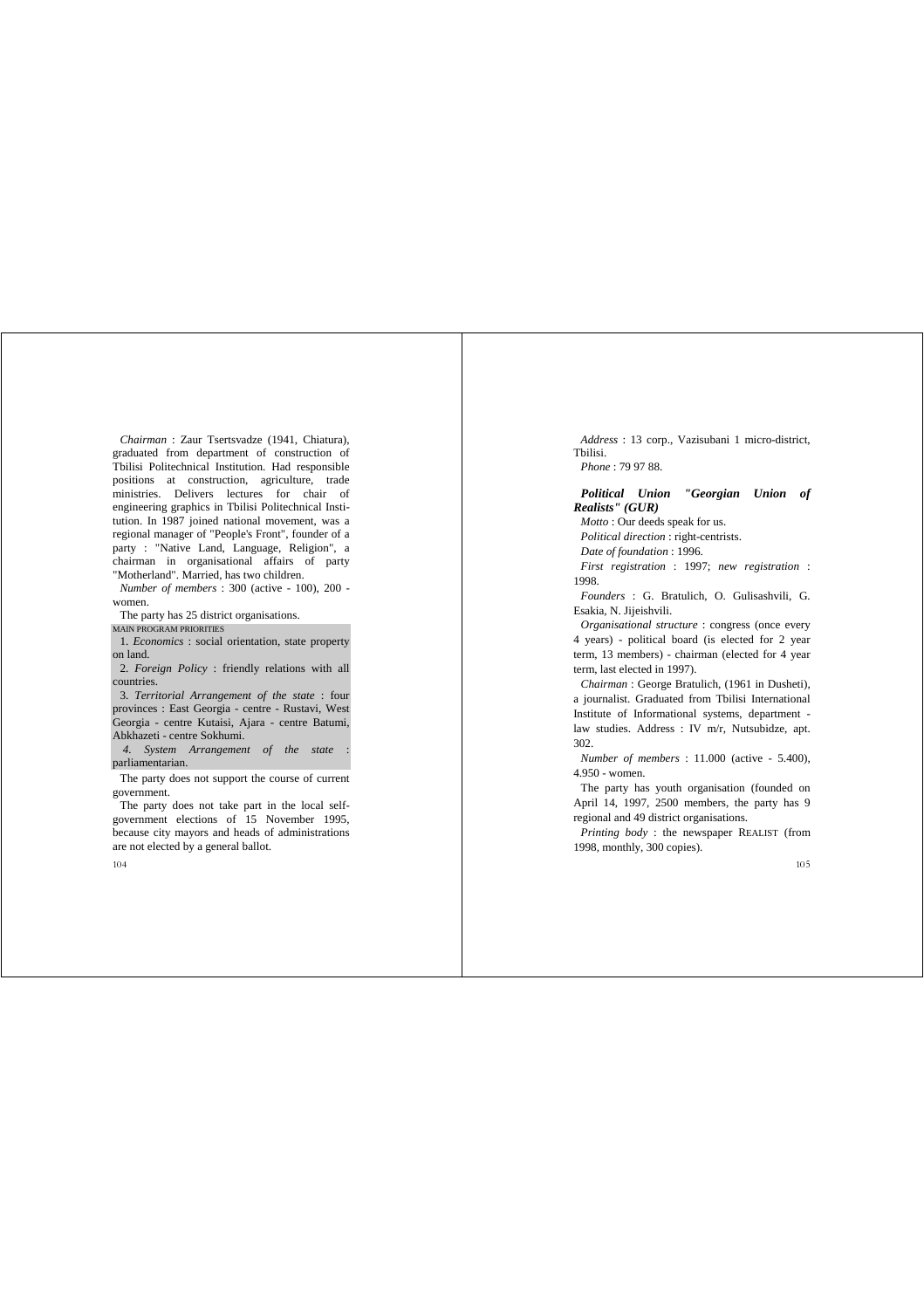#### MAIN PROGRAM PRIORITIES

1. *Economics* : re-structurisation of middle class. Private property on land.

2. *Foreign Policy* : balanced.

3. *Territorial Arrangement of the state* : federal.

4. *System Arrangement of the state* : strong presidential.

The party does not support the course of current government.

*Address* : 106, Vazha Pshavela Ave., Tbilisi. *Phone* : 30 29 87.

# *Political Union – Society of Konstantine Gamsakhurdia (SKG)*

*Date of foundation* : 1992. *First registration* : 1992; *new registration* : 1998.

*Founders* : M. Machavariani, E. Djavelidze, En. Nijharadze, T. Vashadze, S. Sigua, A. Azralava, V. Bochorishvili.

*Organisational structure* : conference (once every 4 years) - presidium, political board (is elected for 4 year term, 32 members) - chairman (is elected by a conference for 4 year term, last elected in 1996).

*Chairman* : Vakhtang Bochorishvili (1924), in 1951 graduated from Kharkov Medical Institute; 1968 - Ph.D.; 1970-1973 - a minister of Health of Georgia; 1996 - a real member of Medical Science Academy of Georgia; Married and two daughters.

*Number of members* : 6.000 (active - 1.000), 15% - women.

The party has 2 regional and 46 district organisations.

*Printing body* : the newspapers KOLKHURI KOSHKI, GRAALI, ERTIANI SAKARTVELO, the journal DIDOSTATI (all are temporary stopped because of lack of finances).

#### MAIN PROGRAM PRIORITIES

1. *Economics* : the party is based on civilised modern market economics, but opposes blind usage of other states' models. Everything should be adjusted to Georgian nature and traditions. The party strictly opposes land sale in current political and demographic conditions. Careful treatment of these issues is necessary in future as well.

2. *Foreign Policy* : economic region of Caucasus states for close and inter-advantageous cooperation.

5. *Interethnical relations* : all non-Georgians should become citizens of Georgia, the patriots of the country, active participants of its cultural and political life.

The party does not support the course of current government.

*Address* : 11, Kavlashvili St., Tbilisi. *Phone* : 98 95 94; 33 34 00.

*Political Union "Support" Political direction* : right-centrist. *Date of foundation* : 1994.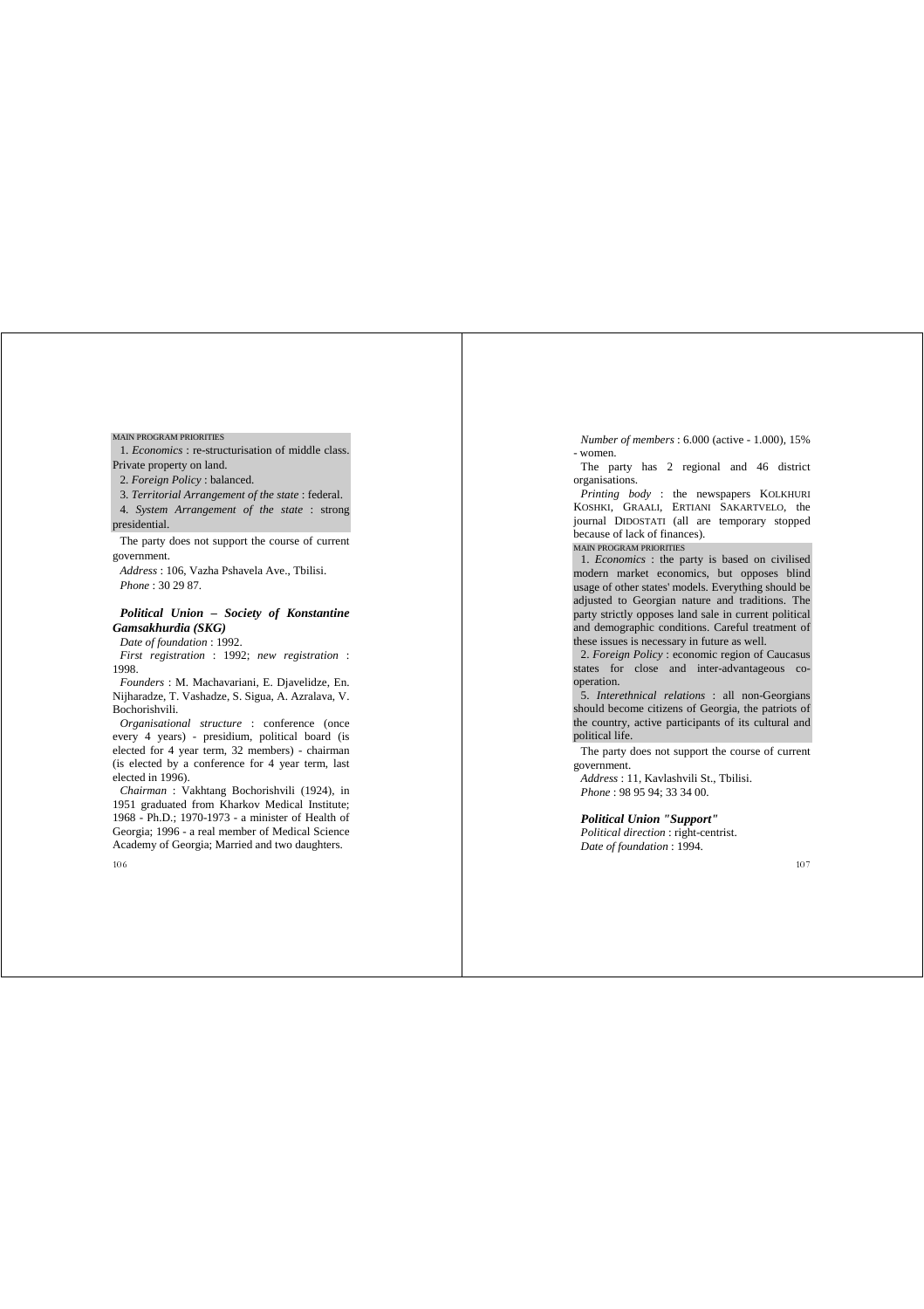*First registration* : 1995; *new registration* : 1998.

*Founders* : T. Kalandadze, G. Lominadze, A. Tavartkiladze, G. Kalandia, J. Tsulaia.

*Organisational structure* : congress (once every 4 years) - main committee (is elected for 4 year term, 11 members) - chairman (is elected by a congress for 4 year term, last elected in 1998).

*Chairman* : Tengiz Kalandadze (1940, Abasha) an engineer-metallurgist, chairman of the "Georgian Metal" control board, MP in 1992- 1995.

*Number of members* : 5.500 (active - 100), 1.236 - women.

The party has 4 regional and 16 district organisations.

*Printing body* : the newspaper TANADGOMA (monthly, 2.000 copies).

The party individually participated in 1995 parliamentarian elections and received 2,16% of votes. Is represented in the parliament by 3 majoritarian MPs.

*Pre-electoral program priorities in 1995 elections* : restore of territorial wholeness of the state, found market economics, and join European structures.

In 1995 presidential elections the party supported E. Shevardnadze.

#### MAIN PROGRAM PRIORITIES

1. *Economics* : development of market economics, acceleration of reforms, private

#### 108

#### property on land.

2. *Foreign Policy* : integration in European structures.

3. *Territorial Arrangement of the state* : federation

4. *System Arrangement of the state* : presidential republic.

The party supports the course of current government.

The party does not take part in the local selfgovernment elections of 15 November 1995 because of structural changes inside the party.

*Address* : 2, Dzmebi Zubalashviliebi St., Tbilisi. *Phone* : 22 50 42.

# *Progressive Party of Georgia (PPG)*

*Motto* : Progress and Democracy. *Political direction* : progressivism. *Date of foundation* : 1995. *First registration* : 1995; *new registration* : 1998.

*Founders* : V. Jhgenti, I. Toliashvili, N. Kentchurashvili, M. Kutelia.

The party is founded on the basis of illegal. underground organisation "Revival of National Self-consciousness" (1971-1980).

*Organisational structure* : congress (once every two years) - main committee (for a year term, 12 members) - chairman (is elected by a congress for 2 year term, last elected in 1997).

109 *Chairman* : Vajha Jhgenti (1938), in 1956 was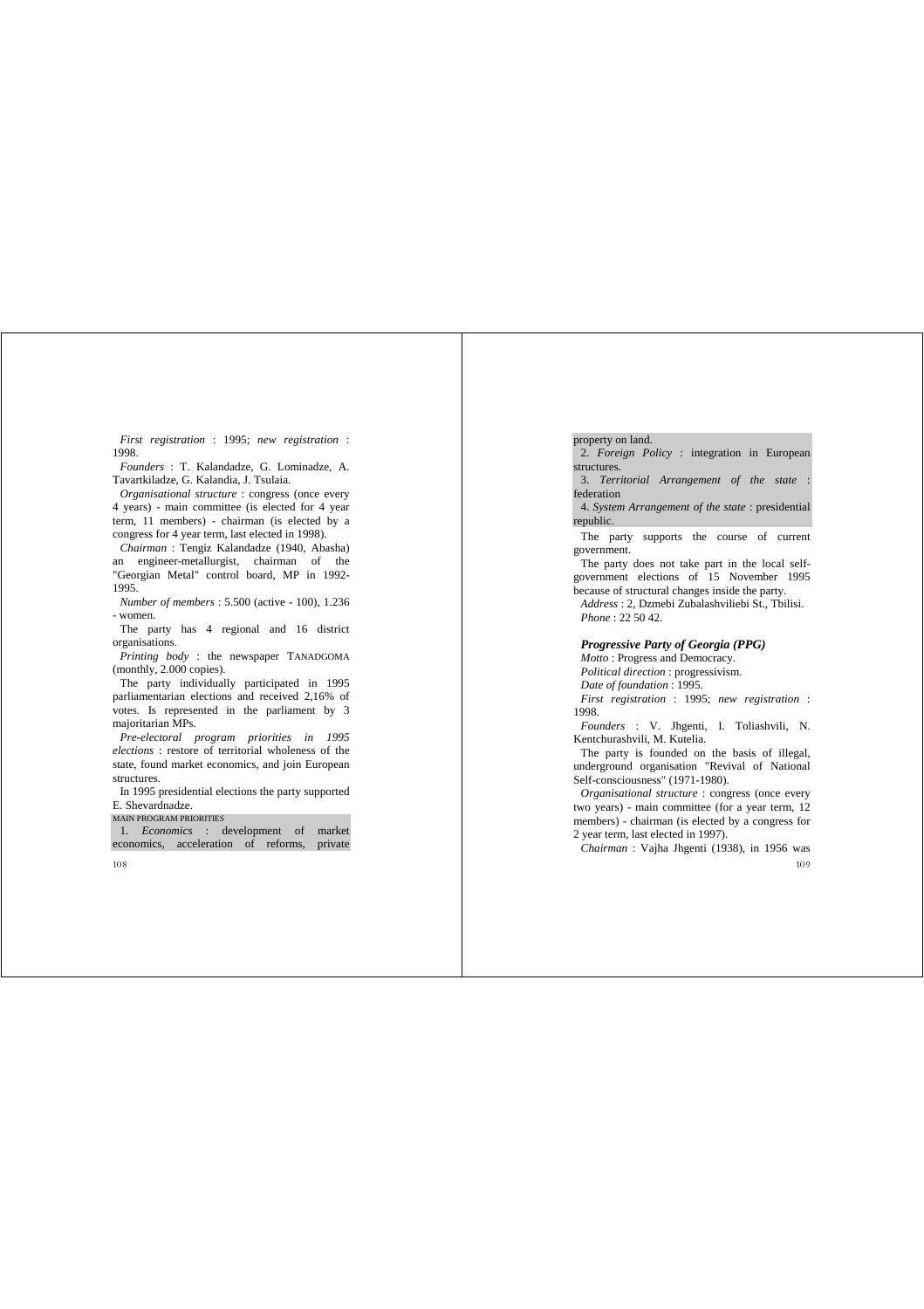expelled from comsomol and in 1957 from higher education institution. In 1971 he founded underground organisation - "Revival of National Self-consciousness". In 1980 he was imprisoned in Perm (Russia) for 9 years. In 1995 he was elected chairman of PPG. Address : 8, 21st micro district, Rustavi.

*Number of members* : 1.735 (active - 156), 626 women.

The party has 6 regional and about 11 district organisations.

The party individually participated in 1995 elections and received 1,6% of votes. Has no representative in parliament.

In 1995 presidential elections the party supported E. Shevardnadze.

MAIN PROGRAM PRIORITIES

1. *Economics* : submission of economics to the state, manageable market economics. Land has to be in state control.

2. *Foreign Policy* : stable, neutral state.

3. *Territorial Arrangement of the state* : to maintain old district division, but in transitional period it is possible to have regional division, in concordance to national interests.

4. *System Arrangement of the state* : harmonic merge of presidential and parliamentarian systems.

The party supports the course of current government in foreign policy, but not in - home and economical ones.

The party is registered in CEC.

110

The party does not take part in the local selfgovernment elections of 15 November 1995 because of lack of finances.

Address :  $4^a$ , Tskneti St., Thilisi. *Phone* : 23 25 75.

# *Republican Party of Georgia*

*Political direction* : neo-conservatism, rightcentrists.

*Date of foundation* : 1978.

*First registration* : 1990, *new registration* : 1998. *Founders* : V. Dzabiradze, V. Shonia, L. Berdzenishvili, P. Jajanidze, D. Berdzenishvili, A. Zhgheria.

*Organisational structure* : congress (once a year) - National Committee (elected for 1 year, 10 members) - chairman (elected by national committee, last elected in 1996).

*Chairman* : Ivliane Khaindrava (1951), a chemist, translator-referent. 1973-1989 - a system of Georgian Academy of Sciences. 1990 - a member of National Congress Presidium. 1992-1995 - MP of the Georgian Parliament. Since 1991 - a member of Republican Party. Address : 22, S. Chikovani St., Tbilisi, phone : 36 41 34.

*Number of members* : 13.000 (several hundreds are active), 50% - women.

The party has 1 regional and 28 district organisations.

The party participated in 1990 parliamentary elections (block "Democrat Georgia") and received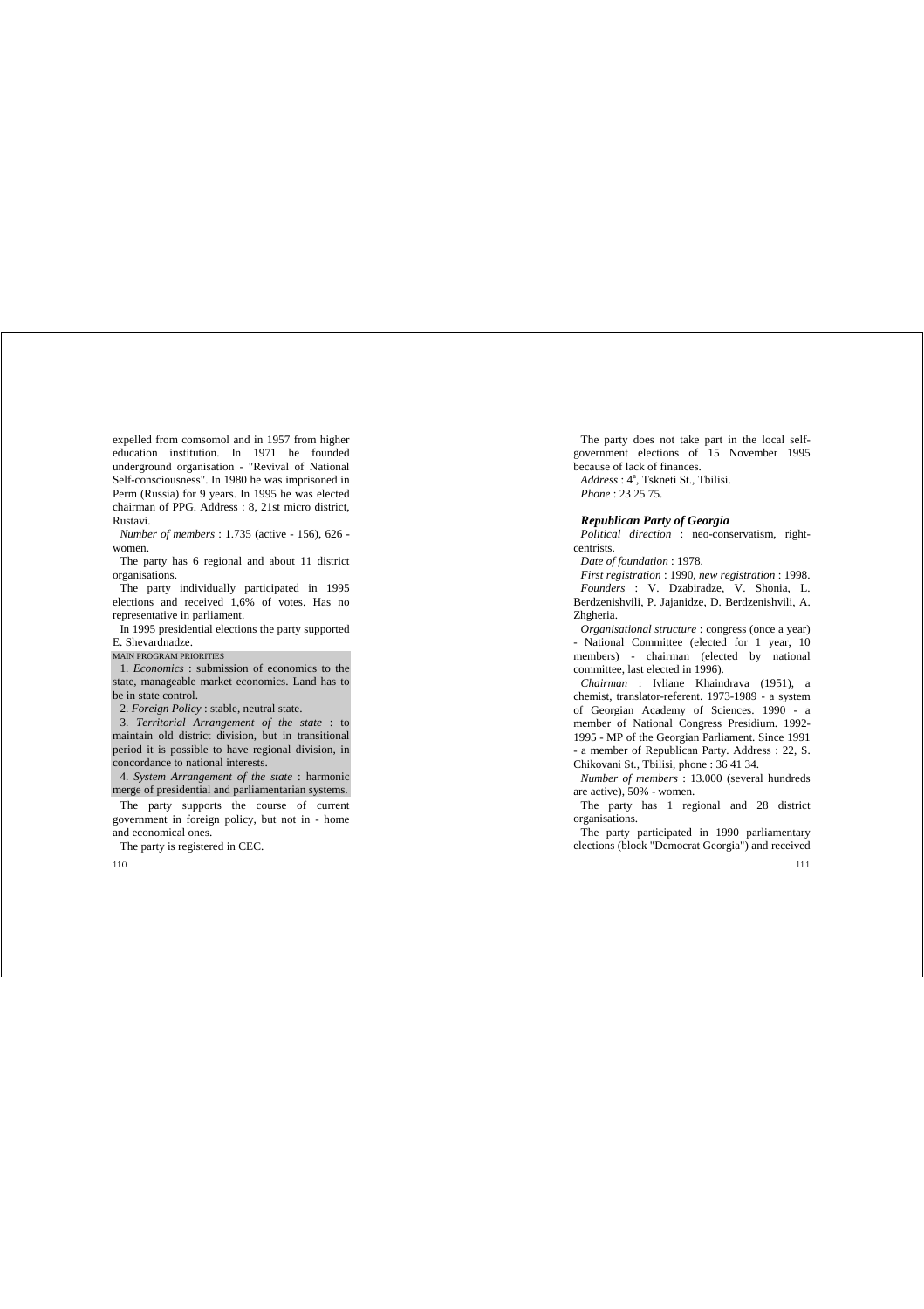2% of votes. Was represented by 3 majoritarian MPs.

The party participated in 1992 parliamentary elections. (block "11 October"). received 16% of votes (Tbilisi) and 18% (Ajara). Was represented in the Parliament by 10 party list MPs.

The party individually participated in 1995 parliamentary elections. received less than 2% of votes.

In 1995 presidential elections the party supported A. Bakradze.

MAIN PROGRAM PRIORITIES

1. *Economics* : creation of free business environment with low taxation system and other mechanisms. Private property on land in every region.

2. *Foreign Policy* : integration into Euro-Atlantic area.

3. *Territorial Arrangement of the state* : asymmetrical regionalism.

4. *System Arrangement of the state* : parliamentary.

The party more or less supports the present governmental policy only in foreign one; the party fully rejects all other directions.

The party does not to take part in selfgovernmental elections of November 15, 1998, because the following : 1. the self-government is not elected, but a few new (or old) members of district nomenclature; 2. bad electoral regulations; 3. it is not worth of taking part in elections.

112

*Address* : 31/2, Atoneli St., Tbilisi. *Phone*/*Fax* : 93 25 36. *E-mail* : <cdc@access.sanet.ge>

# *Revived Communist Party of Georgia (RCPG)*

*Political direction* : lefts-socialist. *Date of foundation* : 1920.

*First registration* : 1997; *new registration* : 1998.

The party is a law successor of Georgian Communist Party (1920).

*Organisational structure* : congress (once every 2 years) - central committee (is elected for 2 year term, 103 members) - chairman (is elected by a central committee for 2 year term, last elected in 1997).

*Chairman* : Shalva Berianidze (1924), a teacher, a member of the central committee of Georgian Communist Party since 1965, first secretary of Gori City committee, head of a department of central committee of Communist party of Georgia.

*Number of members* : 15.00 (active - 850), 1.315 - women.

The party has 4 regional and 23 district organisations.

*Printing body* : the newspaper TSKHOVREBA (from 1997, twice a month, 500 copies).

In 1995 presidential elections the party did not support any candidate.

MAIN PROGRAM PRIORITIES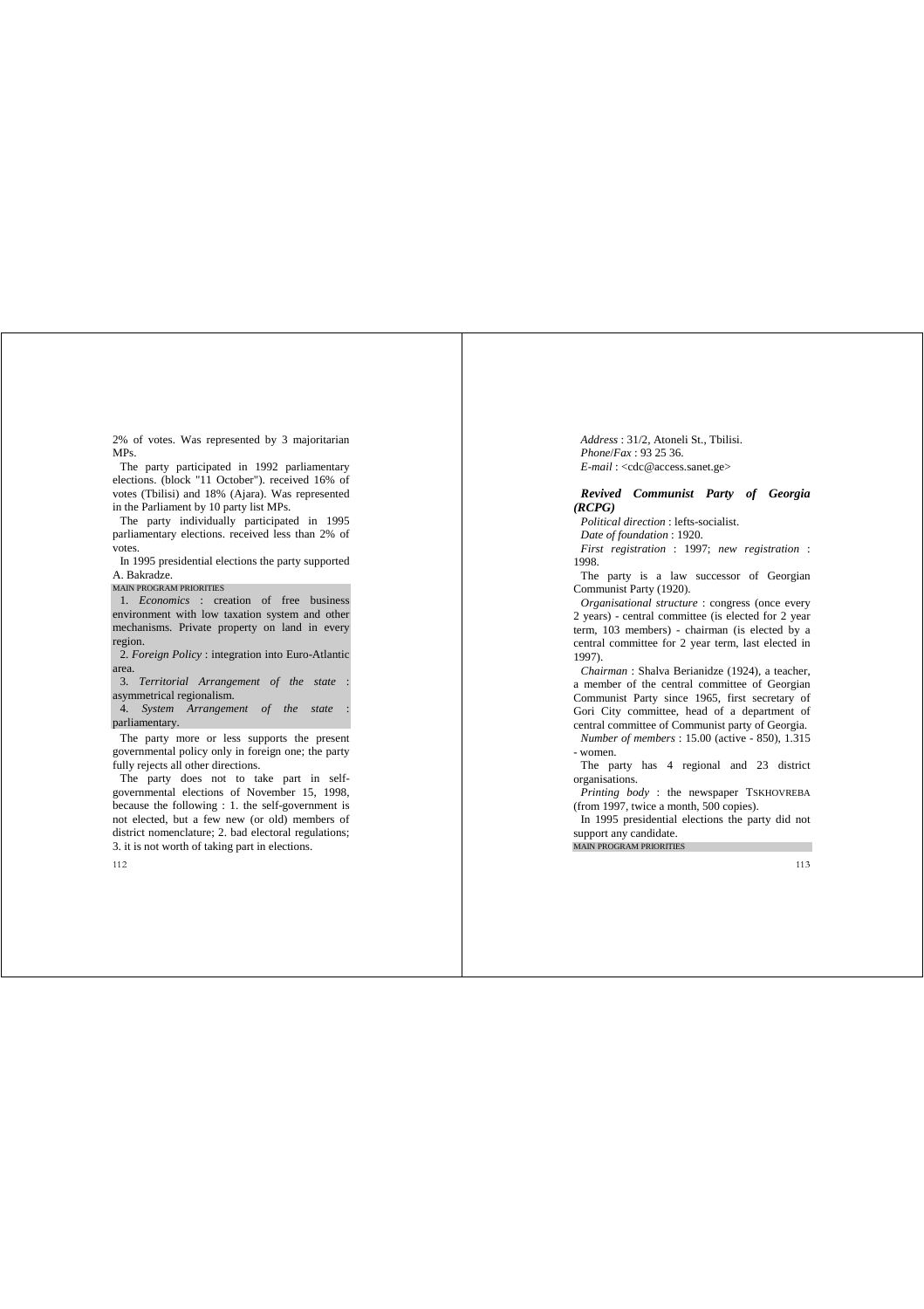1. *Economics* : variety of property. State regulating role in the branches of strategic direction. State, community, and private property on land. Course towards developing of large economies.

2. *Foreign Policy* : active neutrality.

3. *Territorial Arrangement of the state* : federal in some cases, mainly a district division principle.

4. *System Arrangement of the state* : presidential, at the same time strong executive body, government cabinet.

The party partially supports the course of current government.

The party does not take part in the local selfgovernment elections of 15 November 1995 because it is not ready.

Address : 15<sup>a</sup>, Tamarashvili St., Tbilisi. *Phone* : 39 55 86.

#### *Royal League of Georgia (RLG)*

*Motto* : God, King, and Native land. *Political direction* : rights. *Date of foundation* : 1995. *First registration* : 1997; *new registration* : 1998.

*Founders* : D. Pavlenishvili, l. Pavlenishvili, B. Pkhaladze,Z. Batiashvili, M. Museridze, Z. Taktakishvili, N. Mgvdeladze, T. Neparidze.

114 *Organisational structure* : congress (once every 3 years) - a board (for 3 year term, 13 members) meurve [trustee] (is elected for 3 year term, last elected in 1997).

*Meurve* [trustee] : David Pavlenishvili (1943), a geologist, Married, has two sons; is a member of "Round Table" - Free Georgia.

*Number of members* : 1350 (active - 120), 40% women.

The party has 6 regional and 26 district organisations.

The party has declared active boycott to 1995 presidential and parliamentary elections.

#### MAIN PROGRAM PRIORITIES

1. *Economics* : market economics, restoration of traditional national forms of economy. Private property on land; taking into account state interests.

2. *Foreign Policy* : relations with all democrat, rightful, independent countries according to international law norms.

3. *Territorial Arrangement of the state* : unitary.

4. *System Arrangement of the state* : royal power.

The party does not support the course of current government.

The party does not participate in the local selfgovernment elections of 15 November 1995 because of non-democrat election law and break of election law in advance.

*Address* : 21, Chubinashvili St., Tbilisi. *Phone* : 95 14 98.

*Social-Democrat Party of Georgia (SDPG) Political direction* : Left-centrists.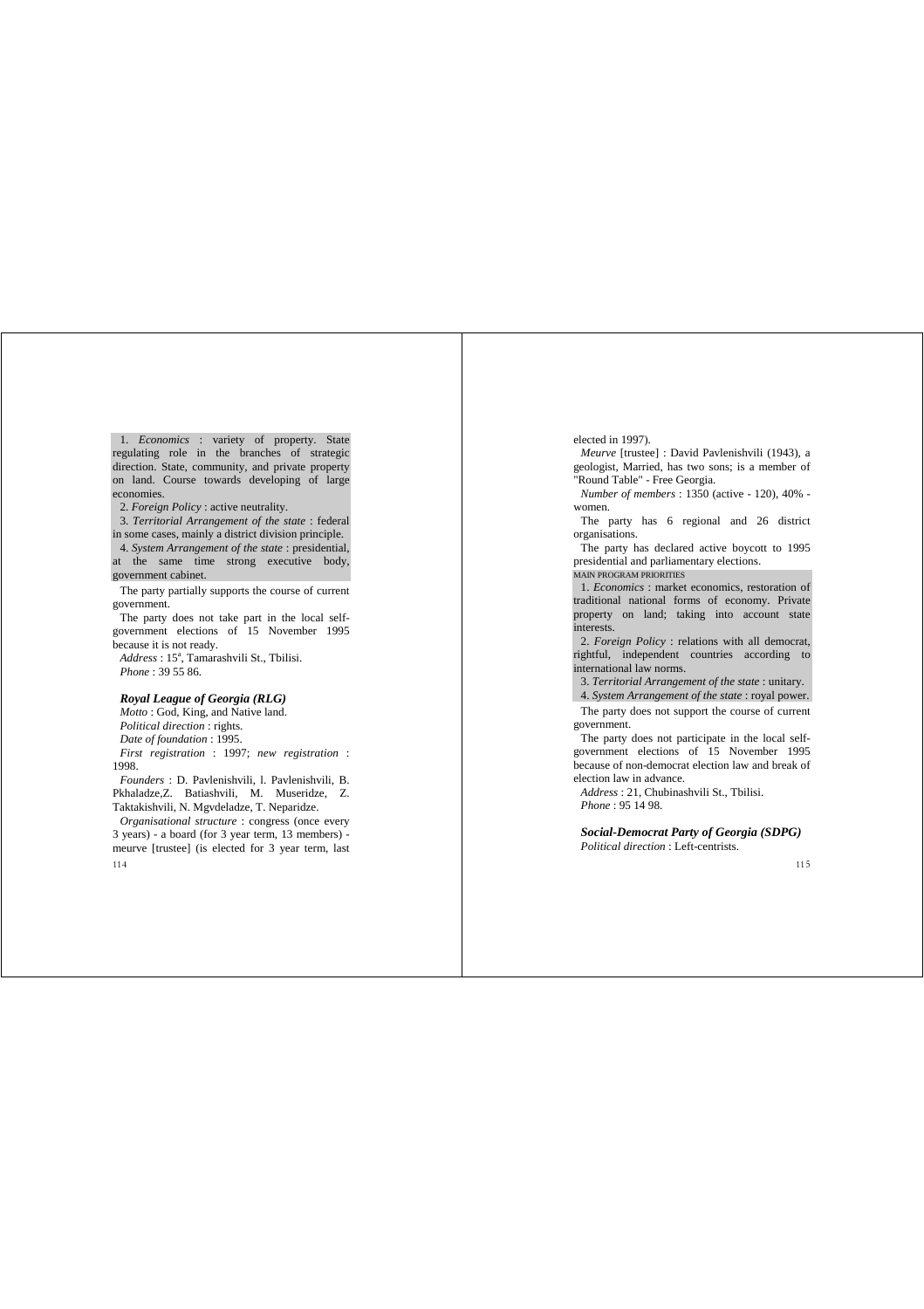*Date of foundation* : 1893. *First registration* : 1992; *new registration* : 1998.

*Founders* : G. Muchaidze, J. Kakhniashvili.

*Organisational structure* : congress (once every 2 years) - central committee (for 2 year term, 65 members) - political board (21 members) chairman (is elected by a committee for 2 year term, last elected in 1997).

*Chairman* : Jermal Kakhniashvili (1940), an economist. 1977-1978 studied in doctorate of Paris Economics and Jurisprudence Institute. 1980 graduated from Tbilisi Foreign Languages Pedagogical Institute, Ph.D. in economics. A rector of Market economics and Law institute, Tbilisi.

*Number of members* : 2.800 (active - 280), 40% women.

The party has a youth organisation (leader Z. Shonia) and 7 regional organisations.

*Printing body* : the newspaper ERTOBA (since 1918, now - monthly, 1.000 copies).

The party is united in Socialist International; status : a permanent guest.

The party participated in 1990 parliamentarian elections.

The party participated in 1992 parliamentarian elections, received 2% of votes, had 2 party list MPs).

The party participated in 1995 parliamentarian elections (in a block with the United Communist

116

Party, received 4,9% of votes).

In 1995 presidential elections the party supported P. Giorgadze.

MAIN PROGRAM PRIORITIES

1. *Economics* : coexistence of variety of property, active interference of the state in economics. State should support distribution of land in private property.

2. *Foreign Policy* : peaceful coexistence, active neutrality.

3. *Territorial Arrangement of the state* : unitary, giving cultural autonomies to ethnic minorities.

4. *System Arrangement of the state* : presidential, parliamentarian.

The party is in loyal opposition of the course of current government.

*Address* :4, 9 April St., Tbilisi. *Phone* : 99 95 22, 99 95 50. *Fax* : 98 73 89.

#### *Society of Saint Ilia the Righteous (SSIR)*

*Motto* : Native Land, Language, Religion. *Political direction* : nationalists. *Date of foundation* : 1998. *First registration* : 1990; *new registration* : 1998.

*Founders* : Merab Kostava, Zviad Gamsakhurdia. *Organisational structure* : congress (once every 4 years) - administration (is elected for 4 year term, 6 members) - chairman (is elected by a congress for 4 year term, last elected in 1997).

*Chairman* : Vakhtang Tsagareishvili (1943 in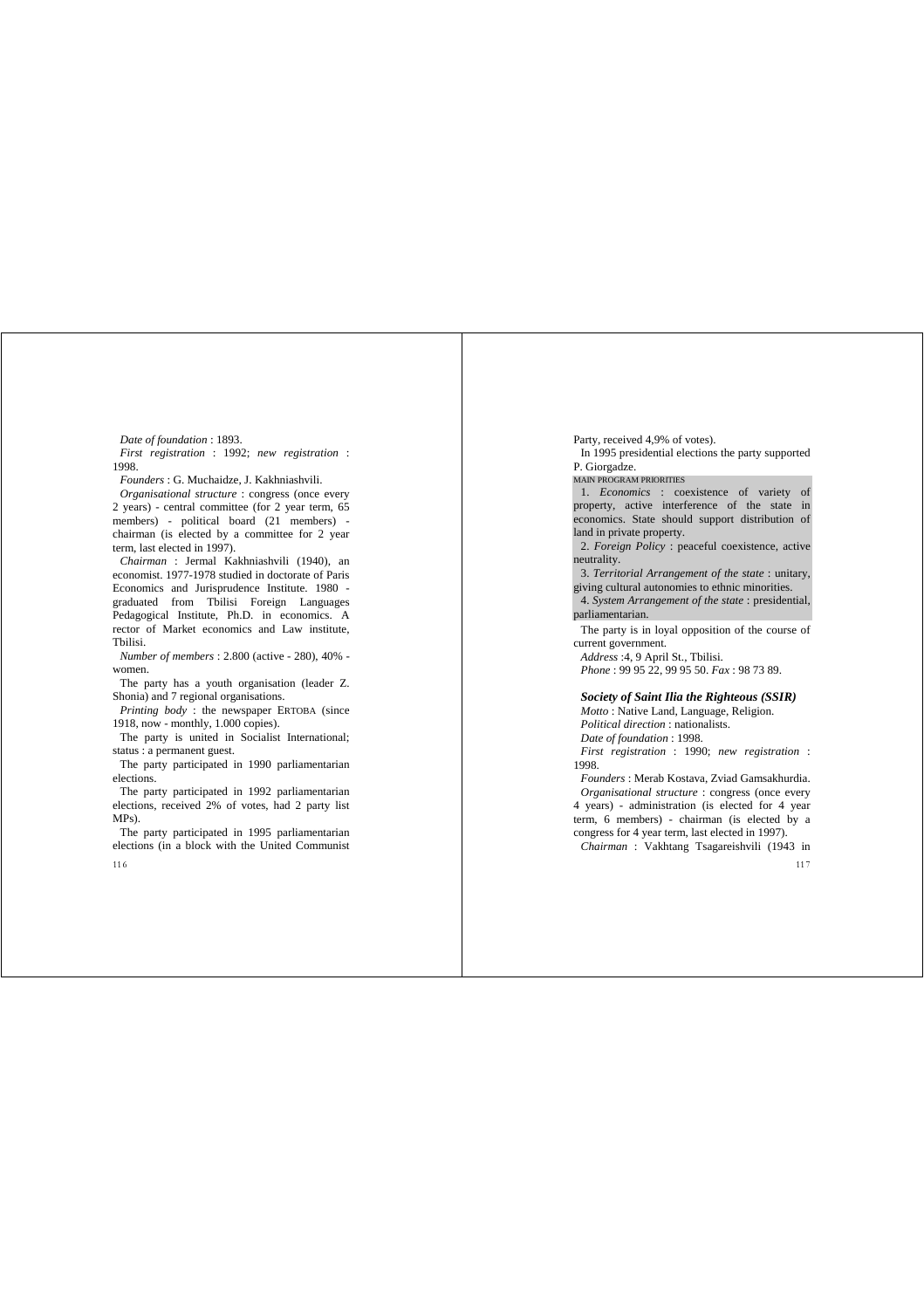Zestaponi), in 1966 graduated from Department of mathematics TSU. Assistant professor of chair of general mathematics TSU. Has three children.

*Number of members* : 1.400, 60% - women.

The party has regional and district organisations. The party participated in 1990 parliament elections (block - "Round Table - Free Georgia", received about 54% of votes).

In 1995 presidential elections the party did not support any candidate.

#### MAIN PROGRAM PRIORITIES

1. *Economics* : free.

2. *Foreign Policy* : Caucasian confederation.

3. *Territorial Arrangement of the state* : unitary.

4. *System Arrangement of the state* : presidential.

The party does not support the course of current government.

*Address* : 13, Paolo Iashvili St., Tbilisi. *Phone* : 92 03 18.

*Union of Christian and Moslem Democrats*

*Information has not been received.*

# *The Union of Georgian Highlanders*

*Political direction* : Iberian-Caucasian. *Date of foundation* : 1990. *First registration* : 1992; *new registration* : 1998.

*Founders* : D. Kadagidze and his friends.

118 *Organisational structure* : congress (once every 4 years) - administration (is elected for 4 year term, 7 - 11 members) - chairman (elected for 4 year term, last elected in 1995).

*Chairman* : David Kadagidze, Graduated from TSU, department of western-European languages and literature (English department), 1964 - present works at TSU as a lecturer of English language. In 1962-1963 worked in Nepal at the Embassy. In 1992-1995 member of the Georgian Parliament.

*Number of members* : 1.078 (active - majority), many women.

The party has several regional and district organisations.

The party individually participated in 1992 parliamentary elections. Was represented in the Parliament by 1 party list MP.

The party individually participated in 1995 parliamentary elections. (in the block "Movement for Life").

In 1995 presidential elections the party supported J. Patiashvili.

MAIN PROGRAM PRIORITIES

1. *Economics* : mixed. Private property on land (sale and purchase is inadmissible).

2. *Foreign Policy* : Georgia is an integral part of the Caucasus.

3. *Territorial Arrangement of the state* : unitary Georgian without provinces.

4. *System Arrangement of the state* : parliamentary.

The party does not support the course of current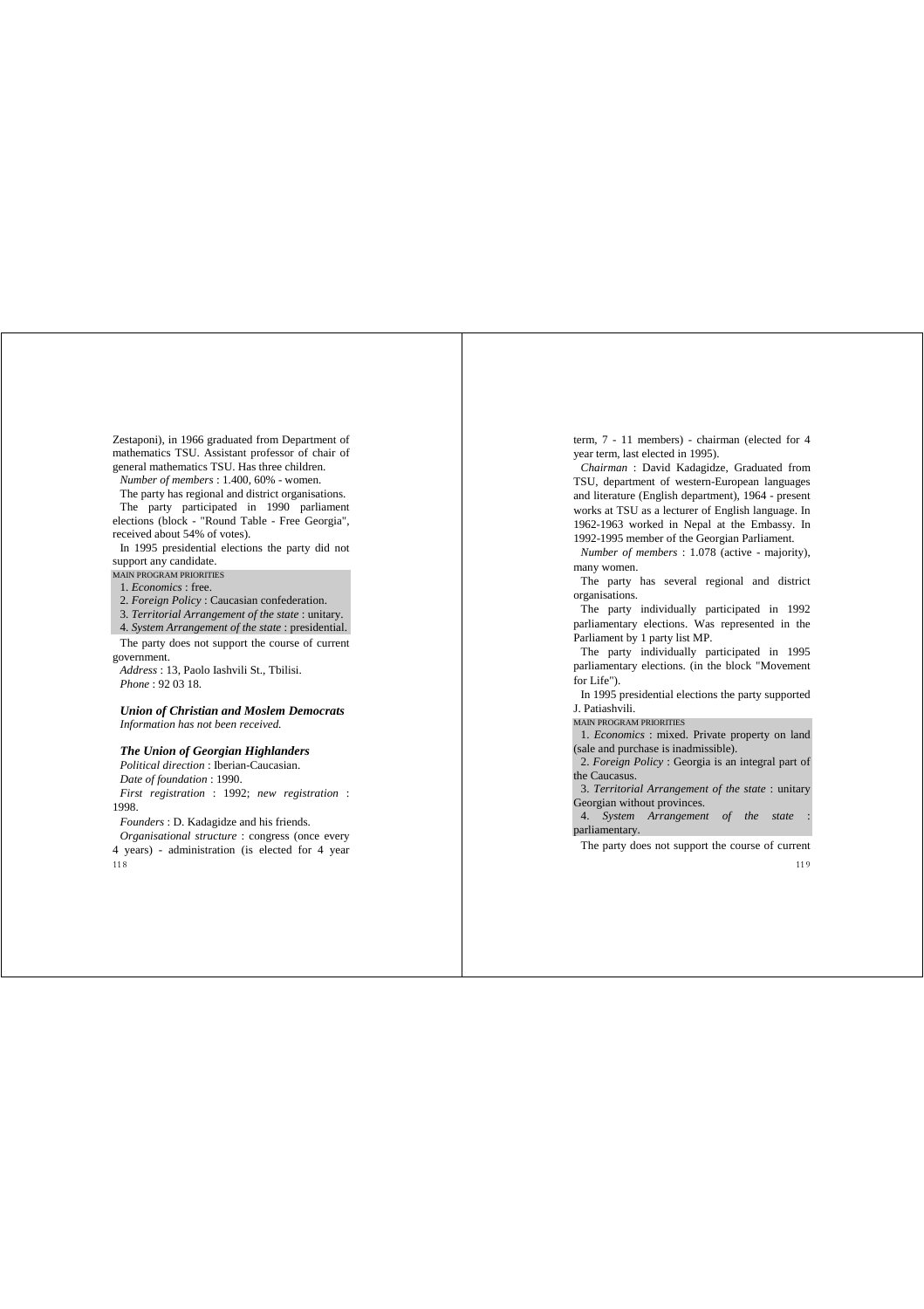government.

The party does not take part in self-governmental elections of November 15, 1998 because everything is decided beforehand and all data will be false.

*Address* : 76, Abashidze St., Tbilisi. *Phone* : 22 54 30; 23 37 99.

#### *Union of Georgian Nationalists*

*Motto* : Georgia and Georgians in the first place. *Political direction* : third way-nationalism. *Date of foundation* : 1991.

*First registration* : 1992; *new registration* : 1998.

*Founders* : K. Chichinadze, L. Giorgadze, K. Tikaradze, G. Mamaladze.

"Union of Georgian Renaissance" has joined Union of Georgian Nationalists. At one stage the party had both names. "Union" is a law successor of emigrant organisation "Tetri Giorgi" (White George).

*Organisational structure* : congress (once every 4 years) - administration (is elected for 4 year term, 6 members) - chief (elected for 4 year term, last elected in 1998).

120 *Chief* : Gaioz (Gia) Mamaladze (1964), a philologist. The former chairman of the students' sub-commission of the 9 April Commission. Former member of Didube district administration. Former member of National Union of Georgian Students. Address : kvartal 2, korp. 14, apt. 39,

## Digomi.

*Number of members* : 1.600 (active - 600). Sufficient number of women.

The party has youth organisation - Union of Young Nationalists (founded in 1995, up to 100 members), the party has 7 regional and many district organisations.

*Printing body* : the newspaper NATSIONALISTI (founded in 1992, non periodical).

The party members participated in 1990 parliamentary elections as majoritarian candidates.

The party members participated in 1995 parliamentary elections with in the block "XXI century - United Georgia".

*Pre-electoral program priorities in 1995 elections* : nationalism.

In the 1995 presidential elections the party did not support any candidate.

#### MAIN PROGRAM PRIORITIES

1. *Economics* : development of traditional agricultural sector. Priority of national industry. The land should be inherited but not sold.

2. *Foreign Policy* : establishment of United Caucasian Region. (Confederate united state), priority of continental orientation.

3. *Territorial Arrangement of the state* : unitary.

4. *System Arrangement of the state* : parliamentary (constitutional monarchy is also possible).

The party does not support the course of current government.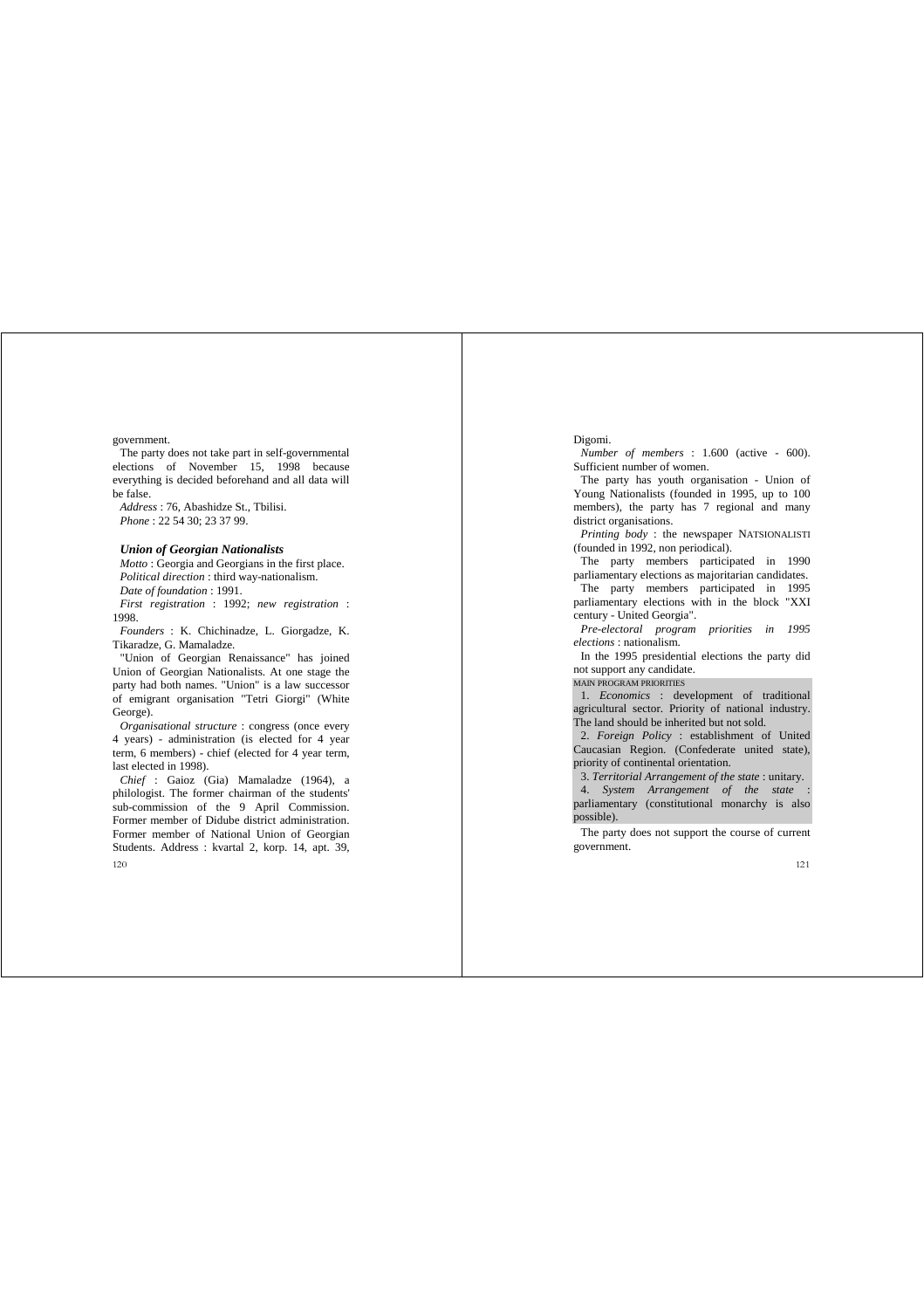The party is rejected to be registered in CEC and is not taking part in self-governmental elections of November 15, 1998.

*Address* : Digomi, II quartile, 14 corpus, apt. 39, Tbilisi.

*Phone* : 96 39 98. *E-mail* : <gaios@hotmail.com>; <mamal@geocities.com>; <nohchii\_borz@hotmail.com> *Internet address* : <www.geocoties.com/capitolhill/congress/3397>

# *Union of Intelligentsia of Georgia (UIG)*

*Political direction* : lefts. *Date of foundation* : 1997. *First registration* : 1997; *new registration* : 1998.

*Founders* : K. Tabukashvili, J. Bichiashvili, Kh. Iremashvili, N. Sulamanidze.

*Organisational structure* : congress (once every 2 years) - main committee and political bureau (is elected for 4 year term, 25 members) - chairman (is elected by a congress for 4 year term, last elected in 1997).

*Chairman* : Karlo Tabukashvili (1925, Tbilisi), an engineer, professor, real member of Engineers' International Academy, ex-vice-president of Engineers' Academy, academician-secretary of the department. Address : 41, Tabidze St., Tbilisi, phone : 22 69 93.

*Number of members* : 1.700 (active - 300), 225 -

122

#### women.

The party has a youth organisation - Young Intelligentsia Union of Georgia (founded on February 20, 1998, 260 members).

MAIN PROGRAM PRIORITIES

1. *Economics* : realisation of economic reforms through convergence of capitalism and socialism and development of socially oriented market economics, private property on land, without right of sale and purchase in transitional period. Land of cities and borderline should be in state property.

2. *Foreign Policy* : creation of the union from former Soviet Union Republics like European Union.

3. *Territorial Arrangement of the state* : federal on this stage.

4. *System Arrangement of the state* : presidential.

The party partially supports the course of current government.

The party does not take part in the local selfgovernment elections of 15 November 1995 because of the weak electoral law.

*Address* : 41, G. Tabidze St., Tbilisi. *Phone* : 22 69 93.

*Union of Justice Restoration – "Khma Erisa" (Voice of Nation)*

*Motto* : Voice of Lord - voice of Nation. *Political direction* : right-centrists. *Date of foundation* : 1992. First registered : 1992; *new registration* : 1998.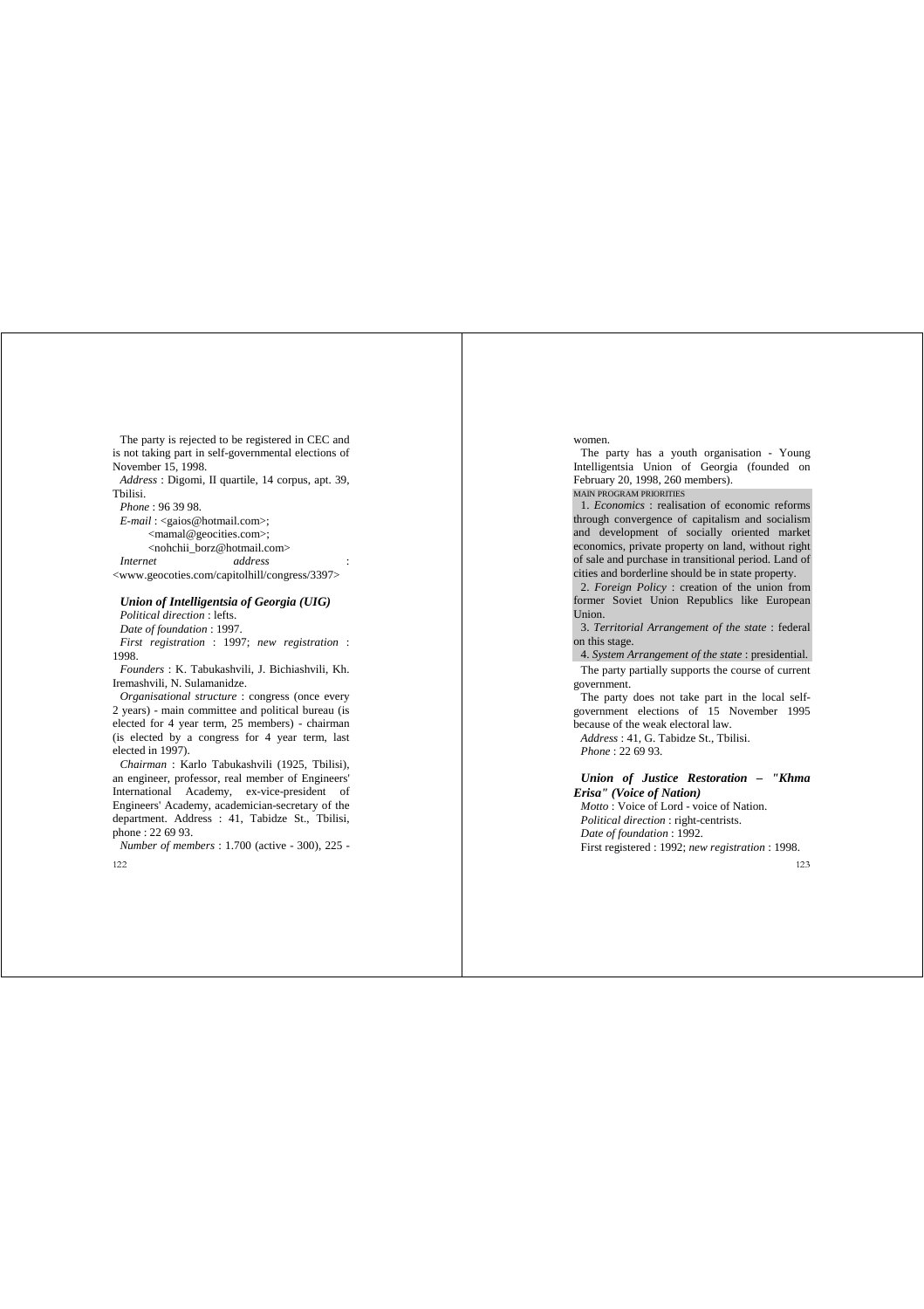*Founders* : M. Saluashvili, B. Shervelashvili, S. Palavandishvili, T. Goksadze, T. Lobjhanidze, S. Bakhturidze, K. Makhauri, R. Tokhvadze.

*Organisational structure* : congress (once every 4 years) - darbazi (is elected for 4 year term, 9 members) - chairman (elected for 4 year term, last elected in 1997).

*Chairman* : Michael, (Gela) Saluashvili, (1958), Ph.D. in technical sciences. Author of 1 monograph, 23 teaching manuals, 60 scientific works, author of 14 inventions. Member of Ilia Chavchavadze Society from 1998. Member of "Peoples' Front" from the foundation date. Member of Radical Union - National Front, which is united in Round Table - Free Georgia. Saburtalo district administration secretary from 1991. Speaker of National "Laskari" of political Organisation "Zviadi Path - Voice of Nation".

*Number of members* : 1.334 (all active), 43% women.

The party has 9 regional and 52 district organisations.

*Printing body* : the newspaper ARCHEVANI [choice] (is issued from February 26, 1993, once every two weeks, 1.000-2.000 copies).

The party individually participated in the parliamentary elections of 1992, received 71.095 of votes.

The party participated in the parliamentary elections of 1995. In the block "Zviadi Path - Voice of Nation", together with the party - "Renovation". Received 1,2% of votes.

In 1995 presidential elections the party did not support any candidate.

MAIN PROGRAM PRIORITIES

1. *Economics* : market economics, mixed (private and state) property on land.

2. *Foreign Policy* : establishment of united "Caucasian House".

3. *Territorial Arrangement of the state* : regional division within the unitary state.

4. *System Arrangement of the state* : presidential rule based on theocratic principles.

The party does not support the course of current government.

The party is not going to take part in selfgovernmental elections of November 15, 1998, because of anti-democrat character of electoral law.

*Address* : 39, Chitaia St., Tbilisi. *Phone* : 95 62 31.

*Union of Pensioners Rights Protection of Georgia (UPRPG)*

*Political direction* : left-centrists

*Date of foundation* : 1997.

*First registration* : 1997; *new registration* : 1998.

*Founders* : I. Natsvlishvili, L. Gvenetadze, M. Chachiashvili, R. Karchkhadze, G. Shengelia, R Chinchaladze.

*Organisational structure* : congress (once every

124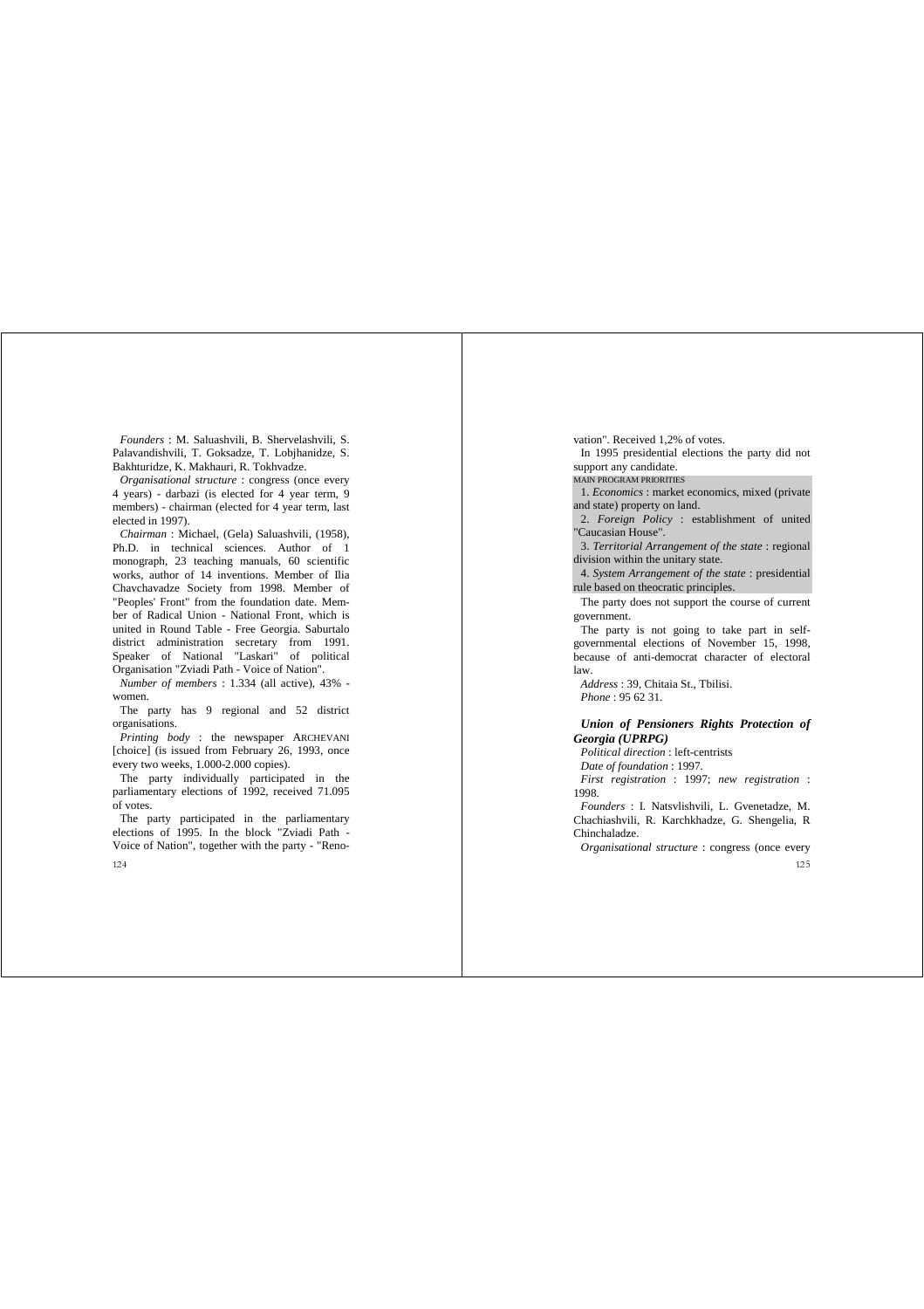4 years) - main committee (is elected for 4 year term, 11 members) - chairman (is elected by a main committee for 4 year term, last elected in 1997).

*Chairman* : Irakli Natsvlishvili (1949), in 1980 graduated from Soviet Union Communication Institute, in 1984 - from higher school of Communist Party, major - philosophy. In 1976 became a Soviet Union champion in rugby. Worked at Television and Radio Committee of Georgia. Senior engineer of electronic computing machines works - "Elva". Has taken part in battles for United Georgia, namely : deputy-head of 51 battalion in Dali canyon; Married and two children.

*Number of members* : more than 3.200 (active - 250-300), 40% - women.

MAIN PROGRAM PRIORITIES

126

1. *Economics* : development of small and medium business, state control on large strategic enterprises, private property on land.

2. *Foreign Policy* : friendly relations with all countries.

3. *Territorial Arrangement of the state* : federation on a beginning stage, then - united state. 4. *System Arrangement of the state* : strong parliamentary, limited presidential.

The party does not support current government course.

The party can not take part in the local selfgovernment elections of 15 November 1995 for the following reason : it is impossible to present the party list without falsification, there is also a financial reason : the party is not financed from Government.

*Address* : 5, Tabukashvili St., Tbilisi. *Phone* : 30 74 96.

# *Union of Social-Democrats of Georgia (US-DG)*

*Political direction* : left-centrists.

*Date of foundation* : 1995 as "Movement of Georgian Citizens for Life".

*First registration* : 1997; *new registration* : 1998.

*Founders* : Z. Toloraia, K. Dzneladze, T. Dvali, M. Beradze, P. Nadareishvili, G. Mestiashvili, K. Nikobadze, A. Ckhaidze, D. Kintsurashvili.

*Organisational structure* : congress (once every 4 years) - main committee (is elected for 4 year term, 7 members) - chairman (is elected by a conference for 4 year term, last elected in 1998).

*Chairman* : Zurab Toloraia (1952), from 1989 has actively participated in the national movement. Married and a son. Address : Tbilisi,  $10<sup>b</sup>$  quartile, corpus 3, apt. 44 Temka.

*Number of members* : 1.500 (active - 75), 40% women.

The party has 6 regional and 15 district organisations.

The party participated in 1995 parliamentarian elections (in the block with Highlanders Union) and received 1,51% of votes.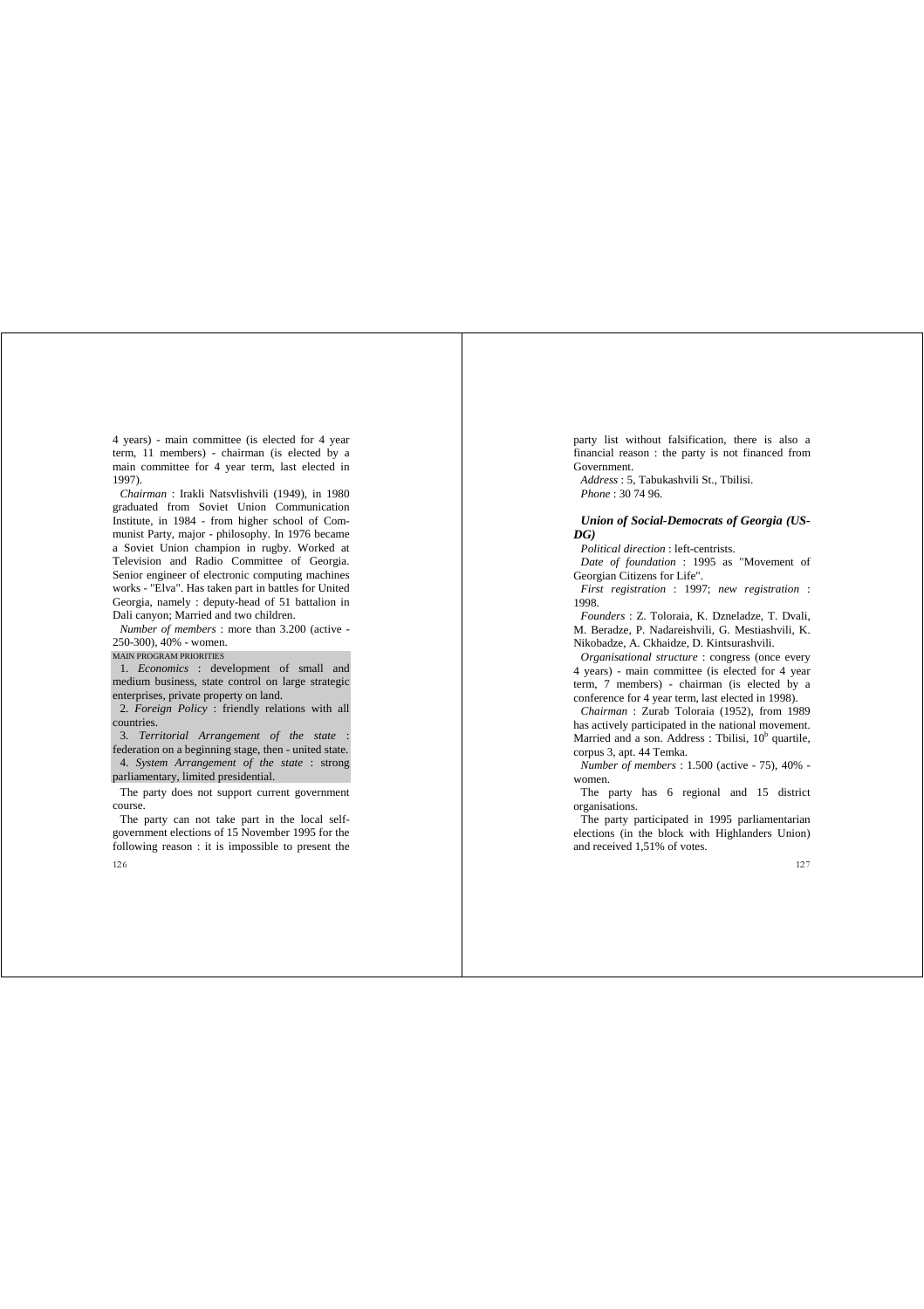In 1995 presidential elections the party supported J. Patiashvili.

MAIN PROGRAM PRIORITIES

1. *Economics* : socially oriented market economics, development of middle class, support of small and medium producers, development and protection of national industry. Land is a state property, it can be given to a citizen with the right of possession and usage, right of inheritance, but not - sale.

2. *Foreign Policy* : active neutrality. Friendly relations with all states.

3. *Territorial Arrangement of the state* : in fact, Georgia is a federal state, strong regions with strong centre are needed.

4. *System Arrangement of the state* : parliament republic, with limited presidential rule.

The party does not support the course of current government.

The party does not take part in the local selfgovernment elections of 15 November 1995 because of the following reasons : the party does not agree to the law of local self-government, the law is not democrat. Mayors and heads of local administrations are appointed, CEC is formed by non-democrat principle. The party suffers lack of sources. The party prepares for Parliament elections.

 $Address: 10<sup>b</sup> quartile, corpus 3, apt. 44, Temka,$ Tbilisi.

*Phone* : 60 36 64.

128

#### *United Communist Party of Georgia*

*Political direction* : lefts. *Date of foundation* : 1992. *First registration* : 1992, *new registration* : 1998. *Founders* : P. Giorgadze, V. Makharadze

The party is a law successor of the Communist Party of Georgia, prohibited in 1991 in Gamsakhurdia regime period.

*Organisational structure* : congress (once every 2 years) - central committee (75 members) bureau (15 members) - first secretary of central committee.

*Number of members* : 82.000.

The party has a youth organisation - I. B. Stalin komsomol, 11 regional and 70 district organisations.

*Printing Body* : the newspaper KOMUNISTI.

The party individually participated in 1992. parliamentary elections. Was represented in the Parliament by 4 party list MPs.

The party participated in 1995 parliamentary elections (in block with Social-Democrats) and received 4,77% of votes.

In 1995 presidential elections the party supported J. Patiashvili.

MAIN PROGRAM PRIORITIES :

1. *Economics* : state-social, co-operative, personal. Land in state property.

2. *Foreign Policy* : friendly relations with all countries, priority of close economic co-operation with former Soviet Union Republics.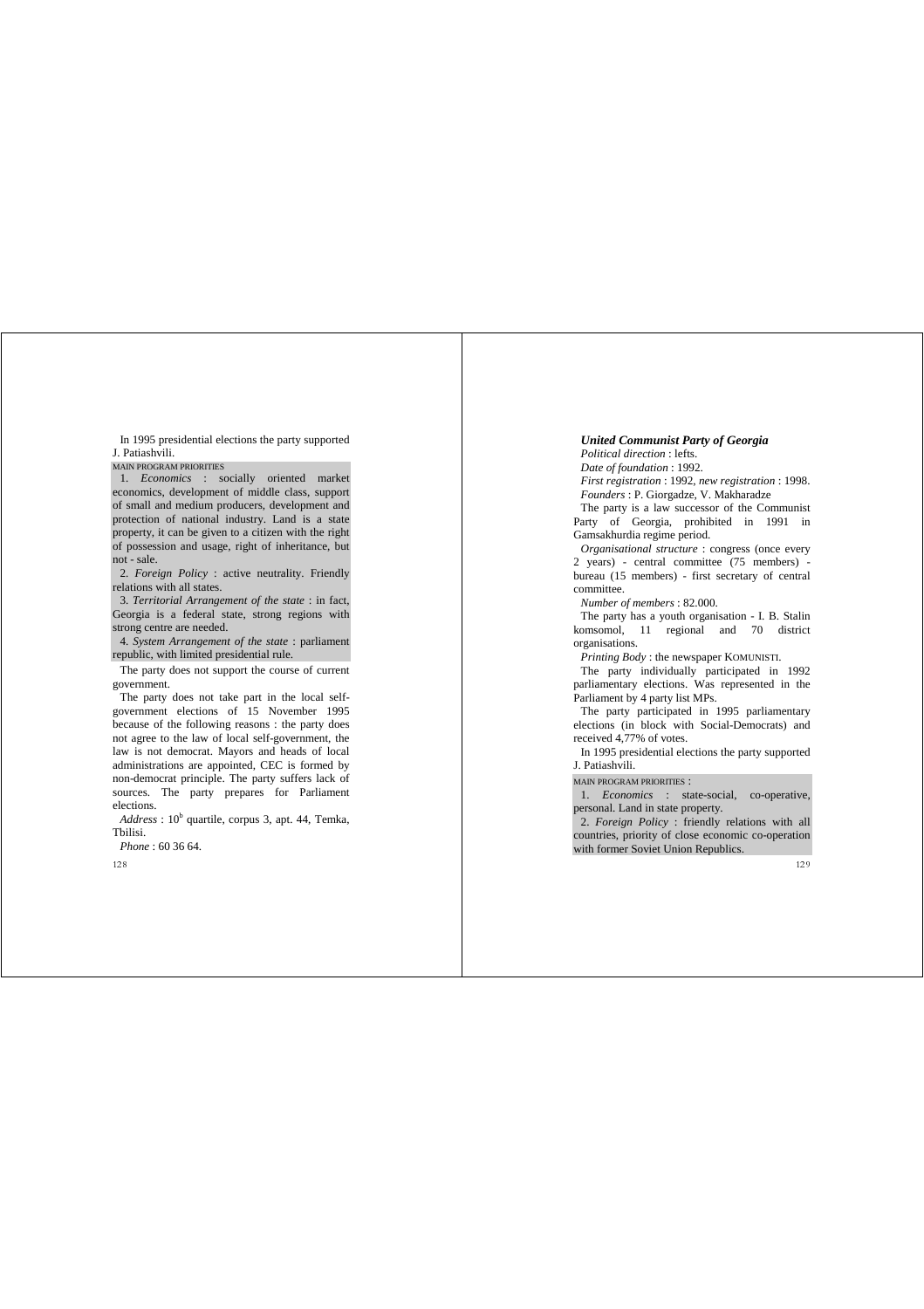3. *Territorial Arrangement of the state* : the same territorial arrangement as in former Soviet Socialist Republic.

4. *System Arrangement of the state* : parliamentary.

*Address* : 7, Shartava St., Tbilisi. *Phone* : 38 87 86.

# *United Party of Poor' Protection*

*Political direction* : democrat. *Date of foundation* : 1998.

*Registration* : 1998.

*Founders* : D. Zeikidze, D. Zaridze, V. Turashvili, N. Sharvashidze, V. Dokvadze, G. Nazarbegov.

*Organisational structure* : congress (once a year)

- administration (is elected for 2 year term, 15 members) - chairman (elected for 2 year term, last elected in 1998).

*Chairman* : David Zeikidze (1945, Mtskheta distr. village Mukhrani), a lawyer, General-Major, MP. Married and tree children.

*Number of members* : 6.000 (active - 3.000), 2.500 - women.

The party has youth organisation - Youth Union of the United Party of Poor' Protection. Founded in 1998.

The party has 10 regional and 10 district organisations.

130

MAIN PROGRAM PRIORITIES

1. *Economics* : French model, private and state property. Private property on land.

2. *Foreign Policy* : equal and peaceful partnership.

3. *Territorial Arrangement of the state* : federal.

4. *System Arrangement of the state* : presidential.

The party does not support the course of current government.

The party is registered in the CEC but does not take part in self-governmental elections of November 15, 1998, as it is recently established. *Address* : 14, Kostava St., Tbilisi. *Phone* : 99 76 69.

#### *Women's Protection Union*

*Motto* : Our strength is in our unity. *Political direction* : centrists. *Date of foundation* : 1994. *First registration* : 1995, *new registration* : 1998. *Founders* : N. Gvalia, L. Kuparashvili, G. Chikovani, E. Getsadze.

The party is legal successor of "Georgian Women's Union".

*Organisational structure* : congress (once every 3 years) - administration (is elected for 3 years, 7 members) - chairman (elected for 3 year term, last elected in 1998).

*Chairman* : Nargizi Gvalia, Ph.D. in technical sciences. 1990-1993 - chairman of Kvemo Kartli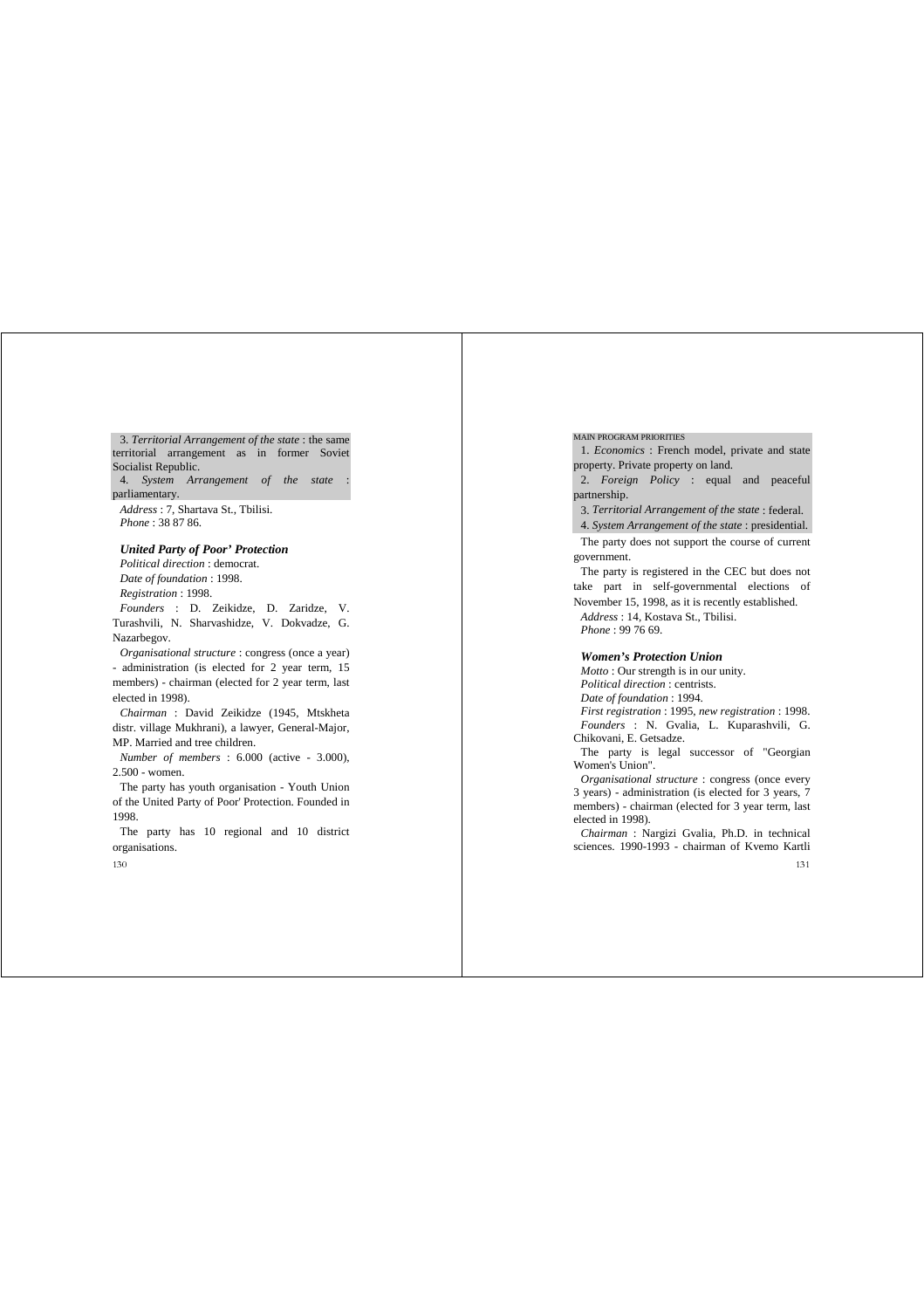branch of demographic Society. Head of the department of the Ministry of Trade and Foreign Economic Relations. Academician in Business Sciences. Professor of the Institute of Engineering-Economics. Married, 2 children and grandchildren. Address :  $75<sup>b</sup>$ . Chavchavadze Ave., apt. 16, phone : 23 42 48; 29 48 77.

*Number of members* : 2.050 (active - 500).

The party has 30 district organisations.

The party individually participated in 1995 parliamentary elections and received 0,97% of votes.

#### MAIN PROGRAM PRIORITY

1. *Economics* : social market economics.

The party is not going to take part in 1998 selfgovernment elections, because of the following reasons : 1. The population of Georgia is not ready to take part in democrat, free and fair elections; 2. financial conditions - no support from the state. *Address* : 44, Vazha Pshavela Ave., Tbilisi. *Phone* : 23 44 45; 23 42 48; 29 48 77; 39 00 98.

# **SECTION III**

*The Role of Women in the Political Parties of Georgia*

While working on this party directory we have attempted to determine the level of women's participation in the political parties of Georgia. There is currently no research available on the subject of women in Georgian politics. In order to gather information on the role of women, we developed a list of specific questions and made them a part of the questionnaire that we submitted to the parties.

After reviewing the responses from the parties, we determined the following :

- $\in$  Some parties failed to respond to the section of the questionnaire concerning women.
- 133  $\in$  In responding, the parties mainly had difficulties providing the exact number of women members. They noted that they did not keep records of their members by gender and therefore, the exact number of women members is not available. However, most parties estimated the number of women in their organization. Generally, the most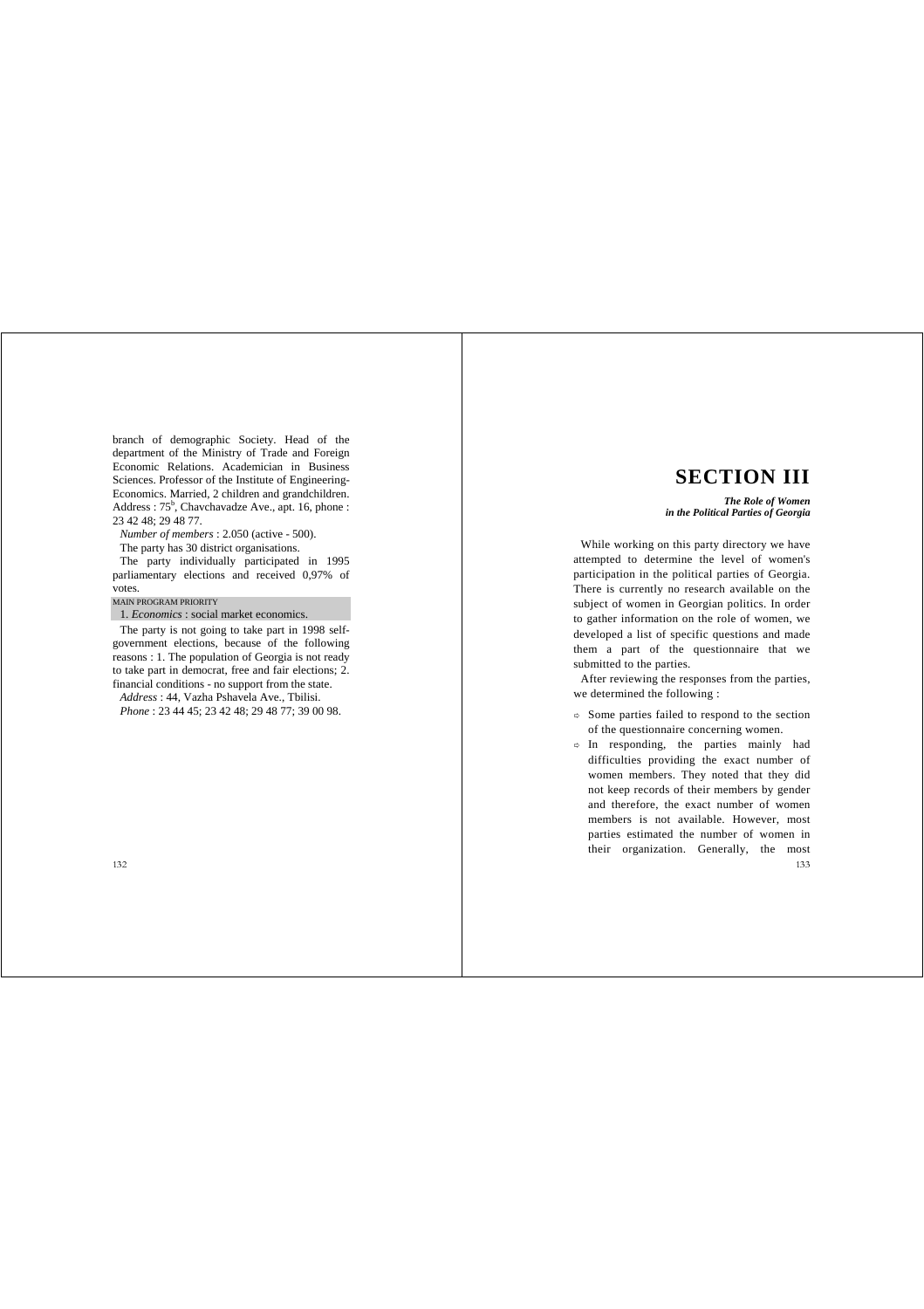typical answer to the question: "how many women are there in your party?", was onethird, nearly 20 parties gave that same response.

 $\Rightarrow$  There are three parties with the highest percentage of women members; the Christian-Conservative Party of Georgia, Society of Saint Ilia the Righteous and Society of Ketevan the Martyr, all three claim 60% female membership. The party with the least percentage of women in their party was the Athletes Union of Georgia, about 0-5% of their organization is made up of women. Finally, the avarage number of women members of all parties responding is 28%.

The percentage of women participating in the central governing bodies of their parties is about 9%. Only four parties have women leaders :

- <sup>Î</sup> *National-Democrat Party* Irina Sarishvili-Chanturia;
- <sup>Î</sup> *People's Democrat Union / Christian Democrats* – Nestan Kirtadze;
- <sup>Î</sup> *Society of Ketevan the Martyr* Isolda Chiladze;
- <sup>Î</sup> *Union of Women Protection* Nargisi Gvalia.

134

Reponses to the question : "Do you take into account women's problems while developing your party's pre-electoral program?", might be organized in several groups :

- ! Ten parties directly pointed out that, while developing and elaborating their programs, they do not pay attention to women's problems.
- ! Six parties simply answer that, while they do take into account women's issues, they do not state concretely, what specific problems they would address.
- ! Four parties do not regard women's issues as a serious problem, due to the other major problems in Georgia today. For example, "human rights are absolutely broken in Georgia, men and women are equally vulnerable and have no rights. Discussing women's issues separately would be absurd today"; and "the share of social-economical problems in Georgia is so high, that stressing women's problems is nonsense at this stage".
- Seven parties declared that they do not acknowlege issue differences between men and women, and therefore, do not separate out women's issues. Therefore they, "take into account women's problems to the extent to which they are citizens of Georgia". These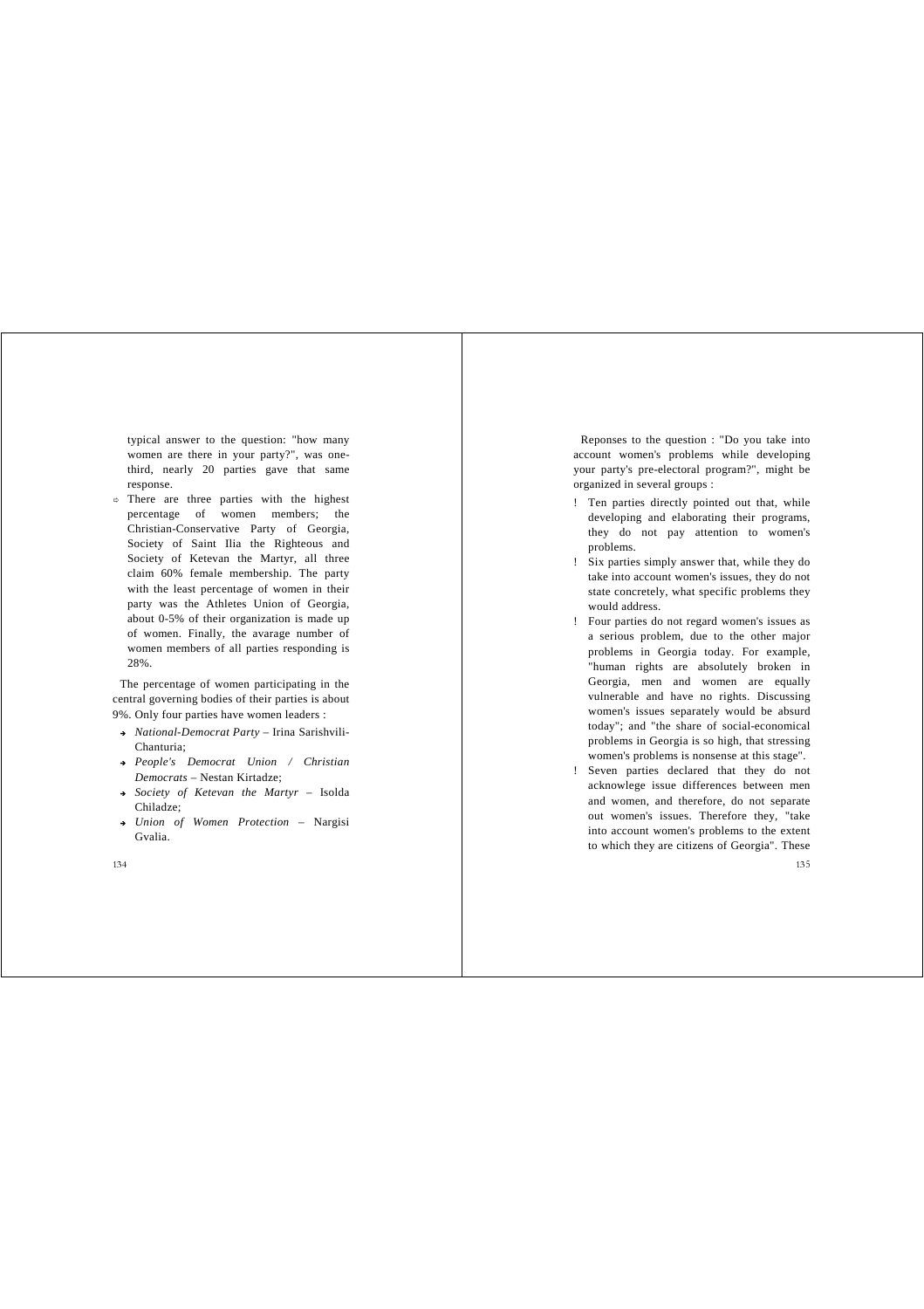parties consider women's problems in general, in the context of rights, freedom, obligations and responsibility of a human being and a citizen.

- ! Twenty one parties have concretely named women's problems while developing preelectoral programs. Among those; protection of women's rights, improvement of women's working conditions, women's employment, improvement of women's social conditions, support of mothers with many children and single mothers. The most frequently named issue is support of a woman as a mother. Some typical examples, "proper conditions should be created for a woman as a main means of national reproduction"; and "continuation of traditions of a woman as a symbol of a Georgian family".
- ! The remaining parties did not answer this question at all.

## **INDEX**

*Agrarian Party of Georgia (APG) –* 31 *Christian Conservative Party of Georgia (CCPG) –* 32 *Christian-Democrat Union of Georgia (CDUG) –* 33 *Citizen's Union of Georgia (CUG) –* 12 *Communist Party of Georgia (CPG) –* 34 *Conservative Party of Georgia (CPG) –* 35 *David Agmashenebeli (the Builder) Party (DAP) –* 37 *Democrat Centre of Georgia (DCG) –* 38 *Democrat Party (DP) –* 39 *Democrat Union of Georgia (DUG) –* 40 *Economic Revival – "The Yellows" –* 41 *Freedom Party of Georgia (FPG) –* 7 *Georgian Agrarian-Democrat Party –* 41 *Georgian Bourgeois-Democrat Party (GBDP) –* 42 *Georgian Christian-Democrat Party (GCDP) –* 43 *Georgian Conservative (Monarchist) Party –* 44 *Georgian Freedom and Unity Movement "Chkondideli" –* 45 *Georgian National Party (GNP) –* 46 *Georgian National-State Unity Party "Samshoblos Pari" (Shield of Homeland) –* 47 *Georgian Social Justice Union –* 48 *Georgian Union of Economists (GUE) –* 50 *Greens Party of Georgia (GPG) –* 21 *Helsinki Union – National Revival of Georgia –* 51 *Iberian-Caucasian Chkondideli National Movement "Laskari" –* 52 *I. B. Stalin Society –* 52 *Ilia Chavchavadze Society –* 26 *Independent Social-Democrat Party of Georgia (ISDPG) –* 53 *Intellectual League of Georgia (ILG) –* 54 *Labour Party of Georgia (LPG) – "Laborists" –* 23 *Liberal Democrat National Party (LDNP) –* 55 *Merab Kostava Society –* 27 *National-Democrat Party (NDP) –* 20 *National-Democrat Union (NDU) –* 56 *National Ideology Party of Georgia –* 57 *Nationalist Party of Georgia (NPG) –* 57 *National Public Front –* 58 *National Unity Party of Georgia (NUPG) –* 58 *Party of Georgian National Independence (GNIP) –* 59 *Party of Social Protection of Georgian Population (SPGP) –* 60 *Party "Samshoblo" (Homeland) –* 61